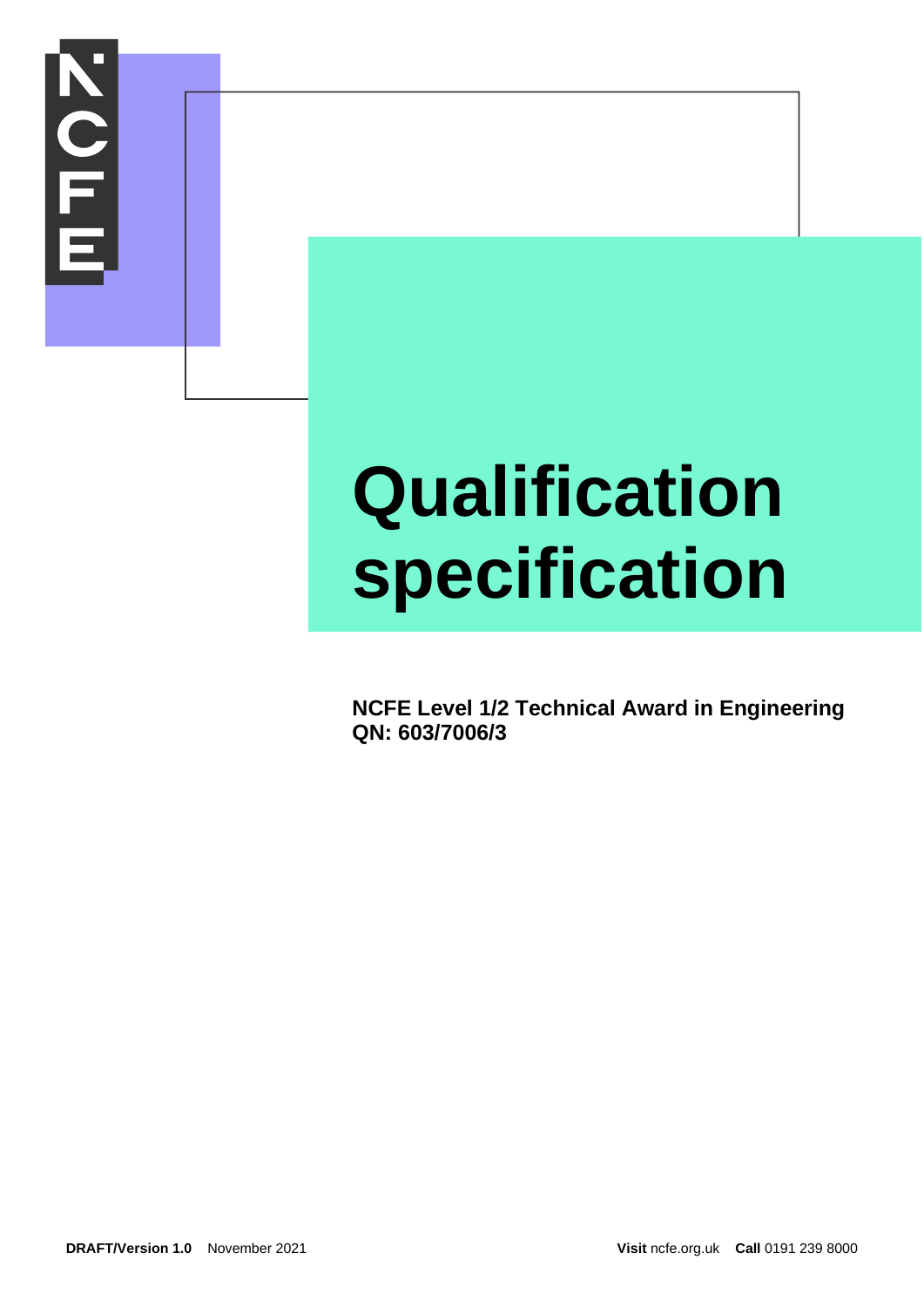# **Qualification summary**

| <b>Qualification title</b>                 | NCFE Level 1/2 Technical Award in Engineering (603/7006/3)                                                                                                                                                                                                                                                                                                                                                                                                     |                                                                             |          |
|--------------------------------------------|----------------------------------------------------------------------------------------------------------------------------------------------------------------------------------------------------------------------------------------------------------------------------------------------------------------------------------------------------------------------------------------------------------------------------------------------------------------|-----------------------------------------------------------------------------|----------|
| <b>Ofqual qualification</b><br>number (QN) | 603/7006/3                                                                                                                                                                                                                                                                                                                                                                                                                                                     | Aim reference                                                               | 60370063 |
| <b>Guided learning hours</b><br>(GLH)      | 140                                                                                                                                                                                                                                                                                                                                                                                                                                                            | <b>Total qualification</b><br>time (TQT)                                    | 154      |
| Minimum age                                | 14                                                                                                                                                                                                                                                                                                                                                                                                                                                             |                                                                             |          |
| <b>Qualification purpose</b>               | This qualification is part of a suite of technical award qualifications that have<br>been developed to meet the Department for Education's (DfE's)<br>requirements for high-quality, rigorous qualifications that:<br>have appropriate content for the learner to acquire core knowledge and<br>practical skills<br>allow the qualification to be graded<br>provide synoptic assessment<br>enable progression to a range of study and employment opportunities |                                                                             |          |
| Grading                                    | Level 1 pass/merit/distinction<br>Level 2 pass/merit/distinction/distinction*                                                                                                                                                                                                                                                                                                                                                                                  |                                                                             |          |
| <b>Assessment method</b>                   | (EA)                                                                                                                                                                                                                                                                                                                                                                                                                                                           | Externally-set: non-exam assessment (NEA) and an examined assessment        |          |
| <b>Performance points</b>                  | be any changes                                                                                                                                                                                                                                                                                                                                                                                                                                                 | Please check with the DfE for the most up-to-date information, should there |          |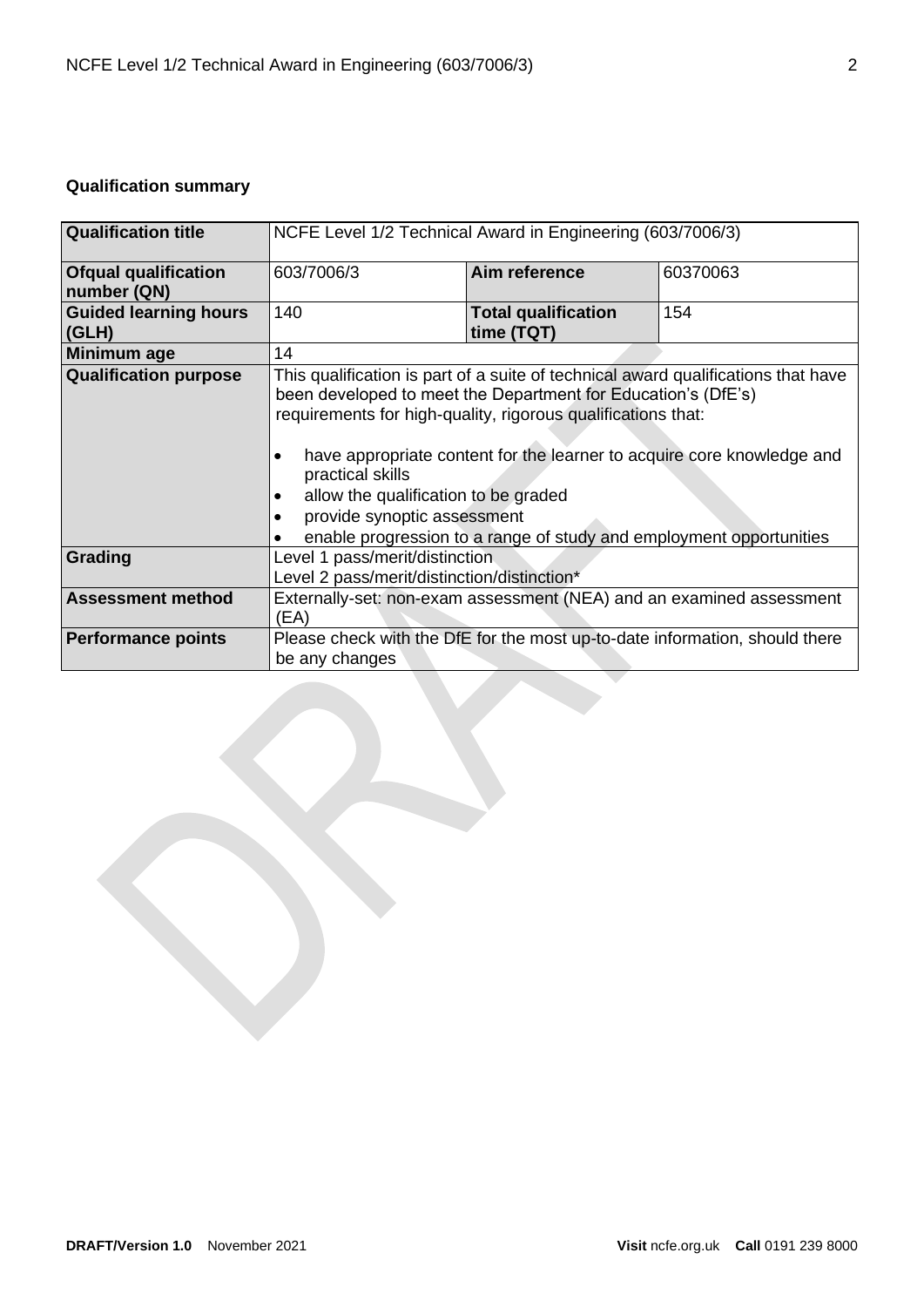# **Contents**

| <b>Qualification summary</b>                                          |    |
|-----------------------------------------------------------------------|----|
| <b>Section 1: introduction</b>                                        | 4  |
| Aims and objectives                                                   | 4  |
| Support handbook                                                      | 4  |
| Entry guidance                                                        | 4  |
| Achieving this qualification                                          | 5  |
| Progression                                                           | 5  |
| <b>Staffing requirements</b>                                          | 6  |
| Resource requirements                                                 | 6  |
| Real work environment requirement/recommendation                      | 6  |
| Work/industry placement experience                                    | 6  |
| Purpose statement                                                     | 7  |
| How the qualification is assessed                                     | 10 |
| Overall grading descriptors                                           | 15 |
| Grading information                                                   | 16 |
| Section 2: unit content and assessment guidance                       | 17 |
| Content areas                                                         | 19 |
| Teaching content                                                      | 21 |
| 1. Engineering disciplines                                            | 21 |
| 2. Applied science and mathematics in engineering                     | 24 |
| 3. Reading engineering drawings                                       | 26 |
| 4. Properties, characteristics and selection of engineering materials | 27 |
| 5. Engineering tools, equipment and machines                          | 29 |
| 6. Hand-drawn engineering drawings                                    | 32 |
| 7. Computer-aided design (CAD) engineering drawings                   | 34 |
| 8. Production planning techniques                                     | 36 |
| 9. Applied processing skills and techniques                           | 37 |
| Teaching guidance                                                     | 38 |
| Synoptic connections                                                  | 48 |
| Section 3: additional information                                     | 49 |
| School accountability measures (performance points)                   | 49 |
| Discounting                                                           | 49 |
| <b>Qualification dates</b>                                            | 49 |
| Support materials                                                     | 50 |
| Reproduction of this document                                         | 50 |
| Contact us                                                            | 51 |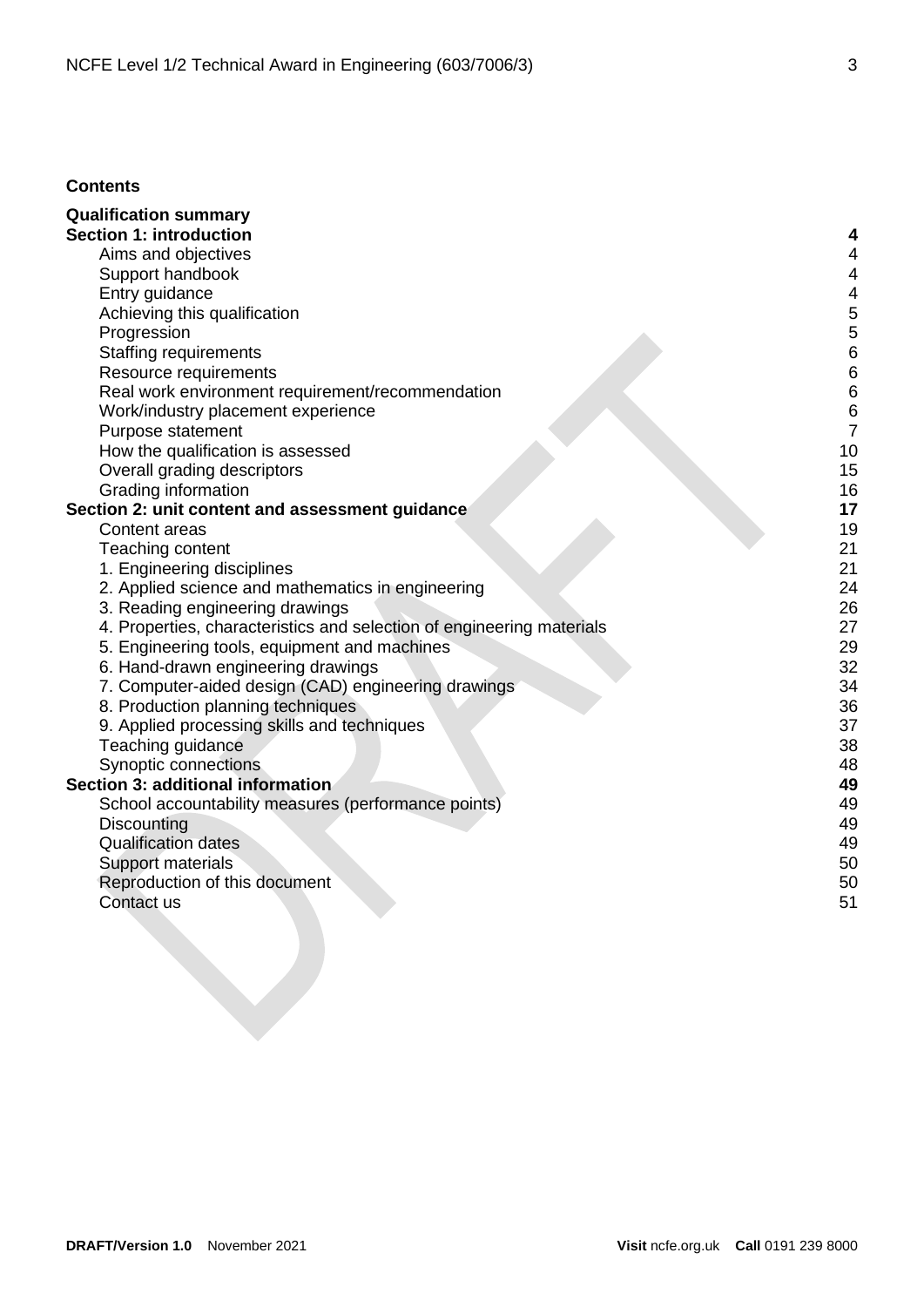## <span id="page-3-0"></span>**Section 1: introduction**

Please note this is a draft version of the qualification specification and is likely to be subject to change before the final version is produced for the launch of the qualification.

If you are using this qualification specification for planning purposes, please make sure that you are using the most recent version.

#### <span id="page-3-1"></span>**Aims and objectives**

This qualification aims to:

- focus on the study of the engineering sector
- offer breadth and depth of study, incorporating a key core of knowledge
- provide opportunities to acquire a number of practical and technical skills

The objectives of this qualification are to:

- understand the different engineering disciplines
- apply science and mathematics in engineering
- understand how to read engineering drawings
- understand the properties, characteristics and selection of engineering materials
- understand engineering tools, equipment and machines
- produce hand-drawn engineering drawings
- produce computer-aided design (CAD) engineering drawings
- understand production planning techniques
- apply processing skills and techniques

#### <span id="page-3-2"></span>**Support handbook**

This qualification specification must be used alongside the mandatory support handbook on the qualifications page on the NCFE website, which contains additional supporting information to help with the planning, delivery and assessment.

This qualification specification contains all of the qualification-specific information you will need that is not covered in the support handbook.

#### <span id="page-3-3"></span>**Entry guidance**

This qualification is designed for learners aged 14 to 16 in schools and colleges, but is also accessible for post-16 learners.

It is a vocational qualification equivalent to GCSE grades 8.5 to 1.

There are no specific prior skills/knowledge a learner must have for this qualification.

Entry is at the discretion of the centre.

Centres are responsible for ensuring that all learners are capable of achieving the learning outcomes and complying with the relevant literacy, numeracy and health and safety requirements.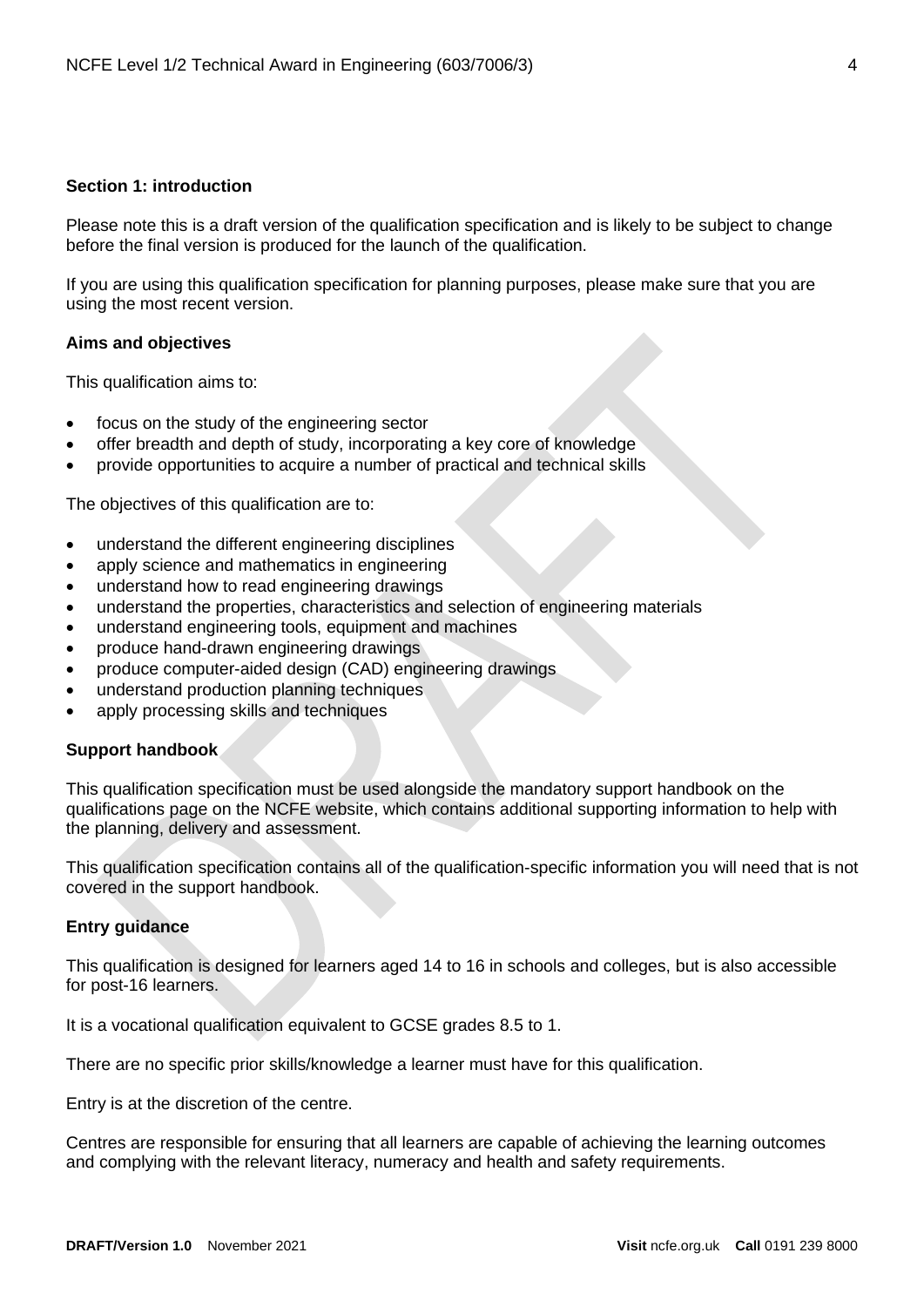Learners registered on this qualification should not undertake another qualification at the same level, or with the same/a similar title, as duplication of learning may affect funding eligibility.

# <span id="page-4-0"></span>**Achieving this qualification**

To be awarded this qualification, learners are required to successfully achieve all learning outcomes from the single graded mandatory unit.

| <b>Qualification title</b>                            |                 | NCFE Level 1/2 Technical Award in Engineering               |  |  |
|-------------------------------------------------------|-----------------|-------------------------------------------------------------|--|--|
| <b>Qualification number (QN)</b>                      |                 | 603/7006/3                                                  |  |  |
| Level                                                 |                 | Combined level 1/2                                          |  |  |
| <b>Guided learning hours (GLH)</b>                    |                 | 139                                                         |  |  |
| (Total GLH has been rounded up to                     |                 |                                                             |  |  |
| the nearest hour)                                     |                 |                                                             |  |  |
| <b>GLH breakdown</b>                                  |                 | 120 hours delivery<br>$\bullet$                             |  |  |
|                                                       |                 | 1 hour 30 minutes examined assessment<br>$\bullet$          |  |  |
|                                                       |                 | 18 hours non-exam assessment                                |  |  |
| Non-exam                                              | Weighting (60%) | Externally-set, internally marked and externally moderated: |  |  |
| assessment                                            |                 | synoptic project<br>$\bullet$                               |  |  |
| (NEA)                                                 |                 |                                                             |  |  |
| <b>Examined</b><br>Weighting (40%)                    |                 | Externally-set and externally marked:                       |  |  |
| assessment (EA)                                       |                 | written exam                                                |  |  |
| <b>Total</b><br>100%<br>Overall qualification grades: |                 |                                                             |  |  |
|                                                       |                 | L1P, L1M, L1D, L2P, L2M, L2D, L2D*                          |  |  |

Please refer to the content area summaries in section 2 for further information.

To achieve this qualification, learners must successfully demonstrate their achievement of all learning outcomes of the units as detailed in this qualification specification.

#### <span id="page-4-1"></span>**Progression**

Depending on the grade the learner achieves in this qualification, they could progress to level 2 and level 3 qualifications and/or GCSE/A Levels.

Learners who achieve at level 1 might consider progression to level 2 qualifications post-16, such as:

- GCSE Engineering
- study at level 2 in a range of technical routes that have been designed for progression to employment, apprenticeships and further study; examples might include a Level 2 Technical Certificate in Engineering

Technical certificate qualifications provide post-16 learners with the knowledge and skills they need for skilled employment or for further technical study.

Learners who achieve at level 2 might consider progression to level 3 qualifications post-16, such as:

- A Level Engineering (this will support progression to higher education)
- Level 3 Applied General Certificate in Engineering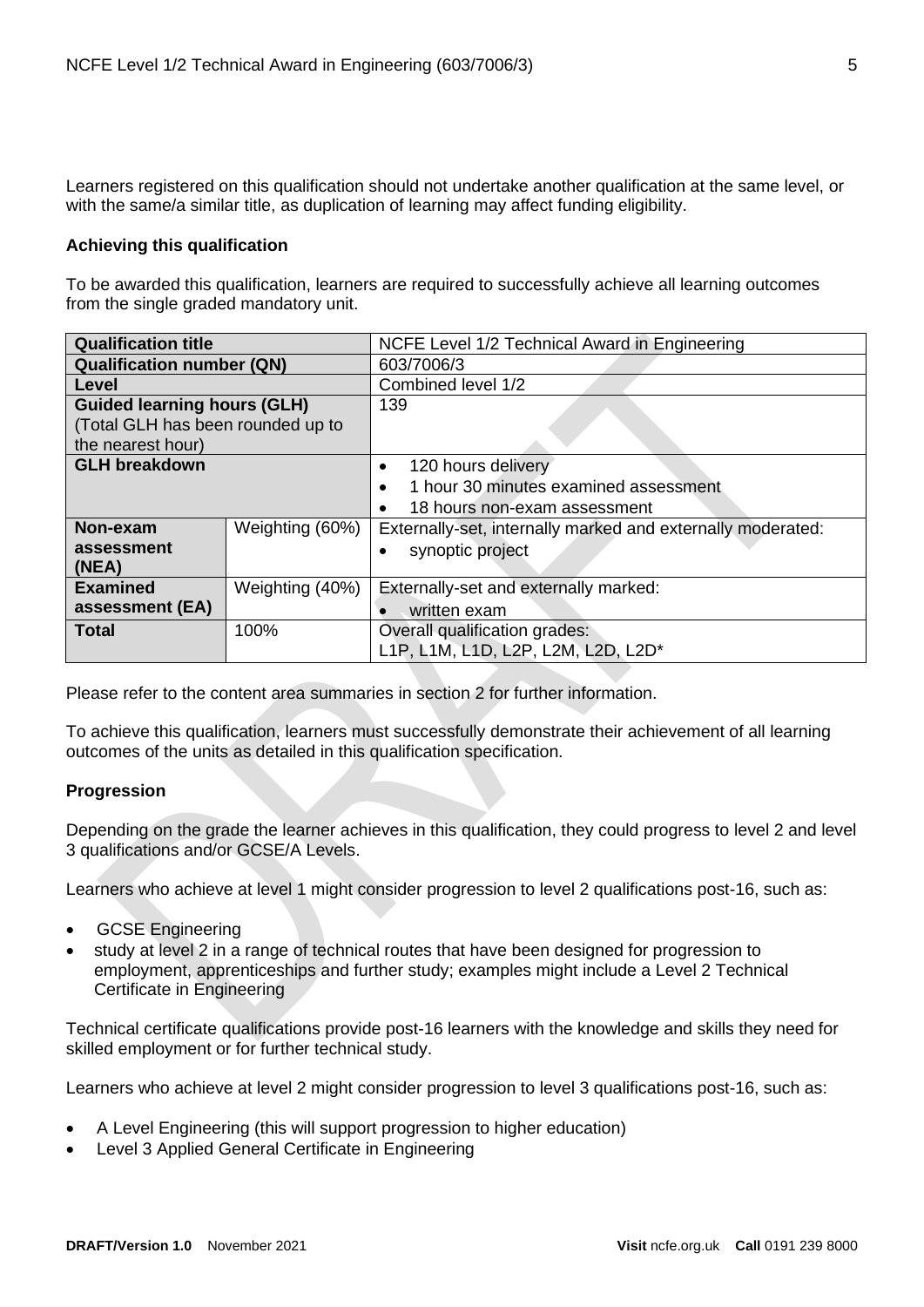- study at level 2 in a range of technical routes that have been designed for progression to employment, apprenticeships, and further study
- Level 3 Technical Level in Engineering, Manufacturing, Processing and Control (this will support progression to higher education)

Learners could also progress into employment or onto an apprenticeship. The understanding and skills gained through this qualification could be useful to progress onto an apprenticeship in the engineering industry through a variety of occupations that are available within the industry, such as technical writing, technical sales, or as an engineer in one of the many different sectors across the industry, such as pharmaceuticals, aerospace or construction.

## <span id="page-5-0"></span>**Staffing requirements**

There are no additional staffing requirements for this qualification. See the staffing requirements section in the support handbook.

#### <span id="page-5-1"></span>**Resource requirements**

There are no mandatory resource requirements for this qualification, but centres must ensure learners have access to suitable resources to enable them to cover all the appropriate learning outcomes.

## <span id="page-5-2"></span>**Real work environment requirement/recommendation**

This is a knowledge-only qualification. Experience in the real work environment is not required.

# <span id="page-5-3"></span>**Work/industry placement experience**

This is a knowledge-only qualification. Work/industry placement experience is not required.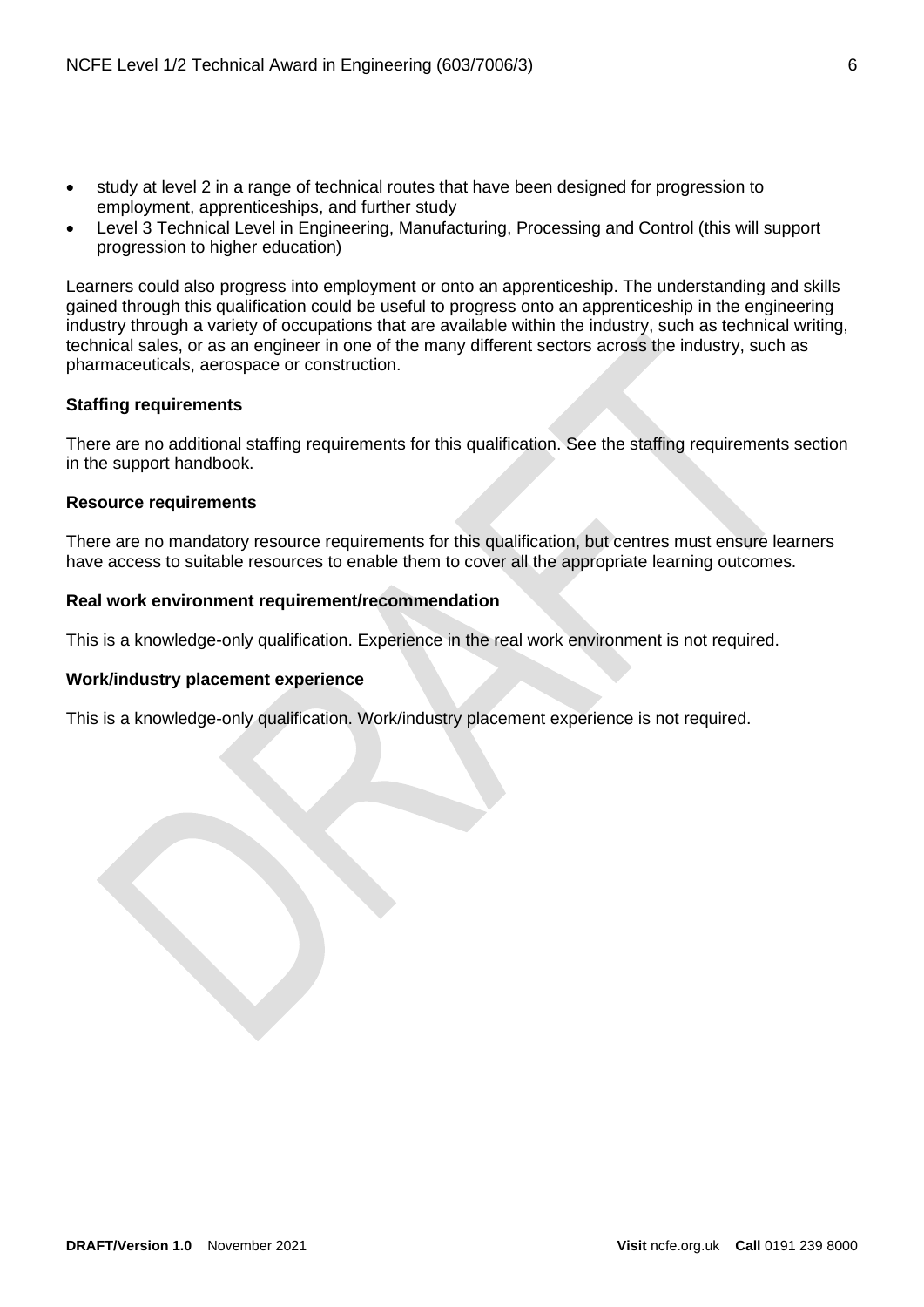#### <span id="page-6-0"></span>**Purpose statement**

#### **Who is this qualification for?**

The Level 1/2 Technical Award in Engineering is designed for learners who want an introduction to engineering that includes a vocational and project-based element. The qualification will appeal to learners who wish to pursue a career in the engineering industry or progress onto further study.

The NCFE Level 1/2 Technical Award in Engineering (603/7006/3) complements GCSE qualifications. It is aimed at 14 to 16 year olds studying key stage 4 (KS4) curriculum who are interested in the engineering industry. This qualification is designed to match the rigour and challenge of GCSE study. The qualification is graded at level 1 pass, merit, distinction and level 2 pass, merit, distinction and distinction\* (equivalent to GCSE grades 8.5 to 1). More information on grading can be found in section 2 of this qualification specification.

This qualification focuses on an applied study of engineering and learners will gain a broad knowledge and understanding of working in the sector.

This qualification has been designed to sit alongside the requirements of core GCSE subjects and is appropriate for learners who are motivated and challenged by learning through hands-on experiences and through content that is concrete and directly related to those experiences.

It is distinct from GCSE Engineering, as it encourages the learner to use knowledge and practical tools to focus on developing transferrable skills in practical engineering, accompanied by the theoretical knowledge to help with progression into employment and onto further education.

The study of engineering is the application of maths and science to solve real-world problems. This involves an understanding of the different disciplines of engineering and how they have shaped the products and projects of the modern world. Learners will be able to read technical drawings, select appropriate materials, along with tools and machinery, and know how to carry out a practical task, working in a safe manner in line with current health and safety legislation.

This level 1/2 qualification is appropriate for learners who are looking to develop a significant core of knowledge and understanding in engineering and apply that knowledge through a project.

#### **What will the learner study as part of this qualification?**

This qualification will promote the learner's understanding of:

- the different engineering disciplines
- applied science and maths in engineering
- how to read engineering drawings
- the properties, characteristics and selection of engineering materials
- engineering tools, equipment and machines
- hand-drawn engineering drawings
- computer-aided design (CAD) engineering drawings
- production planning techniques
- applied processing skills and techniques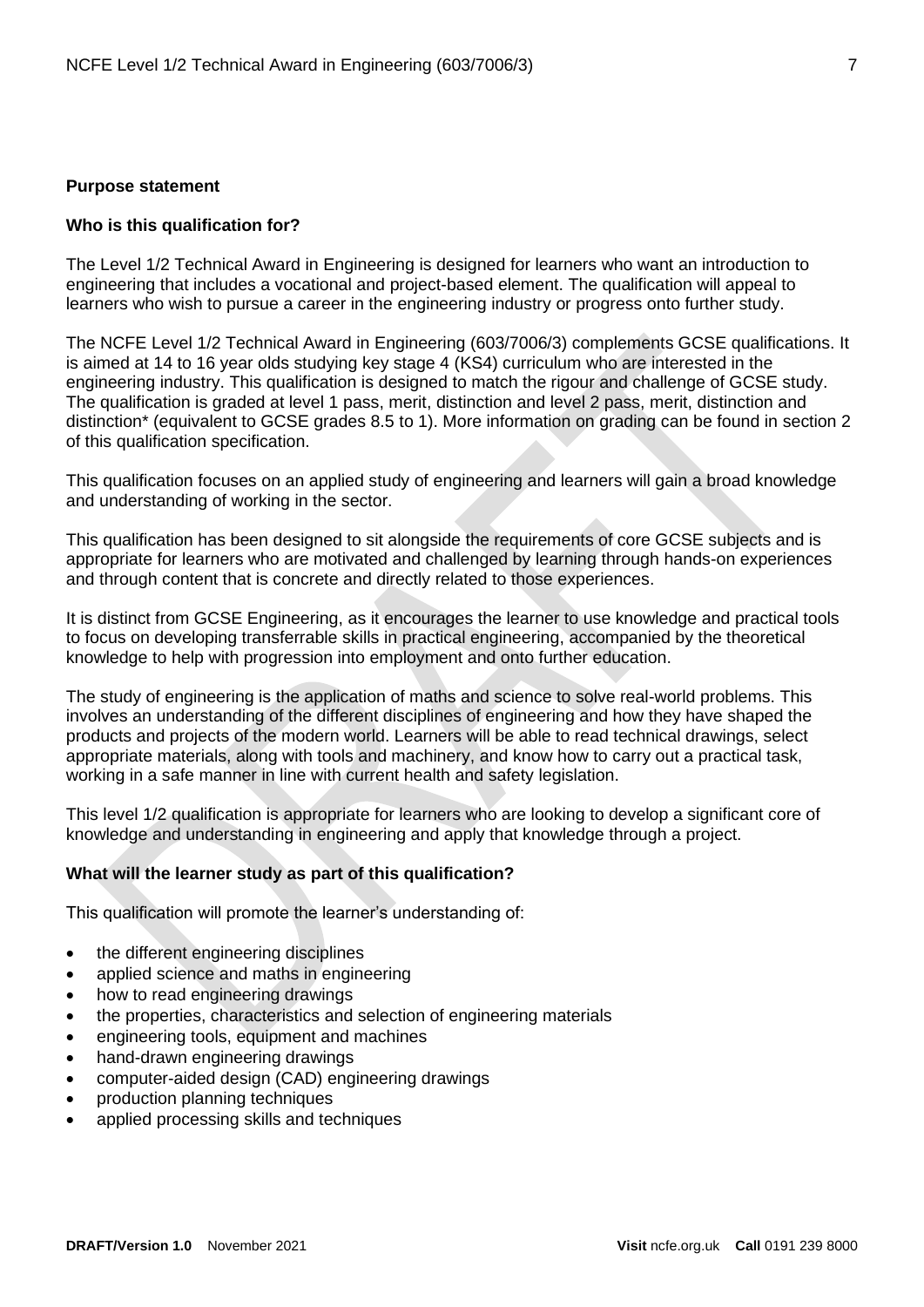# **What knowledge and skills will the learner develop as part of this qualification and how might these be of use and value in further studies?**

Learners will develop the following knowledge and skills:

- adapting their own ideas and responding to feedback
- evaluating their own work
- analysing data and making decisions
- practical application of tools and machinery, whilst adhering to health and safety legislation and guidance
- an appreciation of materials, technology and applications
- skills that are essential for the engineering sector, such as understanding how to read drawings, responding to data, independent working, working to deadlines, and efficient use of resources
- an ability to reflect upon their preferred learning style and identify relevant study skills

Successful completion of this qualification will enable learners to progress to level 2 or 3 qualifications in related subjects.

The knowledge and skills gained will provide a secure foundation for careers in the engineering industry.

Learners will develop the following skills that will inform future training and work in the engineering industry:

- decision making
- observation
- resourcefulness
- problem solving
- planning
- evaluation
- reflection
- interpersonal skills
- professional behaviours
- respect and appreciation of others
- an ability to reflect upon their preferred learning style and identify relevant study skills

Successful completion of this qualification will enable learners to progress to level 2 or 3 qualifications in related subjects.

The knowledge and skills gained will provide a secure foundation for learners to progress into career opportunities in the engineering industry and provide a valuable platform for further study.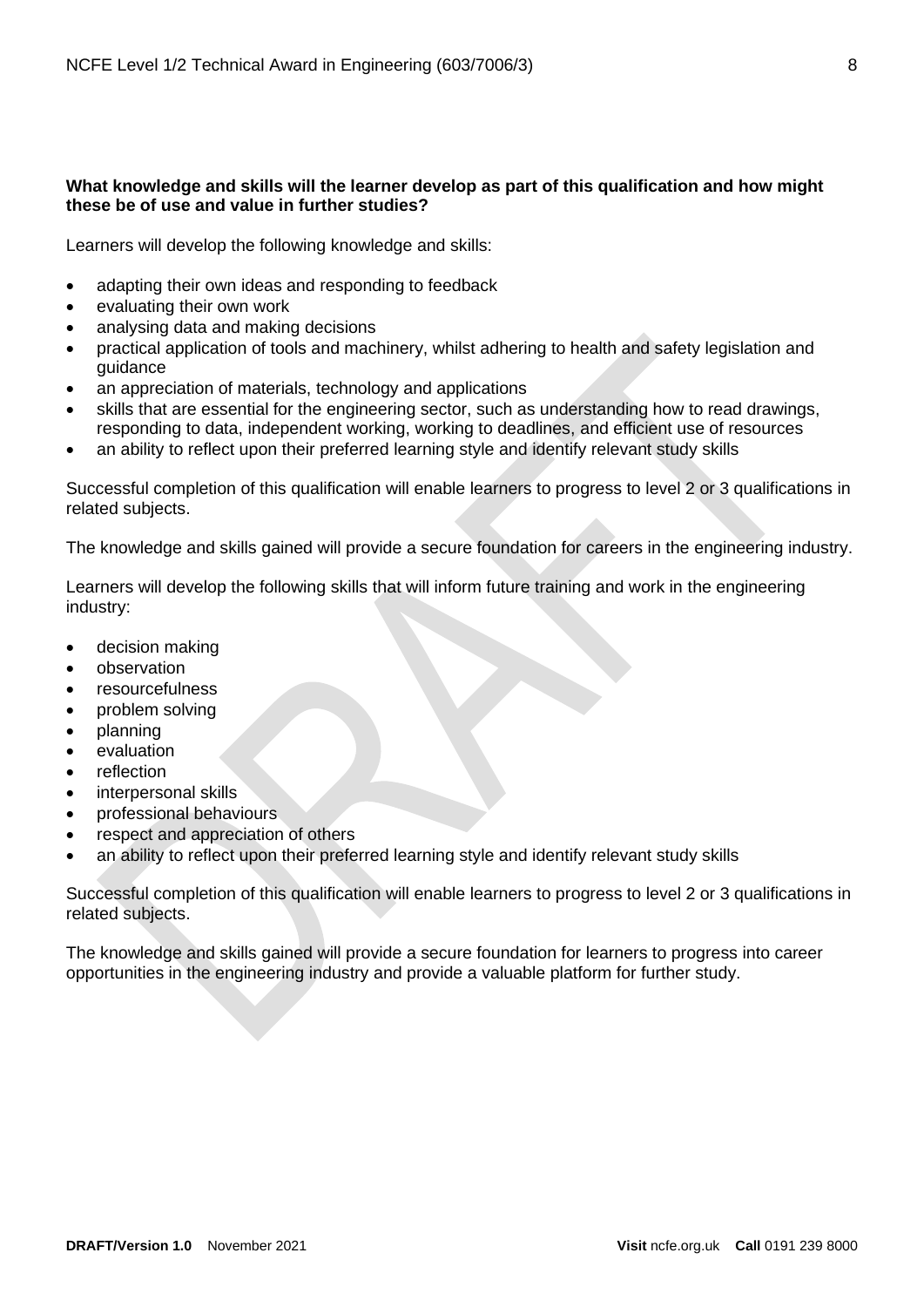# **Which subjects will complement this course?**

The following subject areas will complement this course:

- design and technology
- manufacturing
- maths
- English
- science

This list is not exhaustive, and a range of other subject areas may also be appropriate.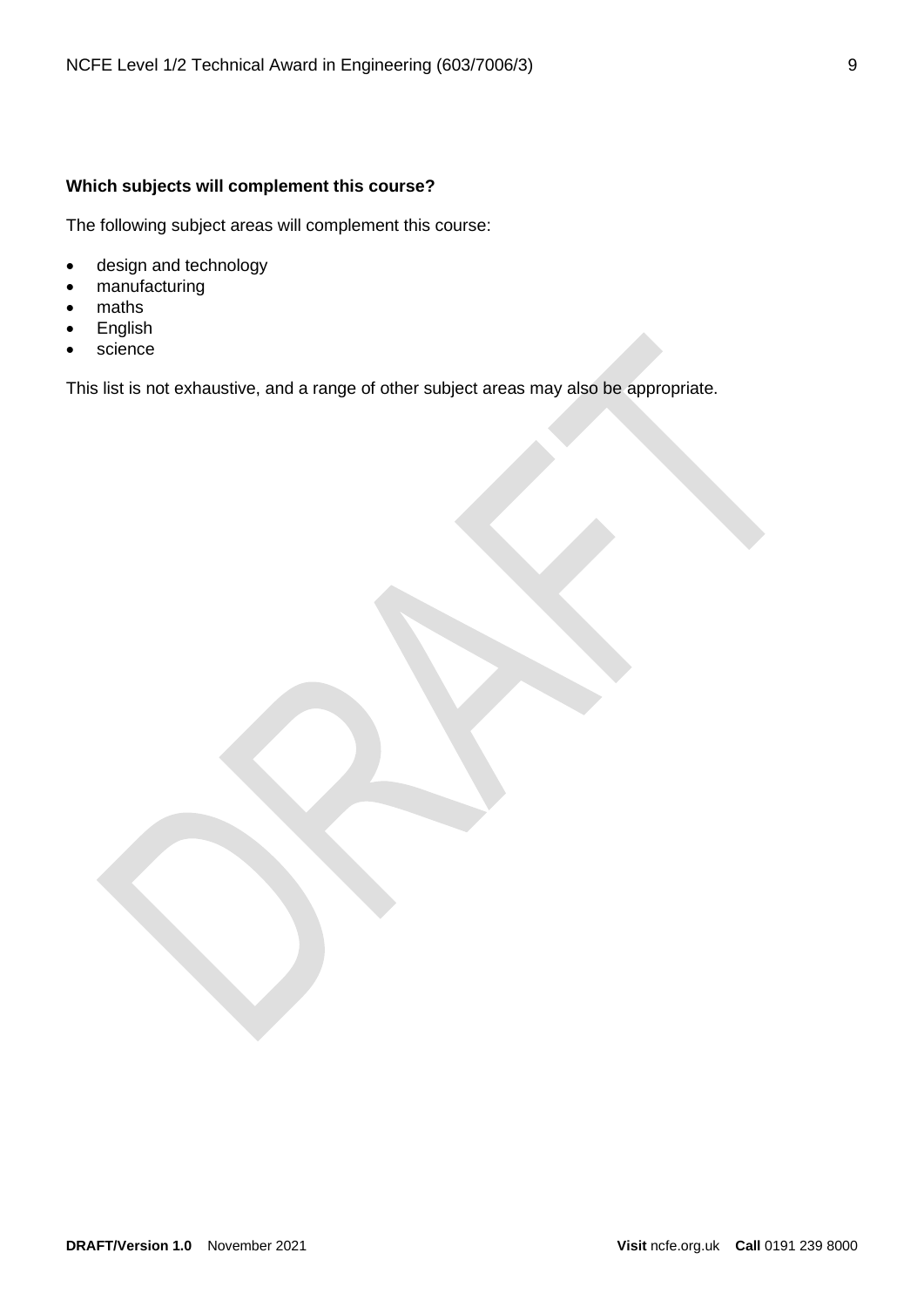## <span id="page-9-0"></span>**How the qualification is assessed**

Assessment is the process of measuring a learner's skill, knowledge and understanding against the standards set in a qualification.

The qualification has **2** assessments externally-set by NCFE: **one** non-exam assessment and **one** written examined assessment.

| <b>Non-exam assessment</b>                    |                                                                                                                                                                                                                                                                              |  |  |
|-----------------------------------------------|------------------------------------------------------------------------------------------------------------------------------------------------------------------------------------------------------------------------------------------------------------------------------|--|--|
| <b>Assessment method</b>                      | <b>Description</b>                                                                                                                                                                                                                                                           |  |  |
| Non-exam assessment                           | 60% of the technical award                                                                                                                                                                                                                                                   |  |  |
| Externally-set                                | 120 marks                                                                                                                                                                                                                                                                    |  |  |
| Internally marked and<br>externally moderated | The completion time for the non-exam assessment is 18 hours.                                                                                                                                                                                                                 |  |  |
|                                               | The non-exam assessment will assess the learner's ability to effectively<br>draw together their knowledge, understanding and skills from across the<br>whole vocational area. The non-exam assessment will target assessment<br>objectives (AOs) AO1, AO2, AO3, AO4 and AO5. |  |  |
| Non-exam assessment<br>availability           | The learner should not undertake the non-exam assessment until all<br>content areas have been delivered. This is to ensure learners are in a<br>position to complete the non-exam assessment successfully.                                                                   |  |  |
|                                               | A different non-exam assessment brief will be released every September.                                                                                                                                                                                                      |  |  |

#### **Non-exam assessment**

Non-exam assessment encourages the learner to combine elements of their learning and to show accumulated knowledge and understanding across the content areas.

Non-exam assessment enables the learner to show their ability to integrate and apply knowledge, understanding and skills with breadth and depth. It also requires them to demonstrate their capability to apply knowledge, understanding and skills across a range of units and learning outcomes that are being assessed.

The non-exam assessment is internally assessed work and should be completed by the learner in accordance with the qualification specification. Information on delivery guidance and assessment hours for the internal assessment will be available in the non-exam assessment brief. To support with this, we have also created a sample non-exam assessment brief, which is available on the qualification page under support materials. A representative number of assessment hours should be timetabled into the scheme of work. Internal assessment hours must be administered outside of scheduled teaching and learning hours and should be supervised and assessed by the teacher.

Any work submitted for internal assessment must be completed during scheduled assessment hours in accordance with the scheme of work and must be authenticated and attributable to the learner. The teacher must be satisfied that the work produced is the learner's own and the learner must declare that the work is their own.

In practice, this means that all of the non-exam assessment will be completed in normal class time within scheduled assessment hours and kept separate from any teaching and learning hours.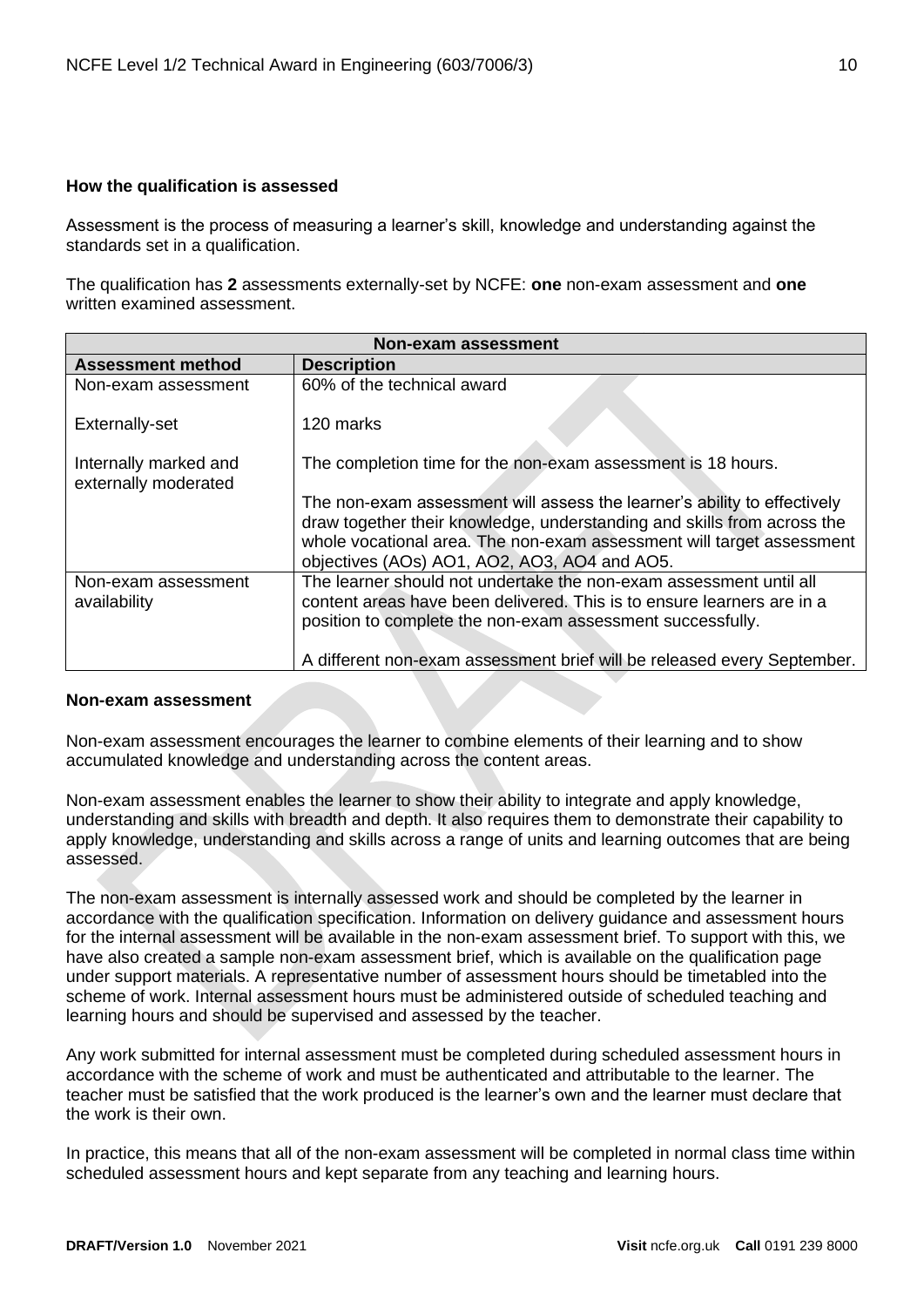The internally assessed non-exam assessment component is based on coverage of the qualification content areas, which are assessed holistically against descriptors to achieve a grade.

Each learner must create a portfolio of evidence generated from appropriate assessment tasks that demonstrates achievement of all the learning outcomes associated with each unit. The assessment tasks should allow the learner to respond to a real-life situation that they may face when in employment. On completion of each unit, learners must declare that the work produced is their own and the assessor must countersign this. Examples of suitable evidence for the portfolio for each unit are provided in section 2.

| <b>Examined assessment</b> |                                                                                                                                                                                                  |  |  |
|----------------------------|--------------------------------------------------------------------------------------------------------------------------------------------------------------------------------------------------|--|--|
| <b>Assessment method</b>   | <b>Description</b>                                                                                                                                                                               |  |  |
| Examined assessment        | 40% of technical award                                                                                                                                                                           |  |  |
| Externally-set             | Written examination:                                                                                                                                                                             |  |  |
| Written examination        | 80 marks                                                                                                                                                                                         |  |  |
|                            | 1 hour 30 minutes                                                                                                                                                                                |  |  |
| <b>Externally marked</b>   | a mixture of multiple-choice, short-answer, and extended response<br>questions                                                                                                                   |  |  |
|                            | The written examined assessment is a terminal assessment and will<br>assess the learner's knowledge and understanding of all content areas<br>and target assessment objectives AO1, AO2 and AO3. |  |  |
| Examined assessment        | The examination date is expected to take place in May/June every year.                                                                                                                           |  |  |
| availability               |                                                                                                                                                                                                  |  |  |
|                            | Please refer to the external assessment timetable available on the NCFE<br>website.                                                                                                              |  |  |

#### **Examined assessment**

Examined assessments are set and marked by NCFE. The assessment assesses learners' knowledge and understanding of the content areas of this qualification. Centres must not assess, internally quality assure, or otherwise access or review any examined assessment materials or learner responses at any time and must adhere to the required exam regulations at all times.

The examined assessment is on a set date and time (invigilated). NCFE specifies the date and time that the examined assessment must be administered in the centre and also publishes in advance the dates on which external assessment results will be released.

A variety of assessment questions will be used, including multiple-choice, short-answer and extended response questions. This will enable learners to demonstrate their breadth of knowledge and understanding of the subject and ensure achievement at the appropriate level, including stretch and challenge. Questions will be written in plain English and in a way that is supportive and accessible to learners of all abilities.

As far as possible, real-world case studies and contexts that are relevant to the sector will be used. This is to engage and stimulate learners under examination conditions and to facilitate the drawing out of a wide range of knowledge and skills developed throughout their learning.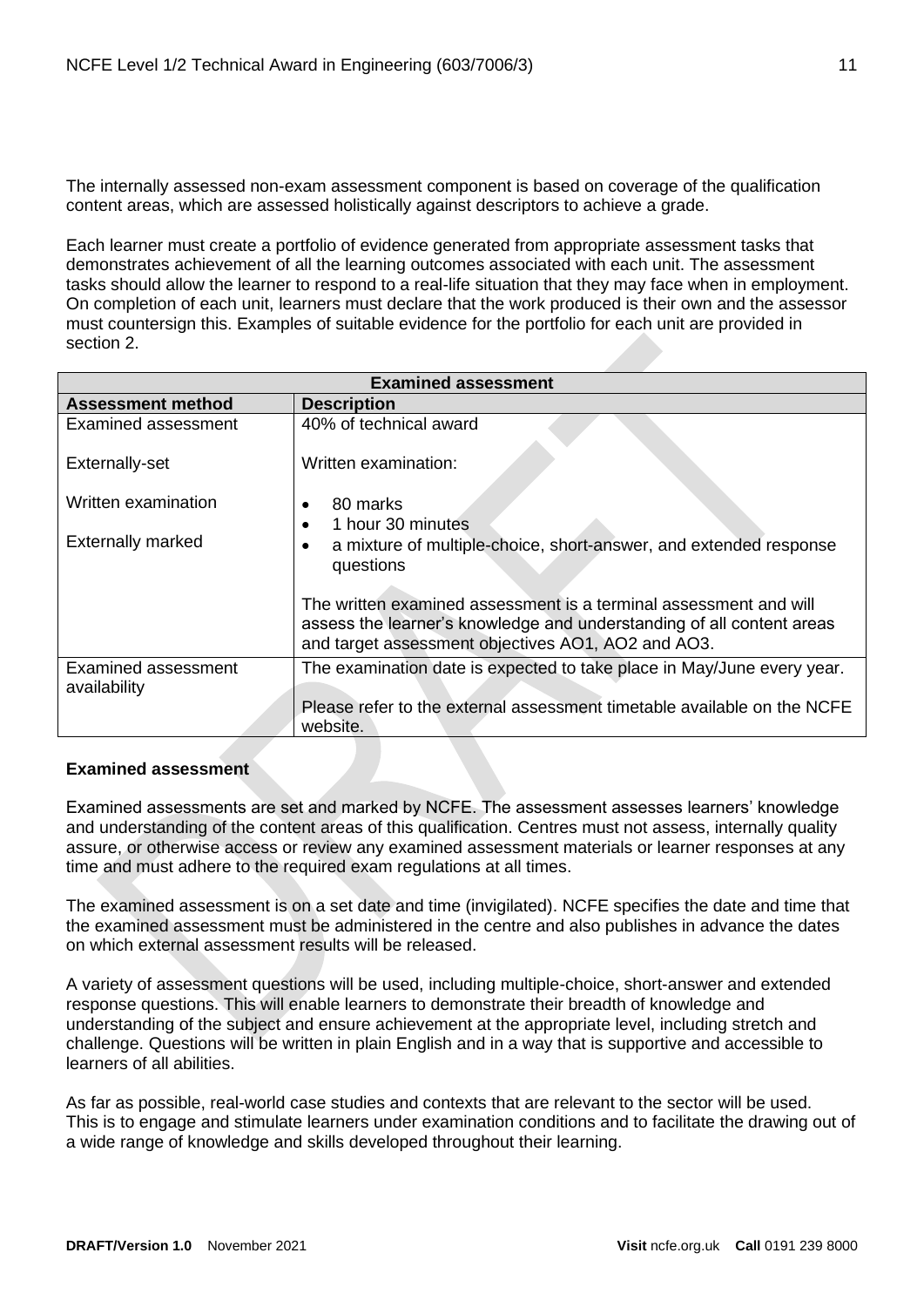All questions will have available marks clearly identified. The examined assessment will be carefully constructed following a rigorous quality control process to ensure that the assessment is valid.

For further information, including instructions for conducting an external assessment, centres must ensure they have read/are familiar with the regulations for the conduct of external assessment, and qualification specific instructions for delivery documents available on the policies & documents page on the NCFE website.

The examined assessment material will be sent out in time for the start of the assessment. Assessment materials must be kept secure at all times in line with the requirement of the regulations for the conduct of external assessment.

You must return all examined assessment materials and partially or fully completed learner work to NCFE within one working day of the examined assessment taking place or the final timetabled supervised/invigilated session.

#### **Rationale for synoptic assessment**

Synoptic assessment encourages the learner to combine elements of their learning and to show accumulated knowledge and understanding across units and/or learning outcomes.

Synoptic assessment enables the learner to show their ability to integrate and apply knowledge, understanding and skills with breadth and depth. It also requires them to demonstrate their capability to apply knowledge, understanding and skills across a range of units and learning outcomes that are being assessed.

#### **Enquiries about results**

All enquiries relating to learners' results must be submitted in line with our enquiries and appeals about results and assessment decisions policy, which is available on the policies & documents page on the NCFE website.

# **External assessment conditions**

For more information on external assessment conditions, please see the regulations for the conduct of external assessments and qualification specific instructions for delivery on the policies & documents page on the NCFE website.

There is one assessment window during the year. Please refer to the external assessment timetable on the NCFE website for the specific date.

For instructions on conducting external assessments, please refer to our regulations for the conduct of external assessments and qualification specific instructions for delivery documents, available on the policies & documents page on the NCFE website.

#### **Assessment windows**

For assessments sat in windows, the centre must enter learners to the specified window. This will be either a set date and time assessment or a window in which the assessment will be completed.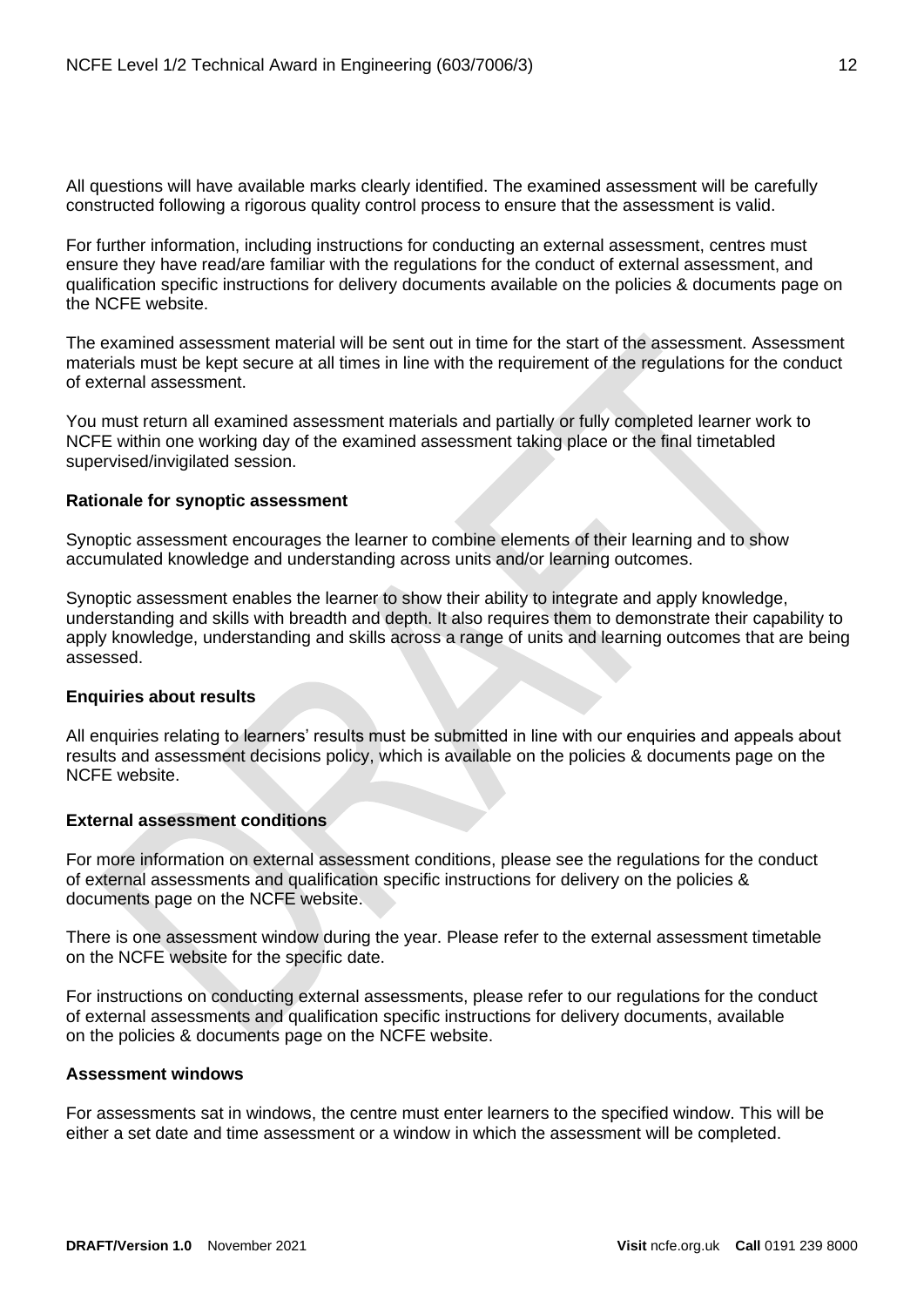For qualifications with 'entry on registration', the centre will choose the assessment window at the point of registering the learner. The last date that we will accept learner work for a specified assessment window is by that assessment window's cut-off date.

#### **Please note: the 'cut-off date' is the last day that returned scripts will be accepted for the specified assessment window.**

On completing their work at the end of the assessment window, learners must sign the assessment declaration to authenticate the work produced as their own. Centres must ensure that all assessments are submitted for marking in accordance with the assessment windows.

## **Scheme of assessment**

The Level 1/2 Technical Award in Engineering qualification is made up of 2 component parts: an examined assessment (EA) and a non-exam assessment (NEA).

| <b>Assessments</b>              | <b>Assessment</b><br>time     | $\frac{0}{0}$<br>weighting marks | Raw | <b>Scaling</b><br>factor | <b>Scaled</b><br>marks* | <b>Assessment</b><br>conditions | <b>Marking</b>                           |
|---------------------------------|-------------------------------|----------------------------------|-----|--------------------------|-------------------------|---------------------------------|------------------------------------------|
| Non-exam<br>assessment<br>(NEA) | 18 hours                      | 60%                              | 120 | 1.000                    | 120                     | Supervised                      | Internal,<br>with external<br>moderation |
| Examined<br>assessment (EA)     | hour<br>30 minutes            | 40%                              | 80  | 1.000                    | 80                      | Invigilated                     | External                                 |
| <b>Assessment</b><br>total      | <b>19 hours 30</b><br>minutes | 100%                             |     |                          | 200                     |                                 |                                          |

# **Assessment objectives**

The assessment of our technical awards is mapped against assessment objectives (AOs). These AOs provide a consistent framework for learners and are applied synoptically, allowing learners to show their knowledge, understanding and skills from across the full breadth and depth of the qualification.

The AOs that will be assessed against the content in our technical awards are: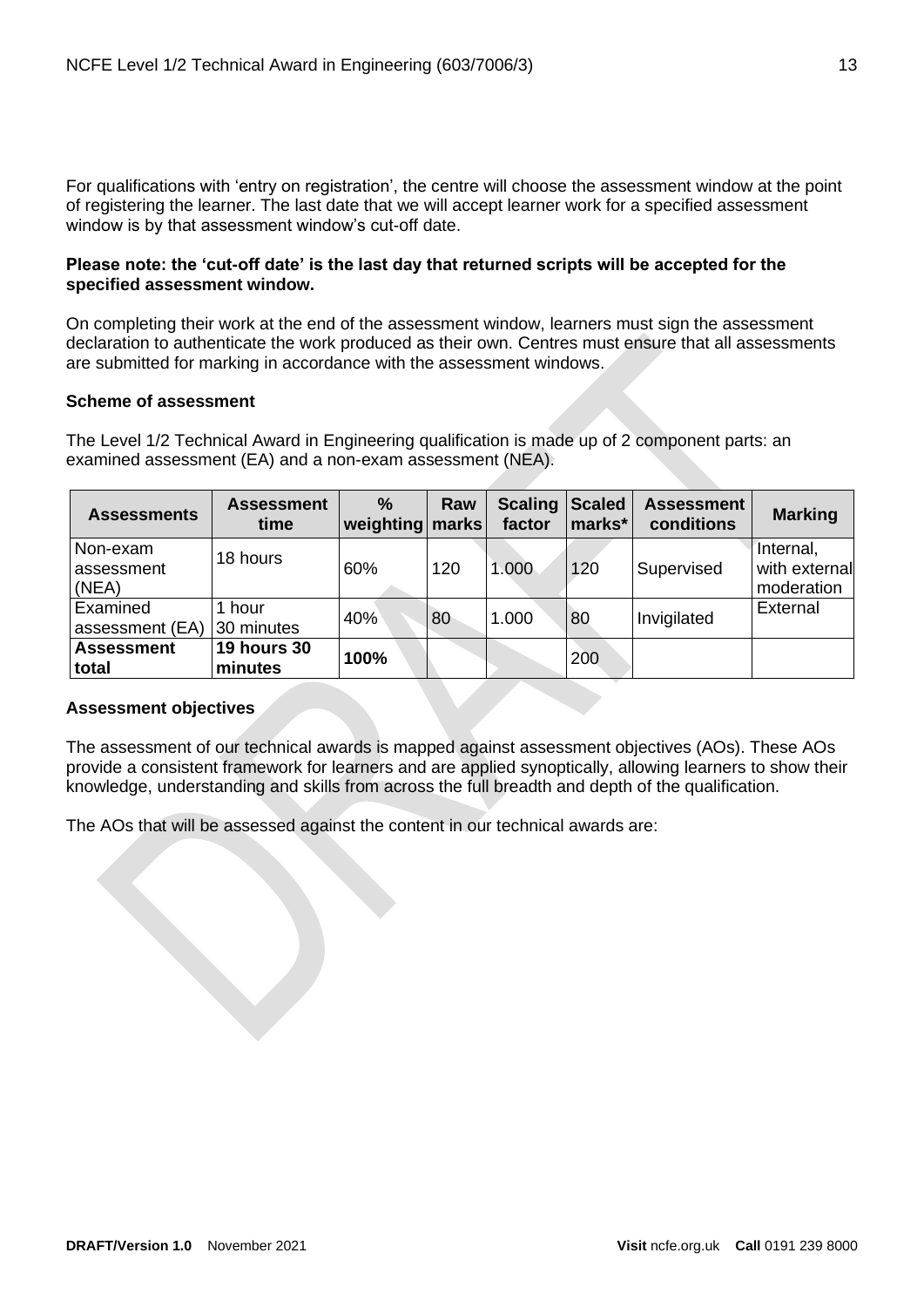| <b>AO1</b>      | Recall knowledge and show understanding                                                         |
|-----------------|-------------------------------------------------------------------------------------------------|
|                 | The emphasis here is for learners to recall and communicate the fundamental elements of         |
|                 | knowledge and understanding.                                                                    |
| AO <sub>2</sub> | Apply knowledge and understanding                                                               |
|                 | The emphasis here is for learners to apply their knowledge and understanding to real-world      |
|                 | contexts and novel situations.                                                                  |
| AO <sub>3</sub> | Analyse and evaluate knowledge and understanding                                                |
|                 | The emphasis here is for learners to develop analytical thinking skills to make reasoned        |
|                 | judgements and reach conclusions.                                                               |
| <b>AO4</b>      | Demonstrate and apply relevant technical skills, techniques and processes                       |
|                 | The emphasis here is for learners to demonstrate the essential technical skills relevant to the |
|                 | vocational sector by applying the appropriate processes, tools and techniques.                  |
| AO <sub>5</sub> | Analyse and evaluate the demonstration of relevant technical skills, techniques and             |
|                 | processes                                                                                       |
|                 | The emphasis here is for learners to analyse and evaluate the essential technical skills,       |
|                 | processes, tools and techniques relevant to the vocational sector.                              |

## **Assessment objective weightings**

The table below shows the approximate weightings for each of the AOs in the technical award assessments.

| <b>AOs</b>           | Non-exam       | <b>Examined</b> | <b>Overall weighting (%)</b> |
|----------------------|----------------|-----------------|------------------------------|
|                      | assessment (%) | assessment (%)  |                              |
| AO <sub>1</sub>      | 16.7%          | 40-45%          | 26-28%                       |
| AO <sub>2</sub>      | 13.3%          | 35-40%          | $22 - 24%$                   |
| AO <sub>3</sub>      | 13.3%          | 20-25%          | 16-18%                       |
| AO <sub>4</sub>      | 50%            | N/A             | 30%                          |
| AO <sub>5</sub>      | 6.7%           | N/A             | 4%                           |
| Overall weighting of | 60%            | 40%             | 100%                         |
| assessments          |                |                 |                              |

The purpose of the qualification means that it is necessary to assess understanding through 2 means of assessment, an internal non-exam assessment (NEA) and an external examined assessment (EA). The variance in assessment methods used allows for a range of knowledge, understanding and skills to be assessed using the most fit for purpose method.

#### **Non-exam assessment**

Refer to the mark scheme for the current non-exam assessment where you will find the information required to mark the non-exam assessment tasks and their descriptors.

Centres will mark the non-exam assessment, and this will then be submitted to NCFE for moderation.

#### **Examined assessment**

The examined assessment will be submitted to NCFE for marking to calculate the overall grades for learners.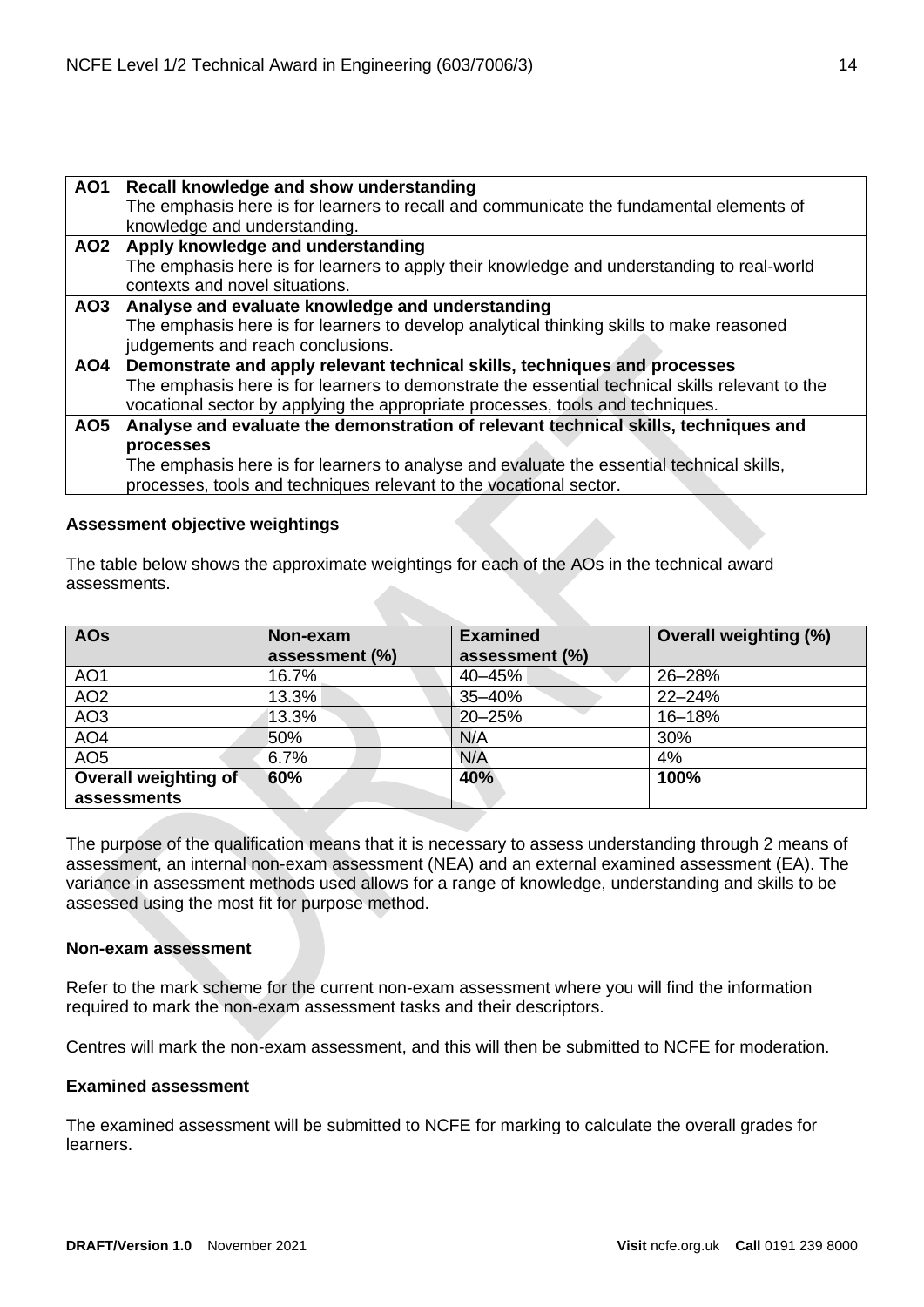# <span id="page-14-0"></span>**Overall grading descriptors**

# **To achieve a level 2 distinction, learners will be able to:**

- recall and apply highly relevant knowledge and understanding, in an excellent and highly comprehensive manner, of engineering disciplines, science and mathematics in engineering drawings, properties and characteristics of engineering materials, tools and machinery, hand-drawn and CAD-drawn engineering drawings, product planning techniques and applied skills and techniques
- critically analyse and evaluate to make excellent, reasoned judgements and reach wellsupported conclusions on engineering disciplines, science and mathematics in engineering drawings, properties and characteristics of engineering materials, tools and machinery, hand-drawn and CAD-drawn engineering drawings, product planning techniques and applied skills and techniques
- safely and effectively demonstrate essential and excellent skills, techniques and processes relevant to engineering when using a wide range of tools and equipment to implement a production plan, applying skills and techniques to a complex engineering piece in an excellent and highly comprehensive manner
- critically analyse and evaluate their own demonstration of relevant skills, techniques and processes relevant to the sector when planning and preparing complex, completed engineering pieces in an excellent and highly comprehensive manner

# **To achieve a level 2 pass, learners will be able to:**

- recall and apply mostly relevant knowledge and understanding, in a good and mostly detailed manner, of engineering disciplines, science and mathematics in engineering drawings, properties and characteristics of engineering materials, tools and machinery, hand-drawn and CAD-drawn engineering drawings, product planning techniques and applied skills and techniques
- analyse and evaluate to make good, mostly reasoned judgements and reach coherent conclusions on engineering disciplines, science and mathematics in engineering drawings, properties and characteristics of engineering materials, tools and machinery, hand-drawn and CAD-drawn engineering drawings, product planning techniques and applied skills and techniques
- safely and effectively demonstrate good and mostly relevant skills, techniques and processes relevant to engineering when using a wide range of tools and equipment to implement a production plan, applying skills and techniques to a complex engineering piece
- analyse and evaluate their own demonstration of relevant skills, techniques and processes relevant to the sector when planning and preparing completed engineering pieces in a good and mostly detailed manner

# **To achieve a level 1 pass, learners will be able to:**

• recall and apply some knowledge and understanding, in a reasonable manner, that has some relevance and some detail of engineering disciplines, science and mathematics in engineering drawings, properties and characteristics of engineering materials, tools and machinery, hand-drawn and CAD-drawn engineering drawings, product planning techniques and applied skills and techniques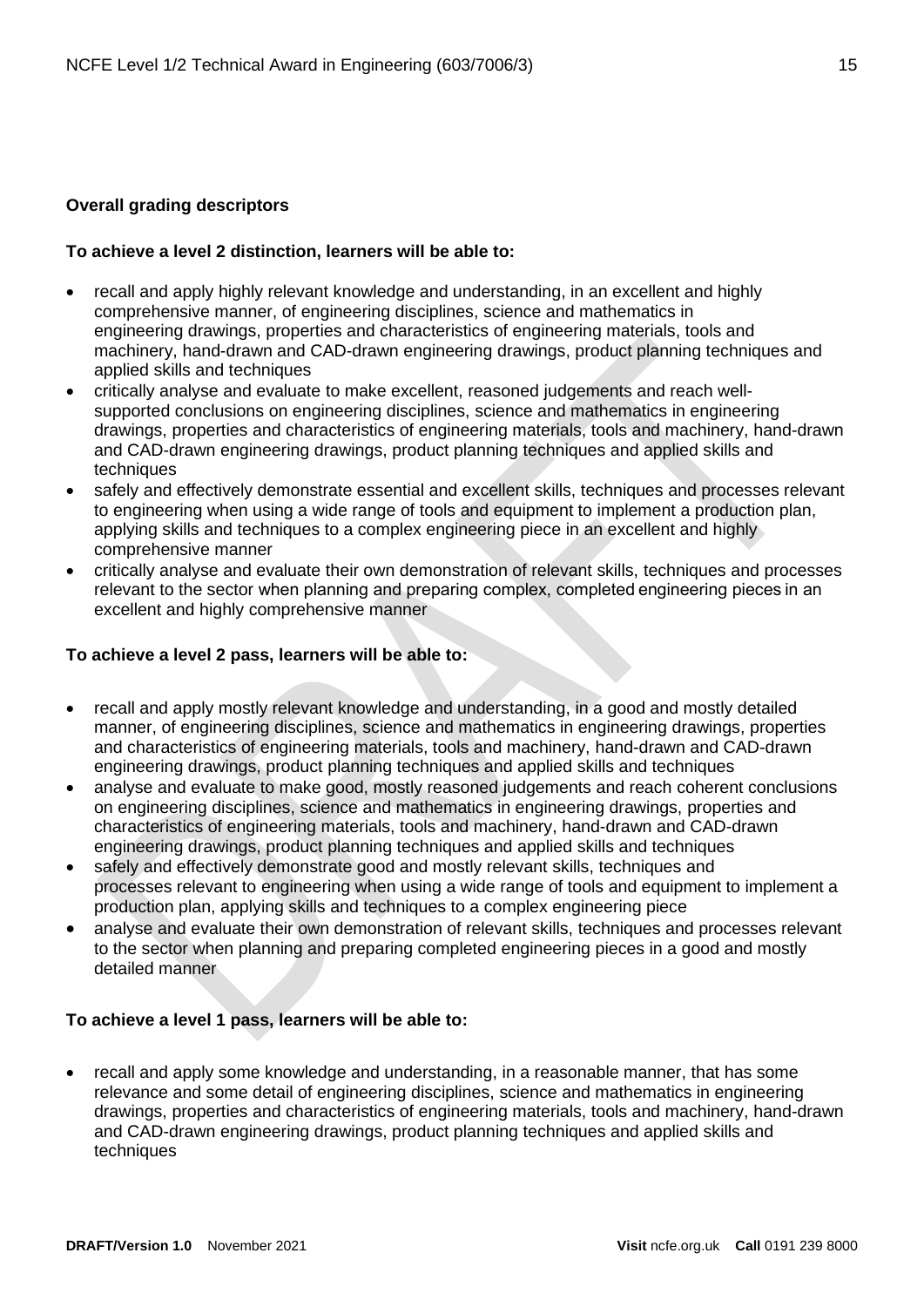- analyse and evaluate, in a reasonable manner, to make some judgements and reach straightforward conclusions on engineering disciplines, science and mathematics in engineering drawings, properties and characteristics of engineering materials, tools and machinery, hand-drawn and CAD-drawn engineering drawings, product planning techniques and applied skills and techniques
- safely and effectively demonstrate some skills, techniques and processes relevant to engineering when using a wide range of tools and equipment to implement a production plan, applying skills and techniques to a complex engineering piece
- analyse and evaluate their own demonstration of relevant skills, techniques and processes relevant to the sector when planning and preparing completed engineering pieces in a reasonable, straightforward manner, with some detail

# <span id="page-15-0"></span>**Grading information**

The following grades are available for the qualification: level 2 distinction\*, level 2 distinction, level 2 merit, level 2 pass, level 1 distinction, level 1 merit and level 1 pass.

The qualification is linear, meaning both assessments must be taken in the same assessment series and cannot be combined across different assessment series. After all assessment is complete, the marks for each assessment are combined to give a final mark for each learner. Where raw marks do not reflect the required weighting of the assessment, a scaling factor is applied to the raw mark prior to aggregation.

Scaling factors can be found in the table below.

| <b>Assessment</b>      | Maximum raw mark | Weighting | <b>Scaling factor</b> | <b>Maximum scaled</b><br>mark |
|------------------------|------------------|-----------|-----------------------|-------------------------------|
| Non-exam<br>assessment | 120 marks        | 60%       | 1.000                 | 120                           |
| Examined<br>assessment | 80 marks         | 40%       | 1.000                 | 80                            |
|                        |                  |           | Total                 | 200                           |

For each series, grade boundaries are set by NCFE using a variety of statistical and judgemental evidence. Each learner's overall grade is determined by comparing their combined final mark with the grade boundaries for that series.

Where a learner achieves insufficient marks across the 2 assessments in the series to achieve a level 1 pass, they will be awarded an unclassified (U) result.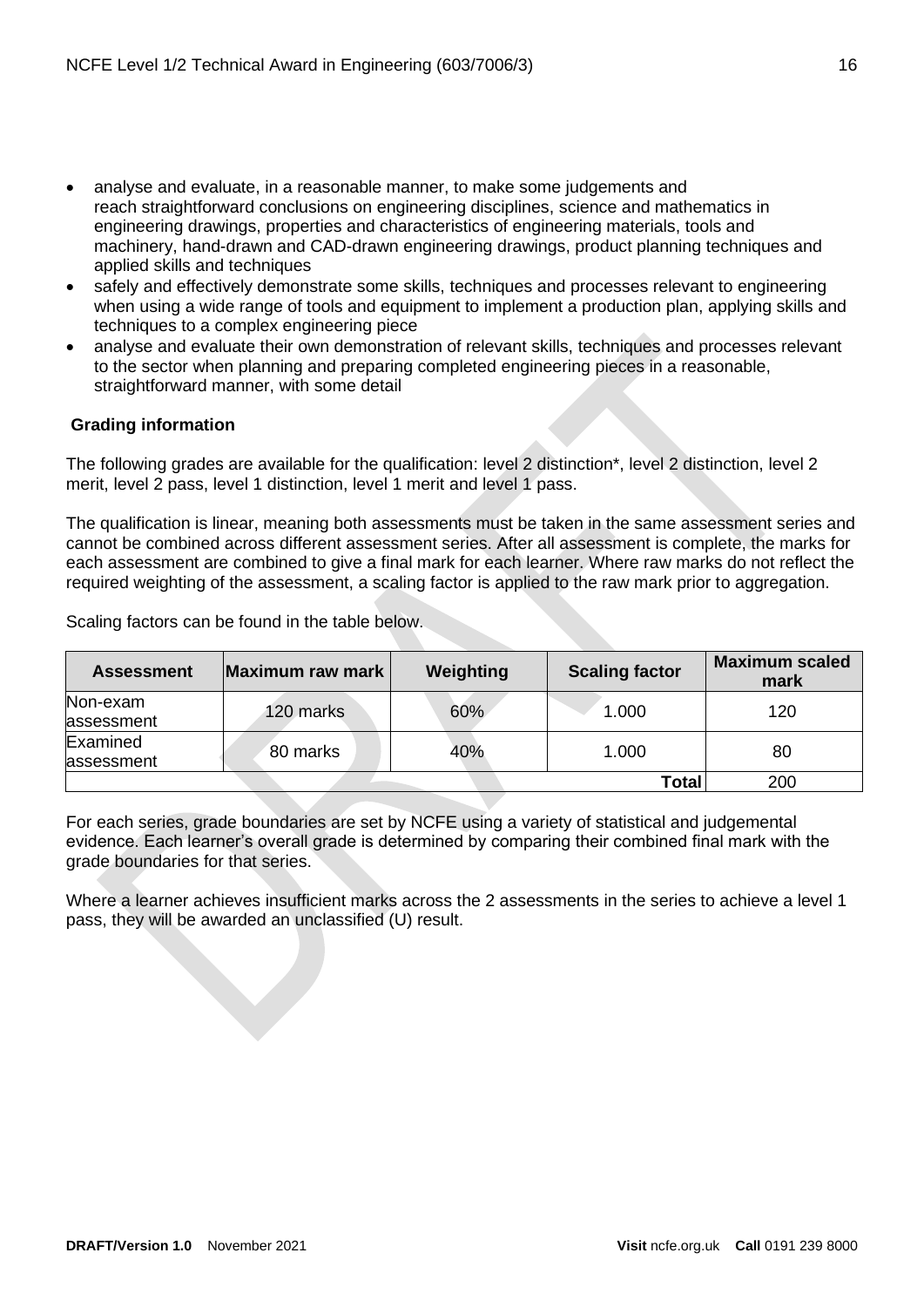#### <span id="page-16-0"></span>**Section 2: unit content and assessment guidance**

This section provides details of the structure and content of this qualification.

Information in the teaching content section must be covered by the teacher during the delivery of the content areas and should be considered as mandatory teaching content.

The verb 'understand' encompasses both 'knowledge' and 'understanding' within the content areas of this qualification. Each content area will read 'The learner will understand'.

To make cross-referencing assessment and quality assurance easier, we have used a sequential numbering system in this document for each content area. The numbering system used refers to a content area, subject topic, and teaching content (for example, 1.1.1 refers to the content area (first number 1), the subject topic within that learning content (second number 1.1) and the teaching content within the subject topic (third number 1.1.1)). This will support signposting feedback and tracking.

Anything within the teaching guidance is advisory and optional and is intended to provide useful advice and guidance to support delivery of the teaching content.

The types of evidence listed are for guidance purposes only. Within learners' portfolios, other types of evidence are acceptable if all content areas are covered.

Whilst studying the qualification, learners should reflect on the importance of knowing and developing their preferred learning style. They should also be able to identify a range of individual study skills they can use in order to study effectively.

For further information or guidance about this qualification, please contact our customer support team.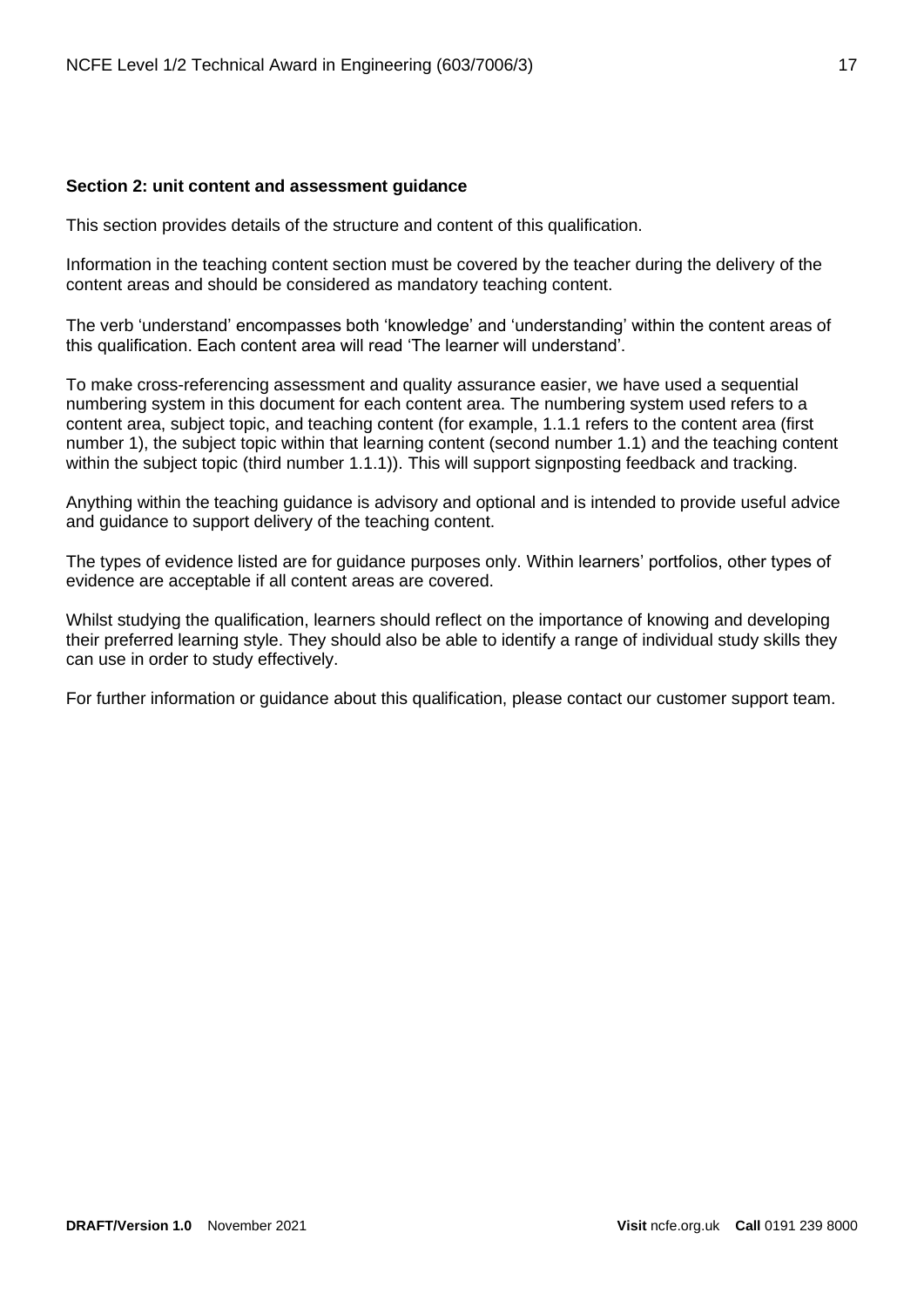# **Content areas**

This qualification consists of one unit with multiple content areas.

The regulated unit title is 'Understanding engineering'.

The regulated unit number for the qualification content is Y/618/6058.

| <b>Content area number</b> | <b>Content area title</b>                                          | <b>Suggested GLH</b> |
|----------------------------|--------------------------------------------------------------------|----------------------|
| Content area 1             | Engineering disciplines                                            | 15                   |
| Content area 2             | Applied science and mathematics in engineering                     | 15                   |
| Content area 3             | Reading engineering drawings                                       | 10                   |
| Content area 4             | Properties, characteristics and selection of engineering materials | 15                   |
| Content area 5             | Engineering tools, equipment and machines                          | 15                   |
| Content area 6             | Hand-drawn engineering drawings                                    | 12                   |
| Content area 7             | Computer-aided design (CAD) engineering drawings                   | 12                   |
| Content area 8             | Production planning techniques                                     | 10                   |
| Content area 9             | Applied processing skills and techniques                           | 16                   |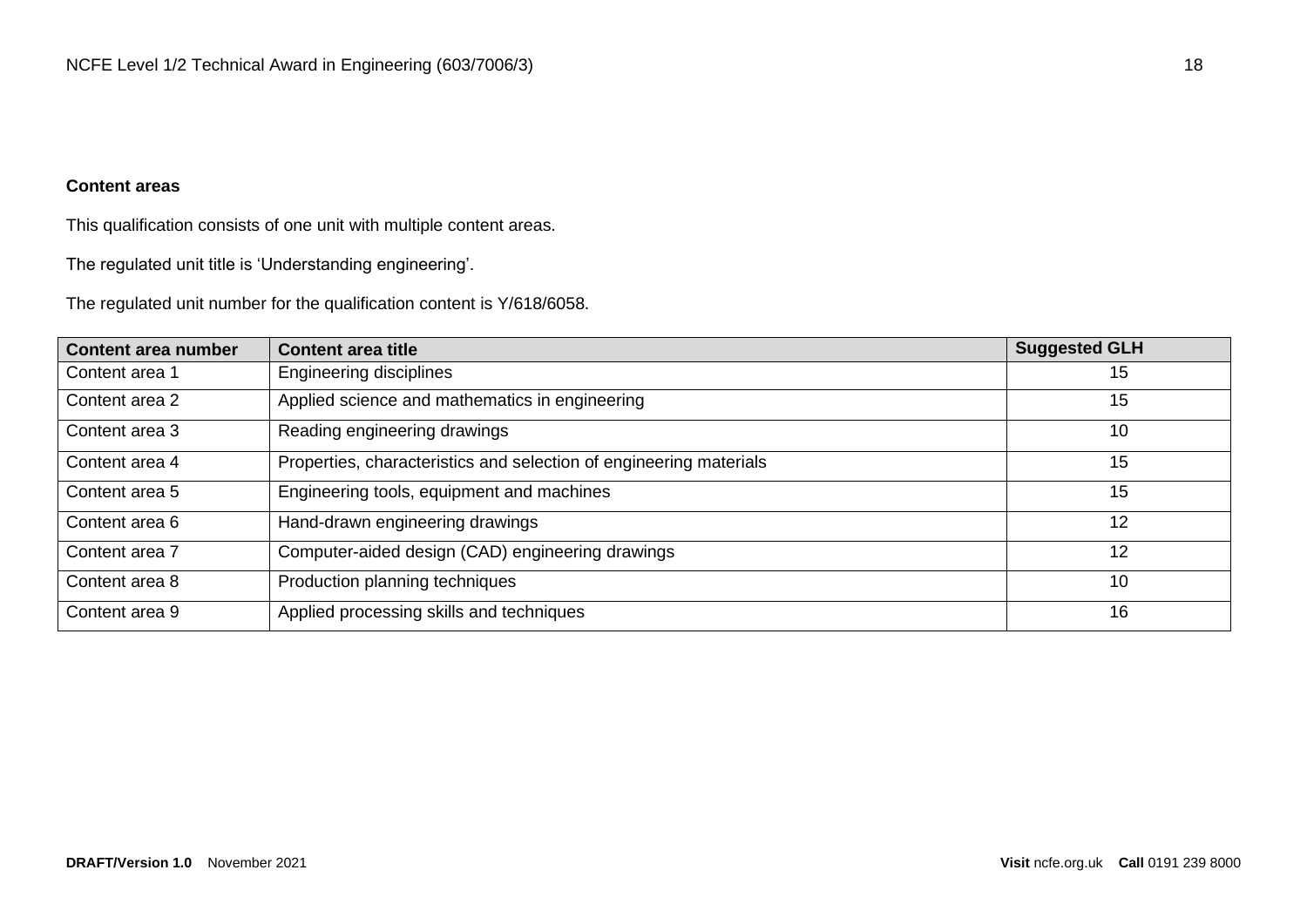# <span id="page-18-0"></span>**Content areas**

| <b>Content areas</b>                                                                             |
|--------------------------------------------------------------------------------------------------|
| 1. Engineering disciplines                                                                       |
| 1.1 Engineering disciplines through projects and products                                        |
| 1.1.1 Engineering discipline skills                                                              |
| 1.2 The health and safety legislation governing engineering                                      |
| 1.2.1 Health and safety legislation                                                              |
| 2. Applied science and mathematics in engineering                                                |
| 2.1 Application of SI units of measurement                                                       |
| 2.1.1 SI units of measurement                                                                    |
| 2.1.2 Application of base SI units                                                               |
| 2.2 Equations used to calculate energy, force, motion, electrical and geometric shapes           |
| 2.2.1 Equations for properties                                                                   |
| 2.2.2 Application of equations                                                                   |
| 3. Reading engineering drawings                                                                  |
| 3.1 Reading engineering drawings                                                                 |
| 3.1.1 Drawing conventions                                                                        |
| 3.1.2 British Standards<br>4. Properties, characteristics and selection of engineering materials |
| 4.1 Properties and characteristics of materials                                                  |
| 4.1.1 Properties                                                                                 |
| 4.1.2 Characteristics                                                                            |
| 4.1.3 Materials                                                                                  |
| 5. Engineering tools, equipment and machines                                                     |
| 5.1 Tools, equipment and machines                                                                |
| 5.1.1 Marking out                                                                                |
| 5.1.2 Modification                                                                               |
| 5.1.3 Joining                                                                                    |
| 5.1.4 Finishing                                                                                  |
| 5.2 Safe and correct use                                                                         |
| 5.2.1 Control measures                                                                           |
| 6. Hand-drawn engineering drawings                                                               |
| 6.1 Hand-drawn engineering drawings                                                              |
| 6.1.1 A freehand sketch                                                                          |
| 6.1.2 A hand-drafted isometric drawing sheet                                                     |
| 6.1.3 A hand-drafted orthographic drawing sheet                                                  |
| 7. Computer-aided design (CAD) engineering drawings                                              |
| 7.1 CAD engineering drawings                                                                     |
| 7.1.1 A CAD isometric drawing sheet                                                              |
| 7.1.2 A CAD orthographic drawing sheet                                                           |
| 7.1.3 The uses of CAD                                                                            |
| 8. Production planning techniques                                                                |
| 8.1 Production planning                                                                          |
| 8.1.1 Risk assessment                                                                            |
| 8.1.2 Production plan                                                                            |
| 9. Applied processing skills and techniques                                                      |
| 9.1 Skills and techniques                                                                        |
| 9.1.1 Prepare materials                                                                          |
| 9.1.2 Modify shape and size of materials                                                         |
| 9.1.3 Join materials                                                                             |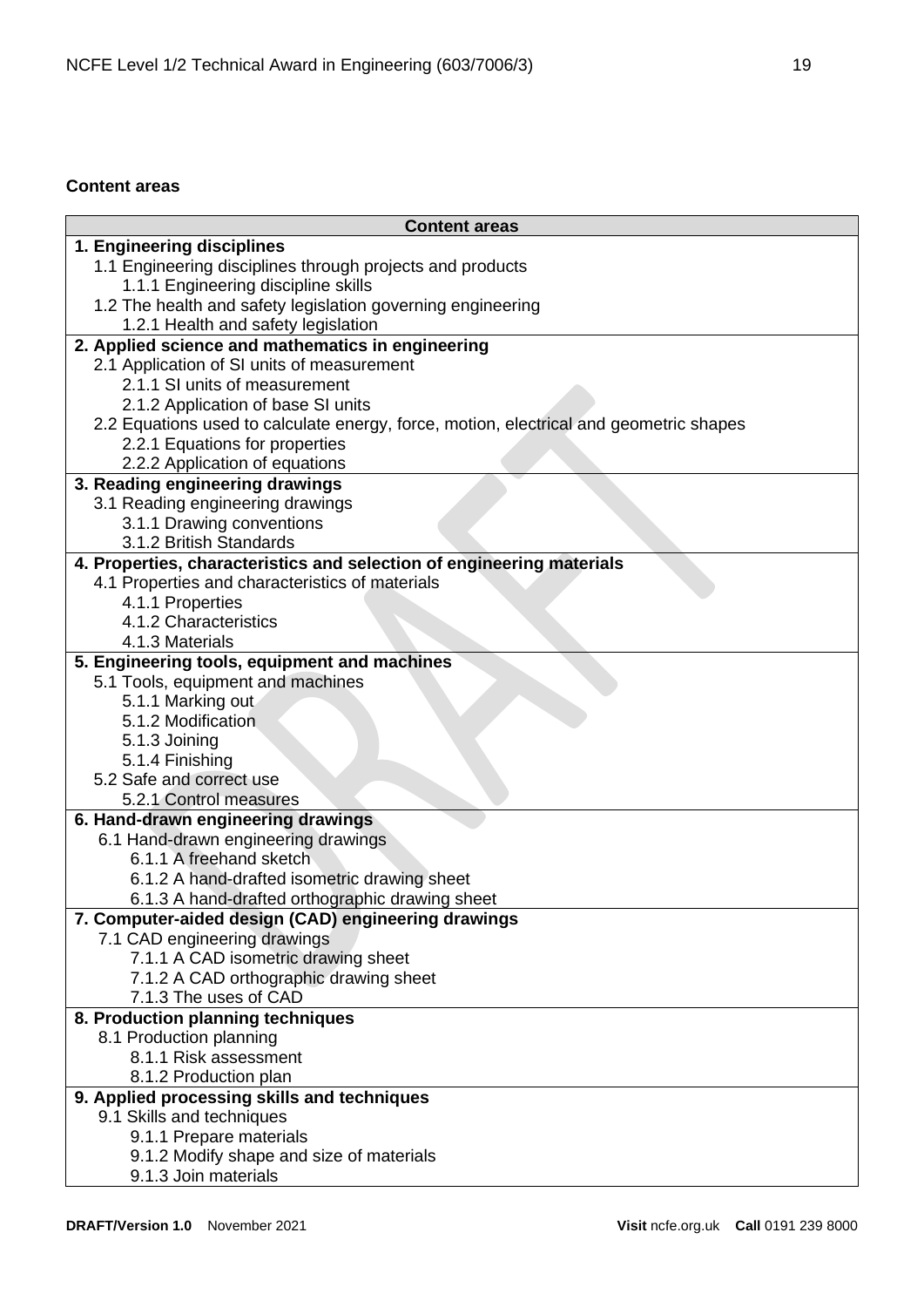9.1.4 Finish materials 9.2 Safe and correct use of tools, equipment and machines 9.2.1 Preparation and use of tools, equipment and machines 9.2.2 Control measures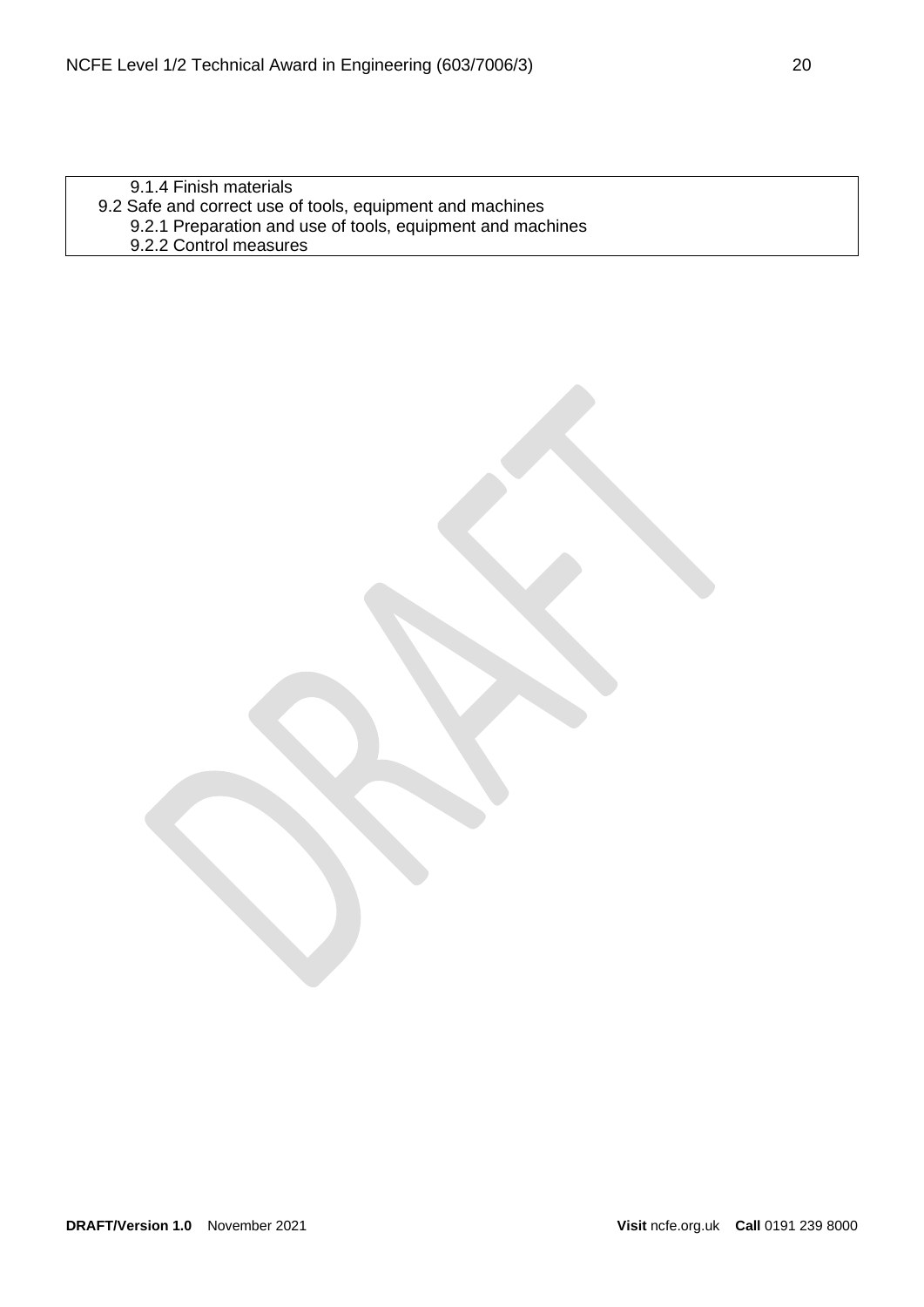# <span id="page-20-0"></span>**Teaching content**

Information in this section must be covered by the teacher during the delivery of this qualification.

# <span id="page-20-1"></span>**1. Engineering disciplines**

| $\overline{1.1}$ | Engineering disciplines through projects and products                                       |  |  |
|------------------|---------------------------------------------------------------------------------------------|--|--|
|                  | The learner will understand different engineering disciplines and how their application has |  |  |
|                  | solved problems and shaped the modern world through projects and products:                  |  |  |
| 1.1.1            | <b>Engineering discipline skills</b>                                                        |  |  |
|                  | mechanical:<br>$\bullet$                                                                    |  |  |
|                  | hydraulics<br>$\circ$                                                                       |  |  |
|                  | gears<br>$\circ$                                                                            |  |  |
|                  | pulleys<br>$\circ$                                                                          |  |  |
|                  | electrical:                                                                                 |  |  |
|                  | power station:<br>$\circ$                                                                   |  |  |
|                  | DC<br><b>AC</b>                                                                             |  |  |
|                  |                                                                                             |  |  |
|                  | household appliances<br>$\circ$<br>electronic:                                              |  |  |
|                  | $\bullet$<br>integrated circuits:                                                           |  |  |
|                  | O<br><b>PCB</b><br>П                                                                        |  |  |
|                  | input/output receivers, transmitters<br>$\circ$                                             |  |  |
|                  | aerospace:                                                                                  |  |  |
|                  | aircraft<br>$\circ$                                                                         |  |  |
|                  | space vehicles<br>$\circ$                                                                   |  |  |
|                  | missiles<br>$\circ$                                                                         |  |  |
|                  | telecommunications:<br>٠                                                                    |  |  |
|                  | mobile:<br>$\circ$                                                                          |  |  |
|                  | 3G<br>П                                                                                     |  |  |
|                  | 4G<br>■                                                                                     |  |  |
|                  | 5G<br>п                                                                                     |  |  |
|                  | satellite<br>$\circ$                                                                        |  |  |
|                  | telephone<br>$\circ$                                                                        |  |  |
|                  | radio<br>$\circ$                                                                            |  |  |
|                  | fibre-optic<br>$\circ$                                                                      |  |  |
|                  | chemical:<br>$\bullet$                                                                      |  |  |
|                  | pharmaceuticals:<br>$\circ$                                                                 |  |  |
|                  | medicines                                                                                   |  |  |
|                  | fossil fuels<br>O<br>food and drinks                                                        |  |  |
|                  | O<br>cosmetics<br>$\circ$                                                                   |  |  |
|                  | civil:<br>$\bullet$                                                                         |  |  |
|                  | buildings<br>$\circ$                                                                        |  |  |
|                  | roads<br>$\circ$                                                                            |  |  |
|                  | bridges<br>$\circ$                                                                          |  |  |
|                  | railways<br>$\circ$                                                                         |  |  |
|                  | automotive:                                                                                 |  |  |
|                  | cars<br>$\circ$                                                                             |  |  |
|                  | trucks<br>$\circ$                                                                           |  |  |
|                  | motorcycles<br>$\circ$                                                                      |  |  |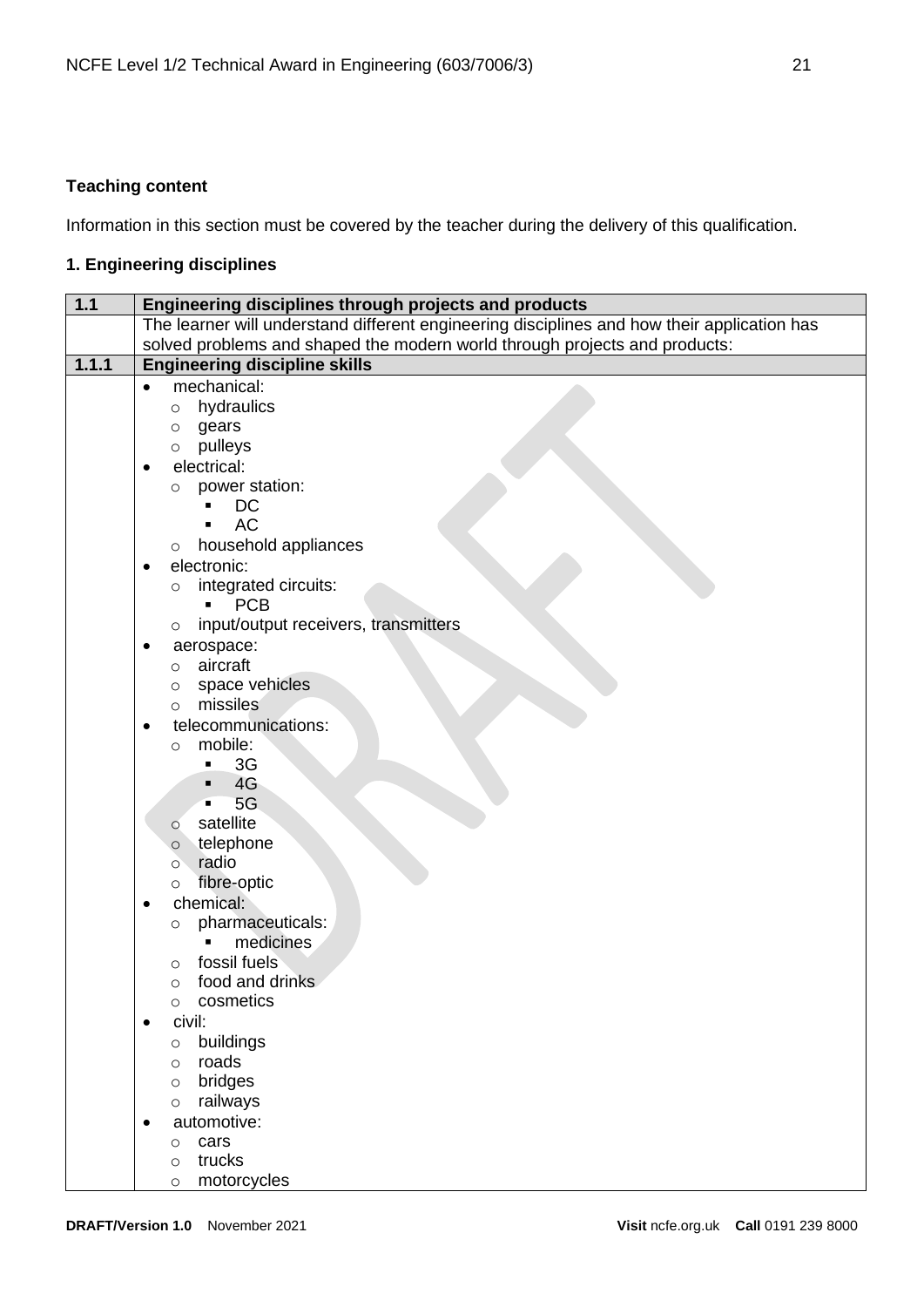|       | trains<br>$\circ$                                                                       |
|-------|-----------------------------------------------------------------------------------------|
|       | biomedical:                                                                             |
|       | prosthetics<br>$\circ$                                                                  |
|       | medical devices<br>$\circ$                                                              |
|       | radiotherapy<br>$\circ$                                                                 |
|       | software:<br>$\bullet$                                                                  |
|       | applications<br>$\circ$                                                                 |
|       | systems<br>$\circ$                                                                      |
|       | computer programming<br>$\circ$                                                         |
| 1.2   | The health and safety legislation governing engineering                                 |
| 1.2.1 | <b>Health and safety legislation</b>                                                    |
|       | The learner will understand the health and safety legislation governing the engineering |
|       | industry and its purpose. The learner will understand the requirements of each piece of |
|       | legislation, their own and an employer's responsibilities:                              |
|       | health and safety at work legislation:                                                  |
|       | the purpose - understand the general legislation for health and safety:<br>$\circ$      |
|       | general responsibilities of employers                                                   |
|       | general responsibilities of employers and self-employed                                 |
|       | general responsibilities of employees within the workplace                              |
|       | personal protective equipment (PPE) at work legislation:<br>$\bullet$                   |
|       | the purpose – how and when PPE might be used in the workplace:<br>$\circ$               |
|       | eyes:                                                                                   |
|       | goggles                                                                                 |
|       |                                                                                         |
|       | safety glasses                                                                          |
|       | visors                                                                                  |
|       | face screens                                                                            |
|       | ears:                                                                                   |
|       | ear plugs                                                                               |
|       | ear defenders                                                                           |
|       | head and neck:                                                                          |
|       | hard hats                                                                               |
|       | helmets                                                                                 |
|       | bump caps                                                                               |
|       | respiratory system:                                                                     |
|       | face mask<br>٠                                                                          |
|       | full face respirators                                                                   |
|       | breathing apparatus (forced air)                                                        |
|       | hands and arms:                                                                         |
|       | gloves                                                                                  |
|       | gauntlets                                                                               |
|       | armlets                                                                                 |
|       | feet and legs:                                                                          |
|       | safety boots (with, for example, protective toe caps, gaiters and spats)<br>٠           |
|       | penetration-resistant wellington boots<br>٠                                             |
|       | foot and leg protection<br>$\bullet$                                                    |
|       | safety shoes (heat resistant, impact resistant, electrical insulation)                  |
|       | leggings                                                                                |
|       | shin guards                                                                             |
|       | whole body:                                                                             |
|       | disposable overalls                                                                     |
|       |                                                                                         |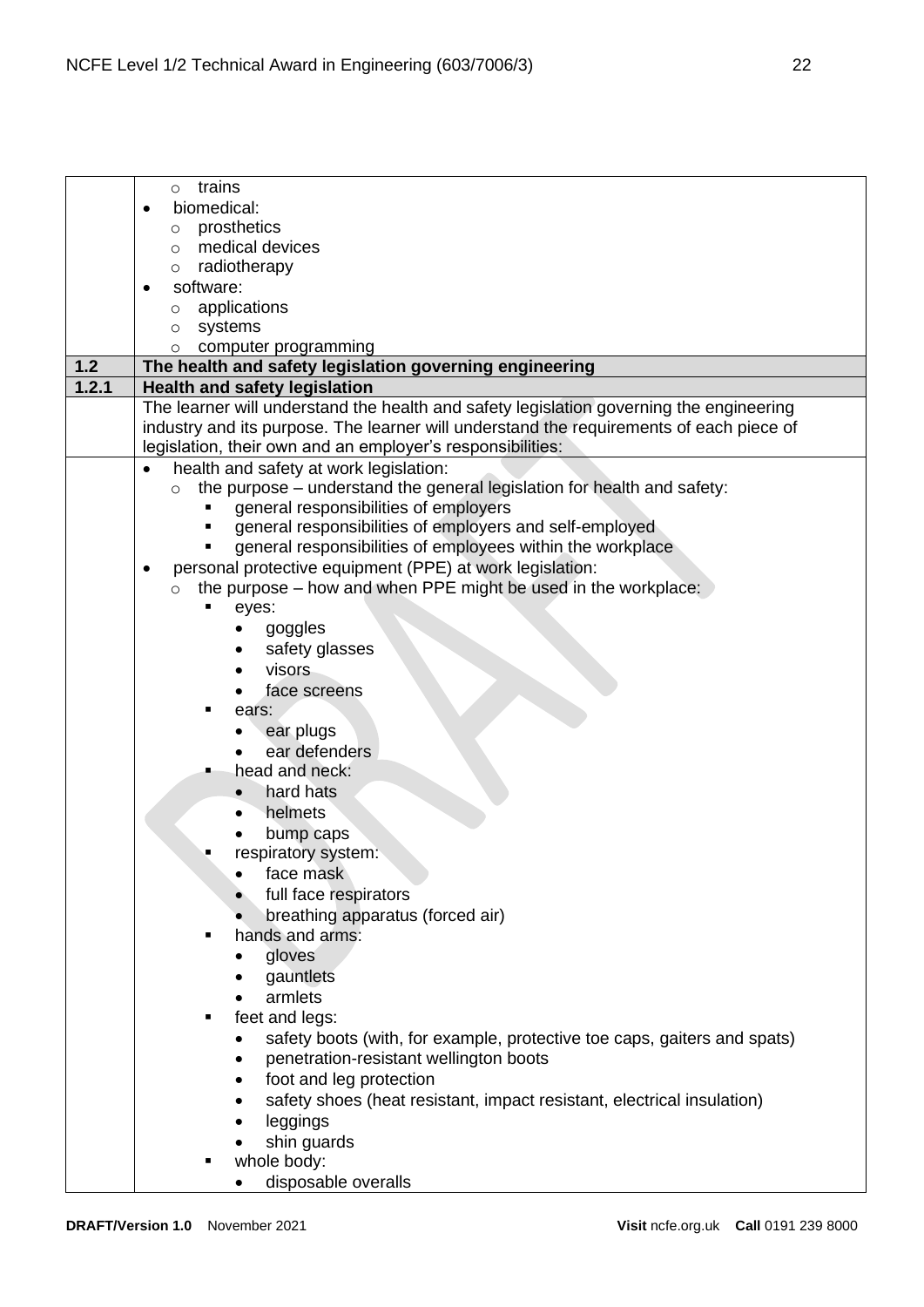• high visibility vests • apron boiler suits • chemical suits • manual handling operations legislation:  $\circ$  the purpose – understand the safe movement of any load: manual handling risk assessment overview of moving different loads safely, including: an individual a pair as part of a team • using mechanical aids • Control of Substances Hazardous to Health (COSHH): o the purpose – understand the dangers of different substances hazardous to health: products containing chemicals or biological agents fumes dusts: • vapours • gases • Reporting of Injuries, Diseases and Dangerous Occurrences Regulations (RIDDOR): o the purpose – understand what RIDDOR covers and the procedure if applicable: what RIDDOR covers ■ reporting process record keeping **■** timescales for reporting and recording incidents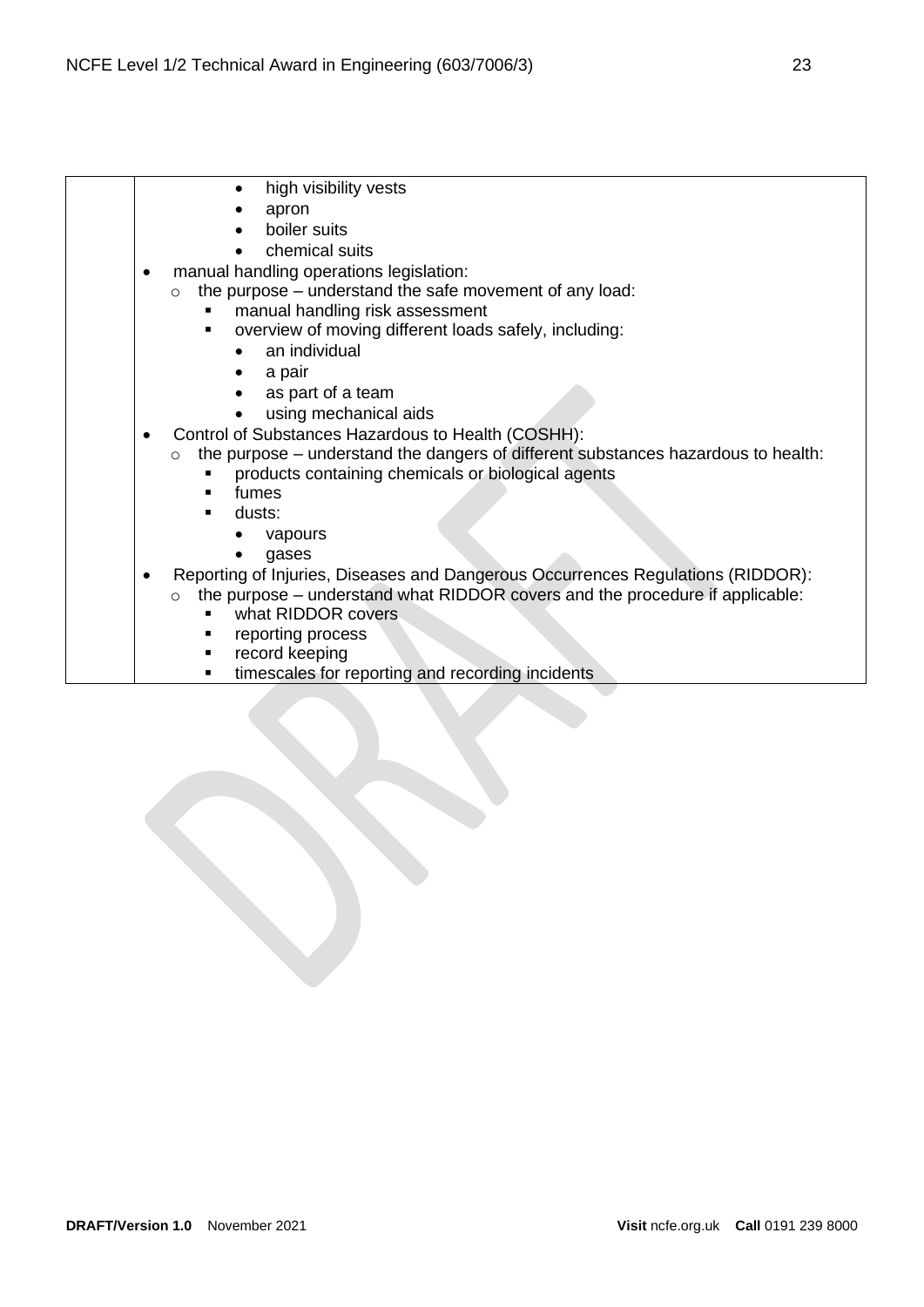# <span id="page-23-0"></span>**2. Applied science and mathematics in engineering**

| 2.1   | Application of SI units of measurement                                                        |  |
|-------|-----------------------------------------------------------------------------------------------|--|
|       | The learner will understand how SI units of measurement are used in engineering products      |  |
|       | and projects:                                                                                 |  |
| 2.1.1 | SI units of measurement                                                                       |  |
|       | current - ampere:<br>$\bullet$                                                                |  |
|       | microamp<br>O                                                                                 |  |
|       | milliamp<br>$\circ$                                                                           |  |
|       | amp<br>$\circ$                                                                                |  |
|       | kiloamp<br>$\circ$                                                                            |  |
|       | luminous intensity - candela:<br>٠                                                            |  |
|       | microcandela<br>$\circ$                                                                       |  |
|       | millicandela<br>$\circ$                                                                       |  |
|       | candela<br>$\circ$                                                                            |  |
|       | thermodynamic temperature - kelvin:<br>$\bullet$                                              |  |
|       | kelvin<br>$\circ$                                                                             |  |
|       | degrees Celsius (accepted for use within the SI)<br>$\circ$                                   |  |
|       | mass - kilogram:<br>٠                                                                         |  |
|       | milligram<br>O                                                                                |  |
|       | gram<br>O                                                                                     |  |
|       | kilogram<br>$\circ$                                                                           |  |
|       | $length - metre$ :<br>$\bullet$                                                               |  |
|       | micrometre<br>$\circ$                                                                         |  |
|       | millimetre<br>$\circ$                                                                         |  |
|       | centimetre<br>O                                                                               |  |
|       | metre<br>$\circ$<br>kilometre                                                                 |  |
|       | $\circ$                                                                                       |  |
|       | amount of substance - mole:<br>٠<br>nanomole                                                  |  |
|       | $\circ$<br>micromole                                                                          |  |
|       | $\circ$<br>millimole<br>$\circ$                                                               |  |
|       | mole<br>$\circ$                                                                               |  |
|       | $time - second$ :                                                                             |  |
|       | microsecond<br>O                                                                              |  |
|       | millisecond<br>$\circ$                                                                        |  |
|       | second<br>$\circ$                                                                             |  |
|       | minute (accepted for use within the SI)<br>$\circ$                                            |  |
|       | hour (accepted for use within the SI)<br>$\circ$                                              |  |
| 2.1.2 | <b>Application of base SI units</b>                                                           |  |
|       | The learner will understand how equations of SI units are derived from base units and how the |  |
|       | unknown factor can be found:                                                                  |  |
|       | hydraulics gears and pulleys<br>$\bullet$                                                     |  |
|       | power stations, household appliances and integrated circuits                                  |  |
|       | aircraft, space vehicles and missiles<br>٠                                                    |  |
|       | telephone, radio and fibre-optic communications<br>$\bullet$                                  |  |
|       | pharmaceuticals, fossil fuels, food and drinks, and cosmetics<br>٠                            |  |
|       | buildings, roads, bridges and railways                                                        |  |
|       | cars, trucks, motorcycles and trains                                                          |  |
|       | prosthetics, medical devices and radiotherapy                                                 |  |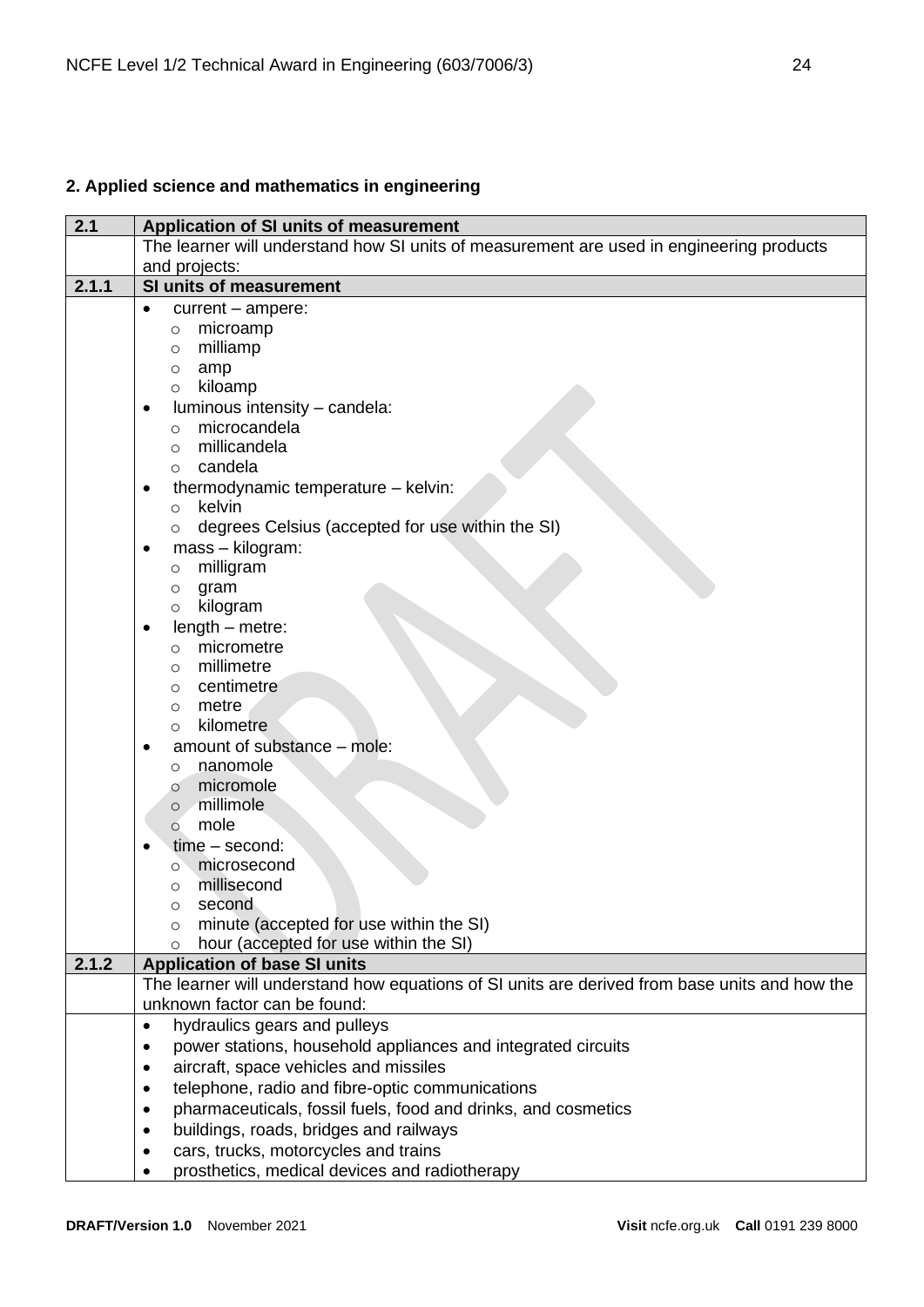|       | applications, systems and computer programming<br>$\bullet$                                                              |  |  |
|-------|--------------------------------------------------------------------------------------------------------------------------|--|--|
| 2.2   | Equations used to calculate energy, force, motion, electrical and geometric shapes                                       |  |  |
|       | The learner will understand how mathematical and scientific equations are used in engineering                            |  |  |
|       | disciplines to calculate energy, force, motion, electrical and geometric shapes:                                         |  |  |
| 2.2.1 | <b>Equations for properties</b>                                                                                          |  |  |
|       | energy:<br>$\bullet$                                                                                                     |  |  |
|       | efficiency<br>efficiency (%) = (useful energy out $\div$ total energy in) x 100<br>$\circ$                               |  |  |
|       | $P = E \div t$<br>$power = energy \div time$<br>power<br>$\circ$                                                         |  |  |
|       | work done = force $x$ distance<br>work done<br>$W = F \times d$<br>$\circ$                                               |  |  |
|       | force and motion:<br>$\bullet$                                                                                           |  |  |
|       | $s = d \div t$<br>speed = distance $\div$ time<br>speed<br>$\circ$                                                       |  |  |
|       | acceleration $a = (v - u) \div t$ acceleration = change in velocity $\div$ time<br>$\circ$                               |  |  |
|       | $F = m \times a$<br>$force = mass x acceleration$<br>force<br>$\circ$                                                    |  |  |
|       | moment of force $m = F x d$ moment = force x perpendicular distance from pivot<br>$\circ$                                |  |  |
|       | momentum = $mass x$ velocity<br>momentum<br>$p = m \times v$<br>$\circ$                                                  |  |  |
|       | $p = F \div A$<br>pressure = force $\div$ area<br>pressure<br>$\circ$                                                    |  |  |
|       | mass:<br>٠                                                                                                               |  |  |
|       | weight<br>weight $=$ mass x gravity<br>$w = m \times g$<br>$\circ$                                                       |  |  |
|       | density<br>$density = mass \div volume$<br>$d = m \div v$<br>$\circ$                                                     |  |  |
|       | electrical:<br>$\bullet$                                                                                                 |  |  |
|       | $P = V \times I$<br>power = voltage x current<br>power<br>O                                                              |  |  |
|       | $V = I \times R$<br>voltage = current x resistance<br>voltage<br>$\circ$                                                 |  |  |
|       | $I = P \div V$<br>current<br>current = power $\div$ voltage<br>$\circ$                                                   |  |  |
|       | $resistance = voltage \div current$<br>resistance<br>$R = V \div I$<br>$\circ$                                           |  |  |
|       | geometric:<br>$\bullet$                                                                                                  |  |  |
|       | length of side <sup>2</sup><br>$area - square$<br>$\circ$                                                                |  |  |
|       | length of side 1 x length of side 2<br>$area - rectangle$<br>$\circ$                                                     |  |  |
|       | (length of base x height of triangle) $\div 2$<br>area - triangle<br>O<br>$\pi$ x radius <sup>2</sup><br>$area - circle$ |  |  |
|       | $\circ$<br>length of side <sup>3</sup><br>volume - cube                                                                  |  |  |
|       | $\circ$<br>$(1/3)$ x (base area) x height of pyramid<br>volume - pyramid                                                 |  |  |
|       | $\circ$<br>volume - cylinder<br>$\pi$ x radius <sup>2</sup> x height of cylinder                                         |  |  |
| 2.2.2 | $\circ$<br><b>Application of equations</b>                                                                               |  |  |
|       | The learner will understand how equations for properties can be used to evaluate the unknown                             |  |  |
|       | factor:                                                                                                                  |  |  |
|       | hydraulics, gears and pulleys<br>$\bullet$                                                                               |  |  |
|       | power stations, household appliances and integrated circuits                                                             |  |  |
|       | aircraft, space vehicles and missiles<br>$\bullet$                                                                       |  |  |
|       | telephone, radio and fibre-optic communications<br>$\bullet$                                                             |  |  |
|       | pharmaceuticals, fossil fuels, food and drinks, and cosmetics<br>$\bullet$                                               |  |  |
|       | buildings, roads, bridges and railways<br>$\bullet$                                                                      |  |  |
|       | car, trucks, motorcycles and trains<br>$\bullet$                                                                         |  |  |
|       | prosthetics, medical devices and radiotherapy<br>$\bullet$                                                               |  |  |
|       | applications, systems and computer programming                                                                           |  |  |
|       |                                                                                                                          |  |  |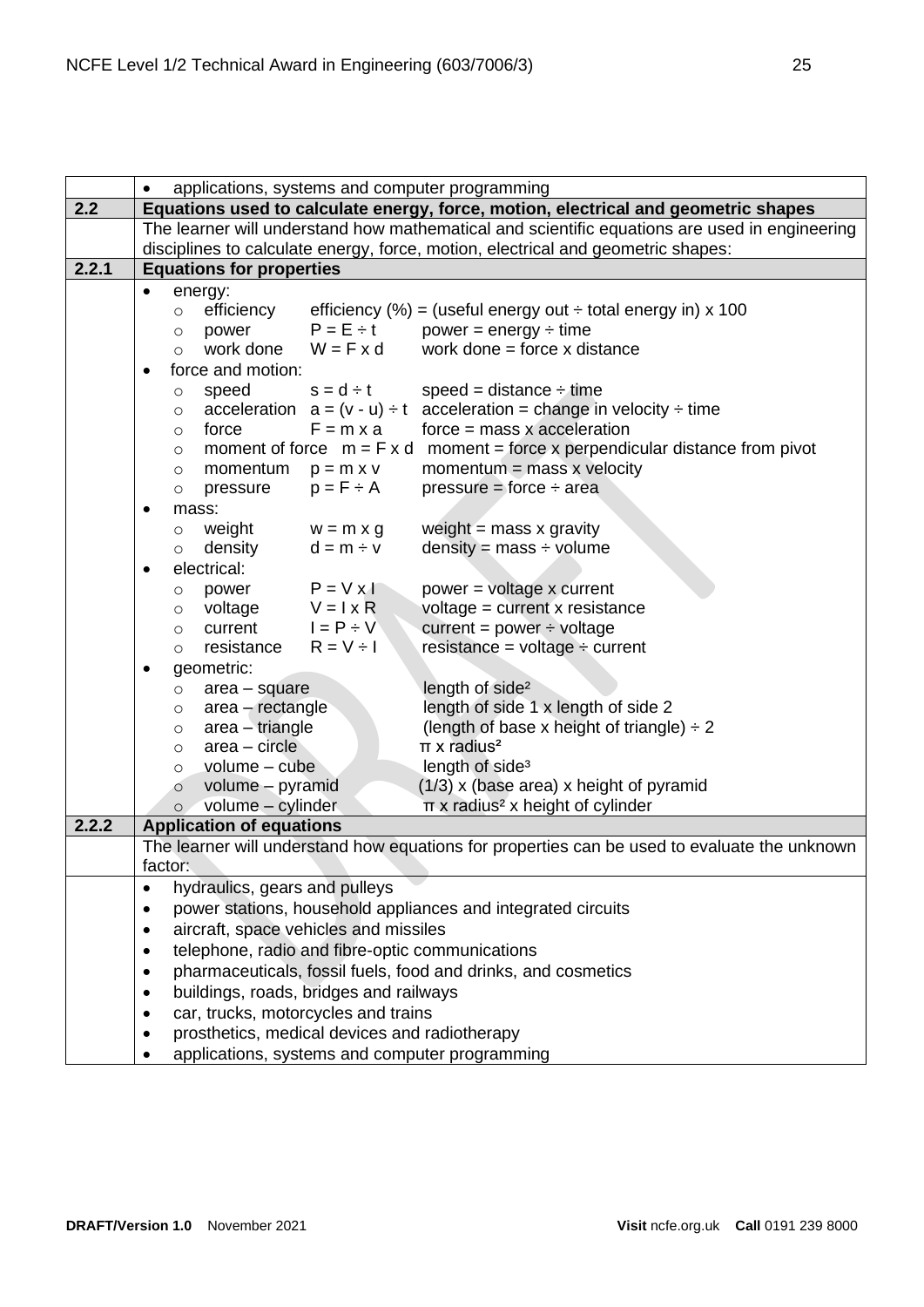# <span id="page-25-0"></span>**3. Reading engineering drawings**

| 3.1   | <b>Reading engineering drawings</b>                                                            |  |  |
|-------|------------------------------------------------------------------------------------------------|--|--|
| 3.1.1 | <b>Drawing conventions</b>                                                                     |  |  |
|       | The learner will understand the British Standard 8888 for 2 and 3-dimensional engineering      |  |  |
|       | drawings. The learner will understand the elements which are included in an engineering        |  |  |
|       | drawing:                                                                                       |  |  |
|       | lines:<br>$\bullet$                                                                            |  |  |
|       | visible<br>$\circ$                                                                             |  |  |
|       | hidden<br>O                                                                                    |  |  |
|       | centre<br>$\circ$                                                                              |  |  |
|       | construction<br>$\circ$                                                                        |  |  |
|       | dimension<br>$\Omega$                                                                          |  |  |
|       | tolerance:                                                                                     |  |  |
|       | $+$ or $-$<br>$\circ$                                                                          |  |  |
|       | limits of size in relevant context<br>$\circ$                                                  |  |  |
|       | content of title block:<br>$\bullet$                                                           |  |  |
|       | drawing reference number in drawing as per sequence along with reference to others,<br>$\circ$ |  |  |
|       | signatures and approval stamps and dates to revisions                                          |  |  |
|       | author<br>$\circ$                                                                              |  |  |
|       | drawing number<br>$\circ$                                                                      |  |  |
|       | date<br>$\circ$                                                                                |  |  |
|       | title<br>$\circ$                                                                               |  |  |
|       | materials<br>$\circ$                                                                           |  |  |
|       | scale<br>$\circ$                                                                               |  |  |
|       | sheet number<br>$\Omega$                                                                       |  |  |
|       | system of measurement<br>O                                                                     |  |  |
|       | projection<br>O                                                                                |  |  |
|       | scale:                                                                                         |  |  |
|       | ratio<br>$\circ$                                                                               |  |  |
|       | system of measurement:<br>٠                                                                    |  |  |
|       | imperial and metric conversion<br>$\circ$                                                      |  |  |
|       | 2-dimensional projection:<br>٠                                                                 |  |  |
|       | first angle projection and symbol<br>$\circ$                                                   |  |  |
|       | third angle projection and symbol<br>$\circ$                                                   |  |  |
|       | 3-dimensional projection:                                                                      |  |  |
|       | isometric<br>O                                                                                 |  |  |
|       | oblique<br>$\circ$                                                                             |  |  |
| 3.1.2 | <b>British Standards</b>                                                                       |  |  |
|       | British Standard (BS) 8888 (education version):<br>$\bullet$                                   |  |  |
|       | purpose of the standard<br>$\circ$                                                             |  |  |
|       | how BS 8888 fits with the ISO standards<br>$\circ$                                             |  |  |
|       | how BS 8888 is applied to engineering drawings<br>$\circ$                                      |  |  |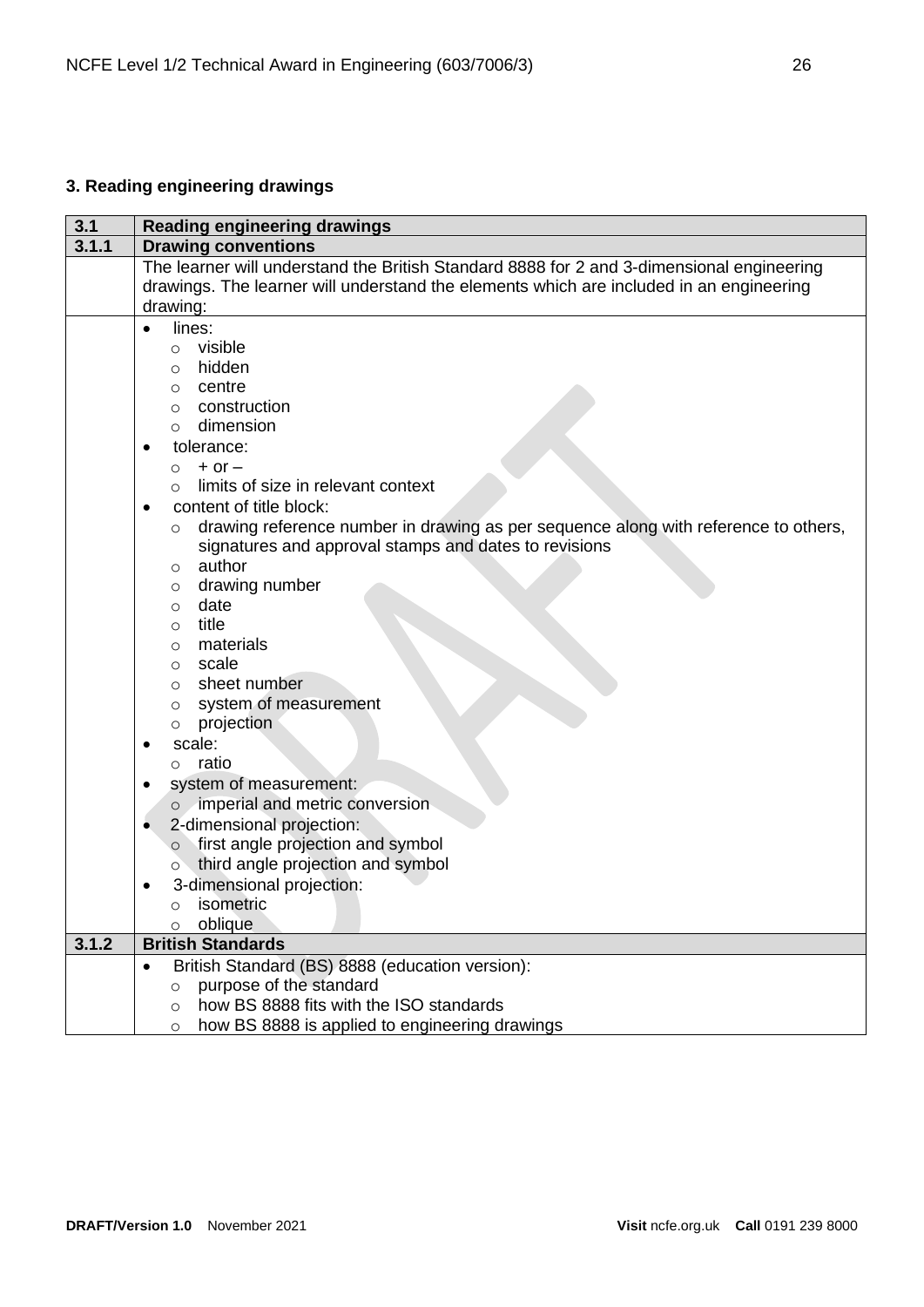# <span id="page-26-0"></span>**4. Properties, characteristics and selection of engineering materials**

| 4.1   | Properties and characteristics of materials                                                     |  |  |
|-------|-------------------------------------------------------------------------------------------------|--|--|
| 4.1.1 | <b>Properties</b>                                                                               |  |  |
|       | The learner will understand how materials exhibit properties and characteristics in engineering |  |  |
|       | products and projects:                                                                          |  |  |
|       | chemical:<br>$\bullet$                                                                          |  |  |
|       | heat of combustion<br>$\circ$                                                                   |  |  |
|       | toxicity<br>$\circ$                                                                             |  |  |
|       | oxidation state<br>$\circ$                                                                      |  |  |
|       | electrical and magnetic:<br>$\bullet$                                                           |  |  |
|       | conductivity<br>$\circ$                                                                         |  |  |
|       | resistance<br>$\circ$                                                                           |  |  |
|       | magnetism<br>$\circ$                                                                            |  |  |
|       | mechanical (Young's modulus):<br>٠                                                              |  |  |
|       | strength<br>$\circ$                                                                             |  |  |
|       | hardness<br>$\circ$                                                                             |  |  |
|       | toughness<br>$\circ$                                                                            |  |  |
|       | elasticity<br>O                                                                                 |  |  |
|       | plasticity<br>$\circ$                                                                           |  |  |
|       | ductility<br>$\circ$                                                                            |  |  |
|       | durability<br>$\circ$                                                                           |  |  |
|       | malleability<br>$\circ$                                                                         |  |  |
|       | optical:<br>$\bullet$                                                                           |  |  |
|       | reflectivity<br>$\circ$                                                                         |  |  |
|       | photosensitivity<br>$\circ$                                                                     |  |  |
|       | thermal:<br>$\bullet$                                                                           |  |  |
|       | flammability<br>$\circ$                                                                         |  |  |
|       | thermal conductivity<br>$\circ$                                                                 |  |  |
|       | melting point<br>$\circ$                                                                        |  |  |
| 4.1.2 | <b>Characteristics</b>                                                                          |  |  |
|       | aesthetics:<br>$\bullet$                                                                        |  |  |
|       | colour<br>$\circ$                                                                               |  |  |
|       | surface texture<br>$\circ$                                                                      |  |  |
|       | finish effect<br>$\Omega$                                                                       |  |  |
|       | environmental impact:                                                                           |  |  |
|       | extraction of raw material<br>$\circ$                                                           |  |  |
|       | fossil fuels<br>$\circ$                                                                         |  |  |
|       | sustainability<br>$\circ$                                                                       |  |  |
|       | renewables<br>$\circ$                                                                           |  |  |
|       | carbon footprint<br>$\circ$                                                                     |  |  |
|       | recycling<br>$\circ$                                                                            |  |  |
| 4.1.3 | <b>Materials</b>                                                                                |  |  |
|       | metals:<br>$\bullet$                                                                            |  |  |
|       | ferrous alloys:<br>$\circ$                                                                      |  |  |
|       | mild steel<br>$\blacksquare$                                                                    |  |  |
|       | cast iron<br>٠                                                                                  |  |  |
|       | stainless steel                                                                                 |  |  |
|       | pure non-ferrous:<br>$\circ$                                                                    |  |  |
|       | aluminium                                                                                       |  |  |
|       | copper                                                                                          |  |  |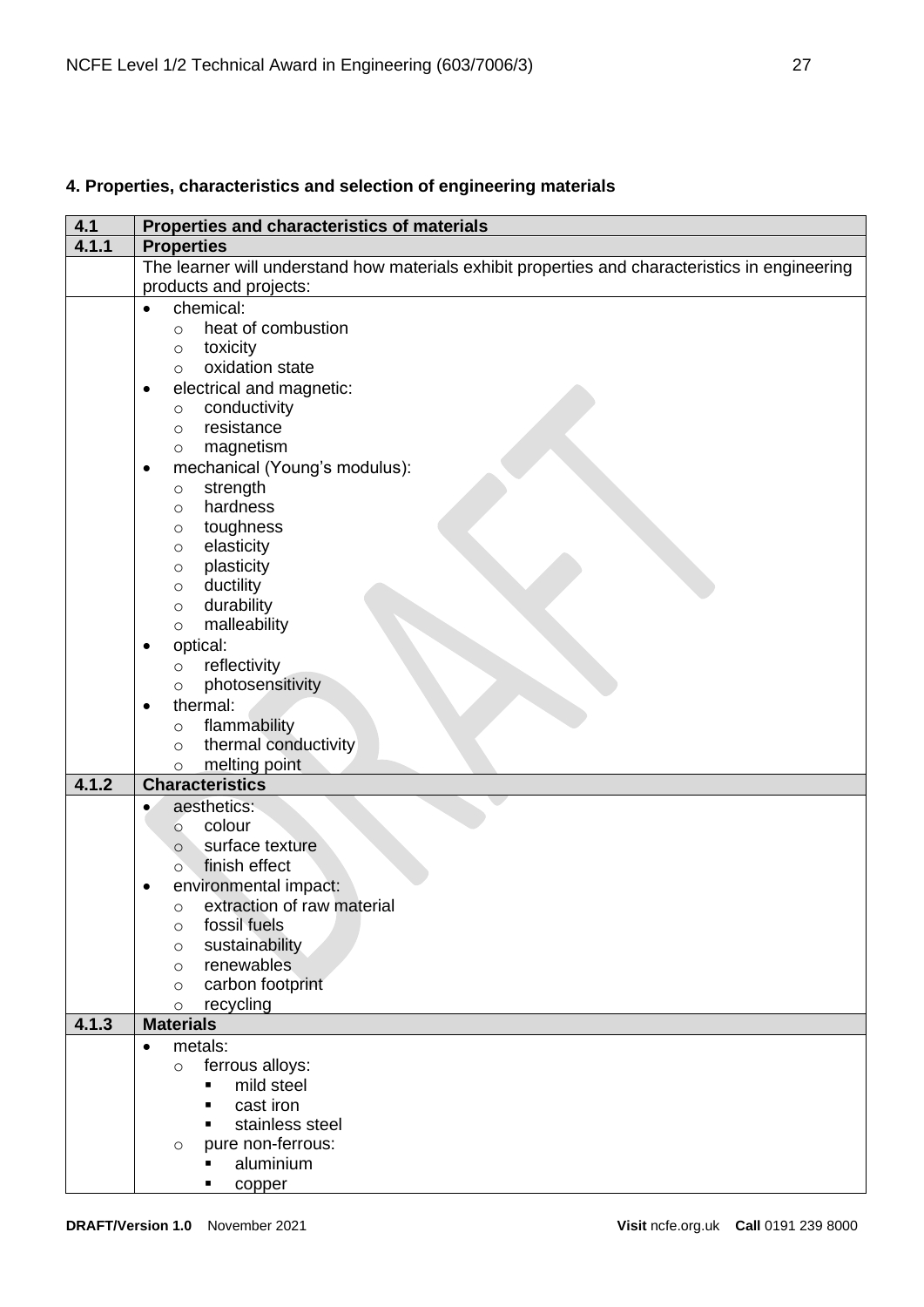|  | lead<br>$\blacksquare$                            |
|--|---------------------------------------------------|
|  | non-ferrous alloys:<br>$\circ$                    |
|  | brass<br>Ξ                                        |
|  | bronze/phosphor bronze<br>Ξ                       |
|  | solder                                            |
|  | silver solder<br>٠                                |
|  | polymers:                                         |
|  | thermoset:<br>$\circ$                             |
|  | epoxy resin<br>п                                  |
|  | urea formaldehyde<br>п                            |
|  | polyester resin                                   |
|  | thermoplastic:<br>$\circ$                         |
|  | acrylic                                           |
|  | polypropylene                                     |
|  | high-impact polystyrene                           |
|  | elastomers:                                       |
|  | $\circ$<br>rubber<br>Ξ                            |
|  |                                                   |
|  | neoprene<br>п<br>Ξ                                |
|  | silicone                                          |
|  | wood:                                             |
|  | hardwood:<br>$\circ$                              |
|  | oak<br>■                                          |
|  | ash                                               |
|  | beech<br>■                                        |
|  | sycamore                                          |
|  | balsa                                             |
|  | softwood:<br>$\circ$                              |
|  | pine                                              |
|  | cedar                                             |
|  | spruce                                            |
|  | manufactured board:<br>$\circ$                    |
|  | plywood                                           |
|  | <b>MDF</b>                                        |
|  | chipboard                                         |
|  | ceramics:                                         |
|  | glass<br>O                                        |
|  | cement<br>O                                       |
|  | <b>brick</b><br>$\circ$                           |
|  | diamond<br>$\circ$                                |
|  | pottery<br>$\circ$                                |
|  | composite:                                        |
|  | concrete:<br>$\circ$                              |
|  | reinforced concrete<br>$\blacksquare$             |
|  | glass fibre reinforced concrete                   |
|  | glass reinforced plastic (GRP)<br>O               |
|  | carbon fibre reinforced polymer (CFRP)<br>$\circ$ |
|  | natural fibre composite (NFC)<br>$\circ$          |
|  |                                                   |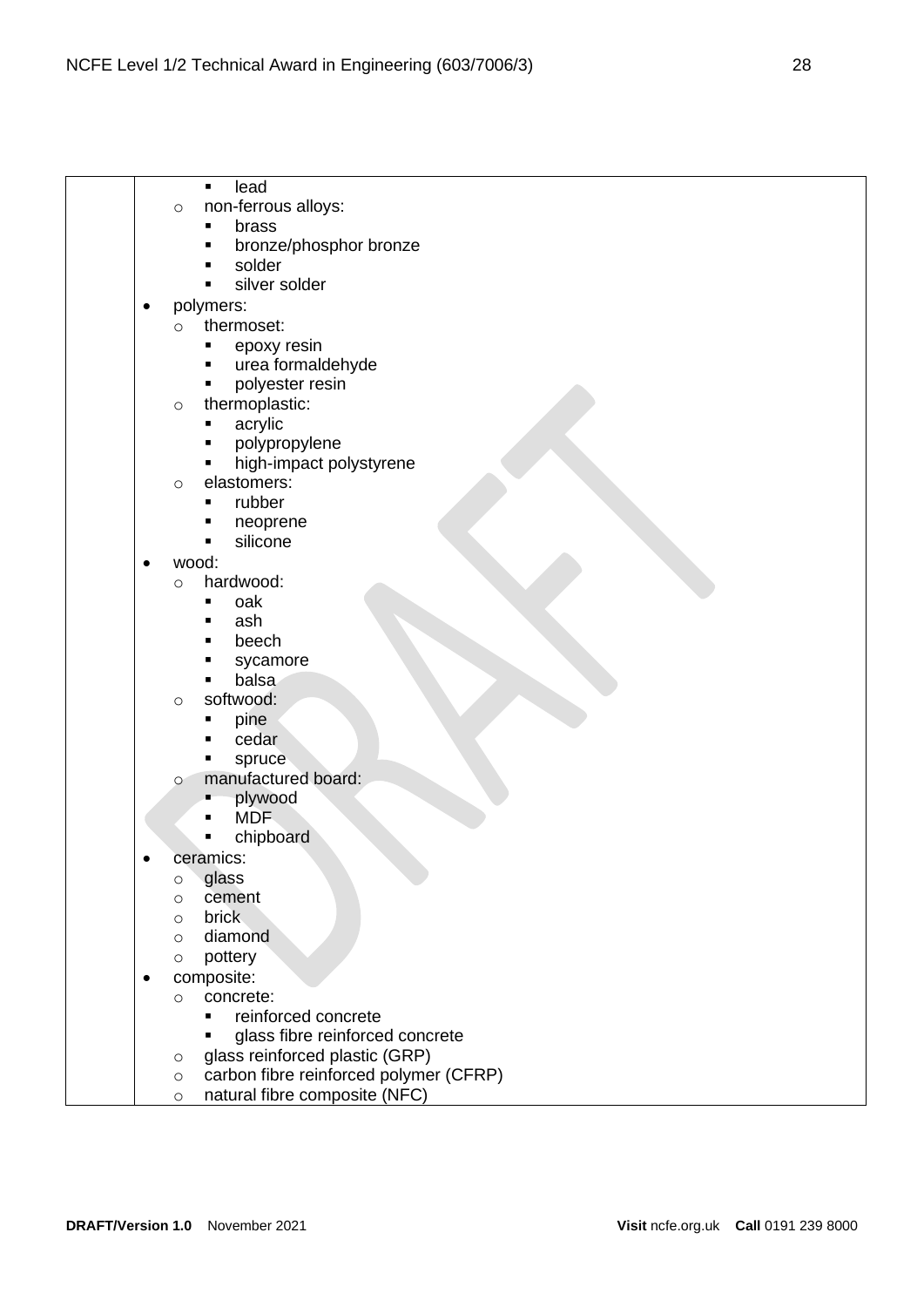# <span id="page-28-0"></span>**5. Engineering tools, equipment and machines**

| 5.1   | Tools, equipment and machines                                                                |  |
|-------|----------------------------------------------------------------------------------------------|--|
|       | The learner will understand health and safety, control measures, and safe and correct use of |  |
|       | common tools, equipment and machines used in the engineering industry for manufacturing,     |  |
|       | including those used for marking out, cutting, modifying, joining and finishing:             |  |
| 5.1.1 | <b>Marking out</b>                                                                           |  |
|       | engineer's scriber<br>$\bullet$                                                              |  |
|       | steel rule<br>٠                                                                              |  |
|       | engineer's square<br>$\bullet$                                                               |  |
|       | marking gauge<br>$\bullet$                                                                   |  |
|       | centre/dot punch<br>$\bullet$                                                                |  |
|       | calipers<br>٠                                                                                |  |
| 5.1.2 | <b>Modification</b>                                                                          |  |
|       | saw:                                                                                         |  |
|       | hacksaw/mechanical hacksaw                                                                   |  |
|       | $\circ$<br>junior hacksaw                                                                    |  |
|       | O<br>crosscut hand saw                                                                       |  |
|       | O                                                                                            |  |
|       | tenon<br>O<br>coping                                                                         |  |
|       | O<br>circular saw (trained technician or member of staff only)                               |  |
|       | $\circ$<br>reciprocating saw (trained technician or member of staff only)                    |  |
|       | $\circ$<br>band saw (trained technician or member of staff only)                             |  |
|       | $\circ$                                                                                      |  |
|       | tin snips<br>٠                                                                               |  |
|       | jigsaw<br>٠                                                                                  |  |
|       | scroll saw                                                                                   |  |
|       | computer-aided manufacture laser cutter<br>٠                                                 |  |
|       | pliers:<br>$\bullet$                                                                         |  |
|       | side cut<br>$\Omega$                                                                         |  |
|       | long nose<br>$\circ$                                                                         |  |
|       | hammer:                                                                                      |  |
|       | ball pein<br>$\circ$                                                                         |  |
|       | claw<br>$\circ$                                                                              |  |
|       | cordless drill<br>$\bullet$                                                                  |  |
|       | angle grinder (trained technician or member of staff only)<br>٠                              |  |
|       | router (trained technician or member of staff only)                                          |  |
|       | lathe:                                                                                       |  |
|       | wood lathe<br>$\Omega$                                                                       |  |
|       | centre lathe (metal)<br>$\circ$                                                              |  |
|       | pillar drill                                                                                 |  |
|       | computer numerically controlled (CNC) milling machine                                        |  |
|       | computer numerically controlled (CNC) lathe                                                  |  |
|       | file                                                                                         |  |
| 5.1.3 | Joining                                                                                      |  |
|       | riveting gun<br>$\bullet$                                                                    |  |
|       | screwdriver:<br>$\bullet$                                                                    |  |
|       | <b>Phillips</b><br>$\circ$                                                                   |  |
|       | <b>Torx</b><br>$\Omega$                                                                      |  |
|       | Slotted<br>O                                                                                 |  |
|       | Pozidriv                                                                                     |  |
|       | O                                                                                            |  |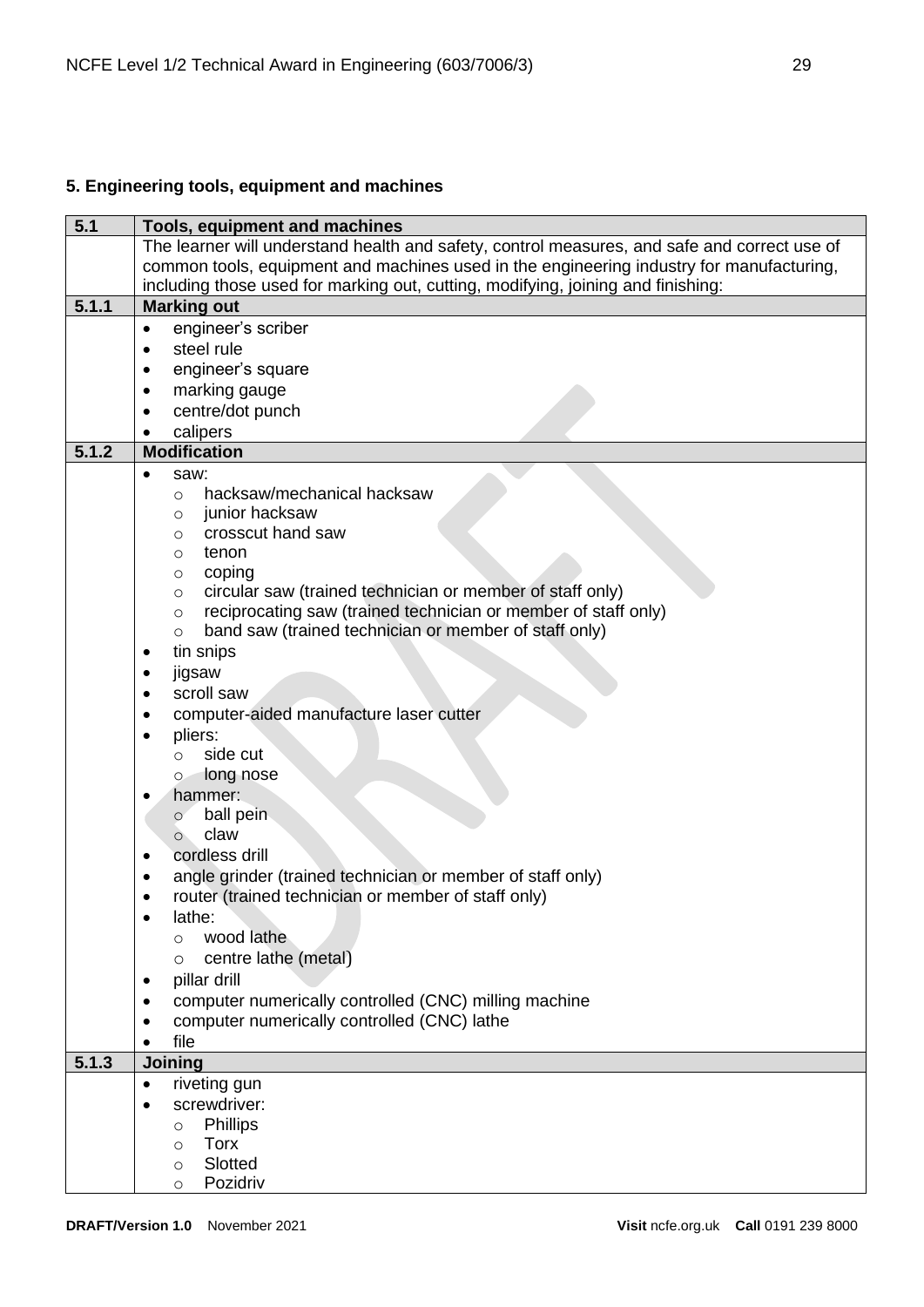| spanner:<br>open ended<br>$\circ$<br>combination<br>O<br>ratchet<br>$\circ$<br>adhesives:<br>$\bullet$<br>polyvinyl acetate (PVA)<br>$\circ$<br>contact adhesive<br>$\circ$<br>epoxy resin<br>O<br>hot glue gun (trained technician or member of staff only)<br>O<br>wood glue<br>$\circ$<br>super glue (cyanoacrylate)<br>$\circ$<br>spray adhesive<br>$\circ$<br>soldering iron (training or supervision may be required)<br>٠<br>welding:<br>metal inert gas (MIG)<br>$\circ$<br>tungsten inert gas (TIG)<br>$\circ$<br>arc welding<br>$\circ$<br>components:<br>nails<br>$\circ$<br>wood screw<br>$\circ$<br>wood dowel<br>$\circ$<br>rivets<br>$\circ$<br>engineering bolt and nut<br>$\circ$<br>engineering screw and nut<br>$\circ$<br>5.1.4<br><b>Finishing</b><br>hand sander:<br>palm sander<br>$\circ$ |
|-------------------------------------------------------------------------------------------------------------------------------------------------------------------------------------------------------------------------------------------------------------------------------------------------------------------------------------------------------------------------------------------------------------------------------------------------------------------------------------------------------------------------------------------------------------------------------------------------------------------------------------------------------------------------------------------------------------------------------------------------------------------------------------------------------------------|
|                                                                                                                                                                                                                                                                                                                                                                                                                                                                                                                                                                                                                                                                                                                                                                                                                   |
|                                                                                                                                                                                                                                                                                                                                                                                                                                                                                                                                                                                                                                                                                                                                                                                                                   |
|                                                                                                                                                                                                                                                                                                                                                                                                                                                                                                                                                                                                                                                                                                                                                                                                                   |
|                                                                                                                                                                                                                                                                                                                                                                                                                                                                                                                                                                                                                                                                                                                                                                                                                   |
|                                                                                                                                                                                                                                                                                                                                                                                                                                                                                                                                                                                                                                                                                                                                                                                                                   |
|                                                                                                                                                                                                                                                                                                                                                                                                                                                                                                                                                                                                                                                                                                                                                                                                                   |
|                                                                                                                                                                                                                                                                                                                                                                                                                                                                                                                                                                                                                                                                                                                                                                                                                   |
|                                                                                                                                                                                                                                                                                                                                                                                                                                                                                                                                                                                                                                                                                                                                                                                                                   |
|                                                                                                                                                                                                                                                                                                                                                                                                                                                                                                                                                                                                                                                                                                                                                                                                                   |
|                                                                                                                                                                                                                                                                                                                                                                                                                                                                                                                                                                                                                                                                                                                                                                                                                   |
|                                                                                                                                                                                                                                                                                                                                                                                                                                                                                                                                                                                                                                                                                                                                                                                                                   |
|                                                                                                                                                                                                                                                                                                                                                                                                                                                                                                                                                                                                                                                                                                                                                                                                                   |
|                                                                                                                                                                                                                                                                                                                                                                                                                                                                                                                                                                                                                                                                                                                                                                                                                   |
|                                                                                                                                                                                                                                                                                                                                                                                                                                                                                                                                                                                                                                                                                                                                                                                                                   |
|                                                                                                                                                                                                                                                                                                                                                                                                                                                                                                                                                                                                                                                                                                                                                                                                                   |
|                                                                                                                                                                                                                                                                                                                                                                                                                                                                                                                                                                                                                                                                                                                                                                                                                   |
|                                                                                                                                                                                                                                                                                                                                                                                                                                                                                                                                                                                                                                                                                                                                                                                                                   |
|                                                                                                                                                                                                                                                                                                                                                                                                                                                                                                                                                                                                                                                                                                                                                                                                                   |
|                                                                                                                                                                                                                                                                                                                                                                                                                                                                                                                                                                                                                                                                                                                                                                                                                   |
|                                                                                                                                                                                                                                                                                                                                                                                                                                                                                                                                                                                                                                                                                                                                                                                                                   |
|                                                                                                                                                                                                                                                                                                                                                                                                                                                                                                                                                                                                                                                                                                                                                                                                                   |
|                                                                                                                                                                                                                                                                                                                                                                                                                                                                                                                                                                                                                                                                                                                                                                                                                   |
|                                                                                                                                                                                                                                                                                                                                                                                                                                                                                                                                                                                                                                                                                                                                                                                                                   |
|                                                                                                                                                                                                                                                                                                                                                                                                                                                                                                                                                                                                                                                                                                                                                                                                                   |
|                                                                                                                                                                                                                                                                                                                                                                                                                                                                                                                                                                                                                                                                                                                                                                                                                   |
|                                                                                                                                                                                                                                                                                                                                                                                                                                                                                                                                                                                                                                                                                                                                                                                                                   |
|                                                                                                                                                                                                                                                                                                                                                                                                                                                                                                                                                                                                                                                                                                                                                                                                                   |
|                                                                                                                                                                                                                                                                                                                                                                                                                                                                                                                                                                                                                                                                                                                                                                                                                   |
| portable belt sander                                                                                                                                                                                                                                                                                                                                                                                                                                                                                                                                                                                                                                                                                                                                                                                              |
| fixed disc sander                                                                                                                                                                                                                                                                                                                                                                                                                                                                                                                                                                                                                                                                                                                                                                                                 |
| fixed belt sander                                                                                                                                                                                                                                                                                                                                                                                                                                                                                                                                                                                                                                                                                                                                                                                                 |
|                                                                                                                                                                                                                                                                                                                                                                                                                                                                                                                                                                                                                                                                                                                                                                                                                   |
| buffing wheel<br>5.2<br>Safe and correct use                                                                                                                                                                                                                                                                                                                                                                                                                                                                                                                                                                                                                                                                                                                                                                      |
|                                                                                                                                                                                                                                                                                                                                                                                                                                                                                                                                                                                                                                                                                                                                                                                                                   |
| The learner will understand the safe and correct use of common tools, equipment and                                                                                                                                                                                                                                                                                                                                                                                                                                                                                                                                                                                                                                                                                                                               |
| machines used in the engineering industry:                                                                                                                                                                                                                                                                                                                                                                                                                                                                                                                                                                                                                                                                                                                                                                        |
| 5.2.1<br><b>Control measures</b>                                                                                                                                                                                                                                                                                                                                                                                                                                                                                                                                                                                                                                                                                                                                                                                  |
| training requirements of specific tools, equipment and machines commonly found in an<br>$\bullet$                                                                                                                                                                                                                                                                                                                                                                                                                                                                                                                                                                                                                                                                                                                 |
| engineering environment:                                                                                                                                                                                                                                                                                                                                                                                                                                                                                                                                                                                                                                                                                                                                                                                          |
| bandsaws<br>$\circ$                                                                                                                                                                                                                                                                                                                                                                                                                                                                                                                                                                                                                                                                                                                                                                                               |
| planer/thicknesser machines<br>$\circ$                                                                                                                                                                                                                                                                                                                                                                                                                                                                                                                                                                                                                                                                                                                                                                            |
| dust collectors<br>$\circ$                                                                                                                                                                                                                                                                                                                                                                                                                                                                                                                                                                                                                                                                                                                                                                                        |
| circular saws<br>O                                                                                                                                                                                                                                                                                                                                                                                                                                                                                                                                                                                                                                                                                                                                                                                                |
| scroll saws<br>O                                                                                                                                                                                                                                                                                                                                                                                                                                                                                                                                                                                                                                                                                                                                                                                                  |
| sanding machines<br>O                                                                                                                                                                                                                                                                                                                                                                                                                                                                                                                                                                                                                                                                                                                                                                                             |
| jigsaws<br>$\circ$                                                                                                                                                                                                                                                                                                                                                                                                                                                                                                                                                                                                                                                                                                                                                                                                |
| routers (trained technician or member of staff only)<br>O                                                                                                                                                                                                                                                                                                                                                                                                                                                                                                                                                                                                                                                                                                                                                         |
| woodworking tools<br>$\circ$                                                                                                                                                                                                                                                                                                                                                                                                                                                                                                                                                                                                                                                                                                                                                                                      |
| bench drilling machines<br>$\circ$                                                                                                                                                                                                                                                                                                                                                                                                                                                                                                                                                                                                                                                                                                                                                                                |
| pillar drilling machines<br>$\circ$                                                                                                                                                                                                                                                                                                                                                                                                                                                                                                                                                                                                                                                                                                                                                                               |
| lathe/milling machines<br>$\circ$                                                                                                                                                                                                                                                                                                                                                                                                                                                                                                                                                                                                                                                                                                                                                                                 |
| shaping and forming machines<br>$\circ$                                                                                                                                                                                                                                                                                                                                                                                                                                                                                                                                                                                                                                                                                                                                                                           |
|                                                                                                                                                                                                                                                                                                                                                                                                                                                                                                                                                                                                                                                                                                                                                                                                                   |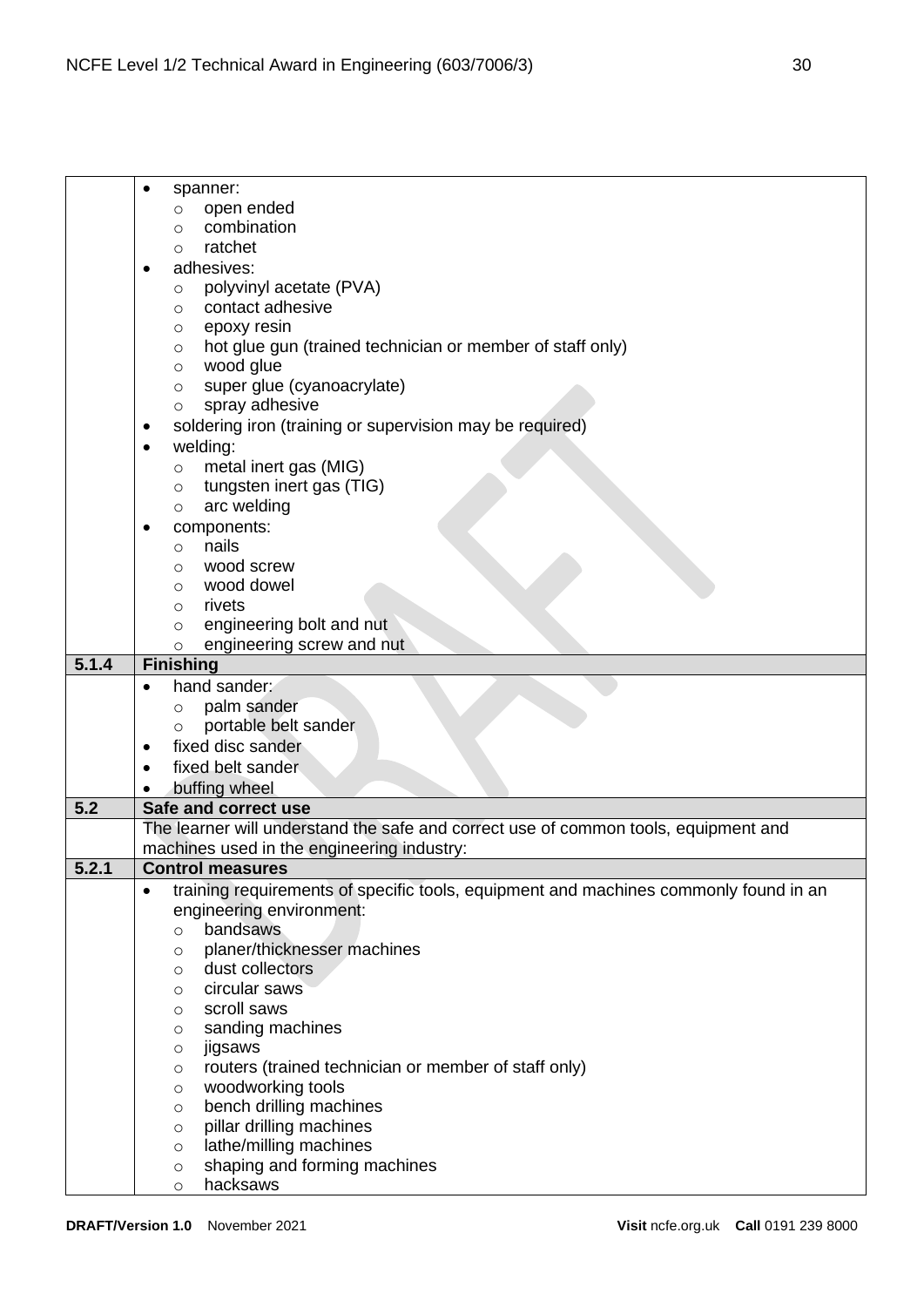|  |           | tenon saws<br>$\Omega$                                 |
|--|-----------|--------------------------------------------------------|
|  |           | coping saws<br>$\circ$                                 |
|  |           | hand tools<br>$\bigcap$                                |
|  | $\bullet$ | use of guards and safety zones                         |
|  | $\bullet$ | isolation and emergency power cut-off points           |
|  | $\bullet$ | personal protective equipment (PPE):                   |
|  |           | eyes<br>O                                              |
|  |           | ears<br>$\Omega$                                       |
|  |           | head and neck<br>$\Omega$                              |
|  |           | respiratory system<br>$\circ$                          |
|  |           | hands and arms<br>$\bigcap$                            |
|  |           | whole body<br>$\Omega$                                 |
|  |           | feet and legs<br>∩                                     |
|  |           | extraction and ventilation for each piece of equipment |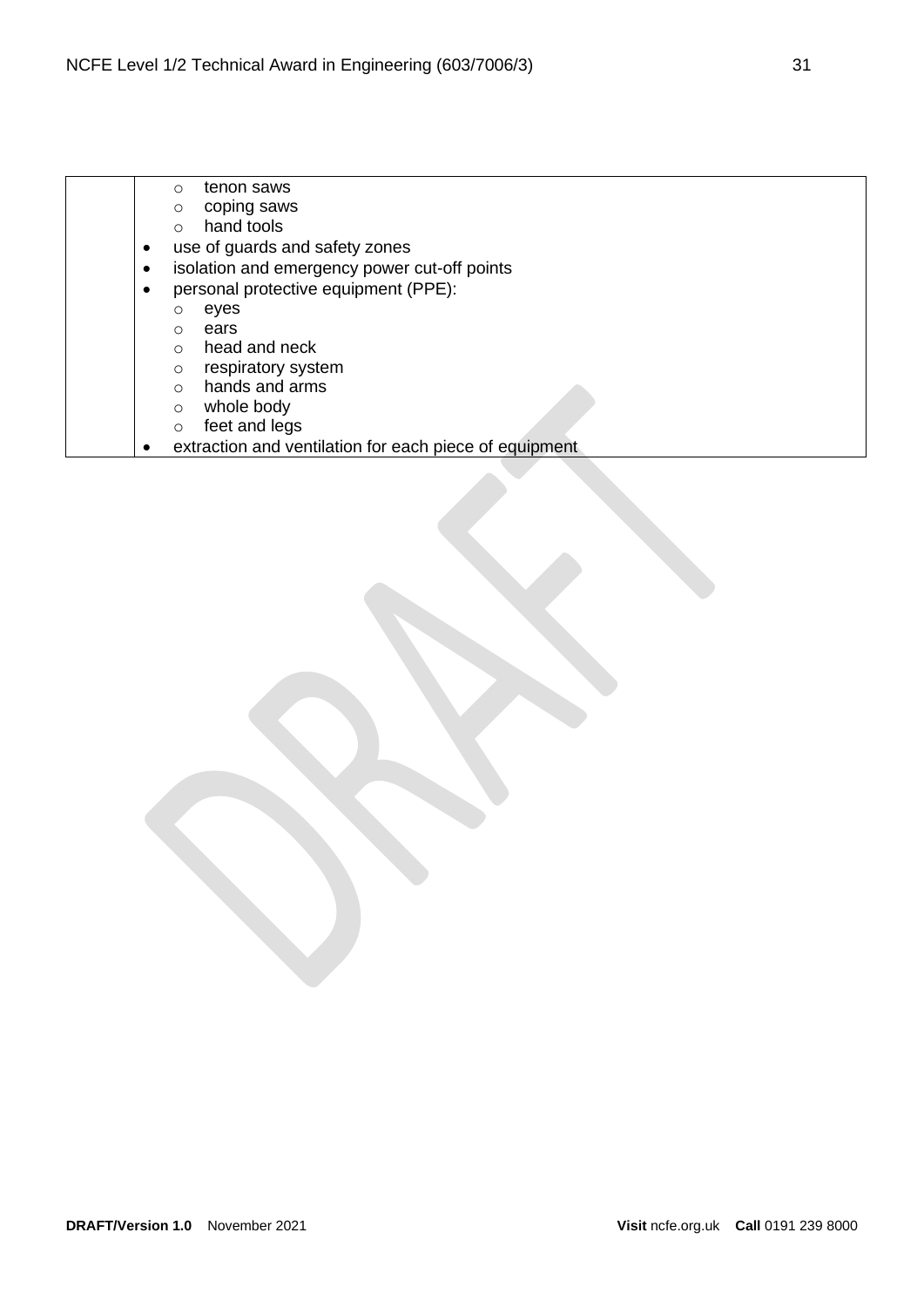# <span id="page-31-0"></span>**6. Hand-drawn engineering drawings**

| 6.1   | Hand-drawn engineering drawings                                                            |
|-------|--------------------------------------------------------------------------------------------|
|       | The learner will understand how to produce hand-drawn engineering drawings, apply specific |
|       | drawing conventions and use layouts recognised within the engineering industry, following  |
|       | British Standard 8888 (education version):                                                 |
| 6.1.1 | A freehand sketch                                                                          |
|       | rendering:<br>$\bullet$                                                                    |
|       | colour and shading<br>$\circ$                                                              |
|       | direction of light<br>$\circ$                                                              |
|       | annotation:<br>$\bullet$                                                                   |
|       | materials<br>$\circ$                                                                       |
|       | manufacturing details<br>$\circ$                                                           |
|       | dimensions:                                                                                |
|       | angles<br>$\circ$                                                                          |
|       | lengths<br>$\circ$                                                                         |
|       | diameters<br>$\circ$                                                                       |
| 6.1.2 | A hand-drafted isometric drawing sheet                                                     |
|       | 3-dimensional:<br>$\bullet$                                                                |
|       | 30° angle applied to the sides<br>$\circ$                                                  |
|       | scale<br>٠                                                                                 |
|       | dimension:<br>٠                                                                            |
|       | angles<br>$\circ$                                                                          |
|       | lengths<br>$\circ$                                                                         |
|       | diameters<br>$\circ$                                                                       |
|       | unit of measurement:<br>٠                                                                  |
|       | imperial<br>$\circ$                                                                        |
|       | metric<br>$\circ$                                                                          |
|       | lines:                                                                                     |
|       | visible<br>$\circ$                                                                         |
|       | hidden<br>$\circ$                                                                          |
|       | centre<br>$\circ$                                                                          |
|       | construction<br>$\circ$                                                                    |
|       | tolerance $(+ or -)$                                                                       |
|       | title block<br>$\bullet$                                                                   |
| 6.1.3 | A hand-drafted orthographic drawing sheet                                                  |
|       | 2-dimensional:                                                                             |
|       | first or third angle projection<br>$\circ$                                                 |
|       | projection symbol<br>$\circ$                                                               |
|       | scale<br>٠                                                                                 |
|       | dimension:<br>$\bullet$                                                                    |
|       | angles<br>$\circ$                                                                          |
|       | lengths<br>$\circ$                                                                         |
|       | diameters<br>$\circ$                                                                       |
|       | unit of measurement:<br>٠                                                                  |
|       | imperial<br>$\circ$                                                                        |
|       | metric<br>$\circ$                                                                          |
|       | lines:                                                                                     |
|       | visible<br>$\circ$                                                                         |
|       | hidden<br>$\circ$                                                                          |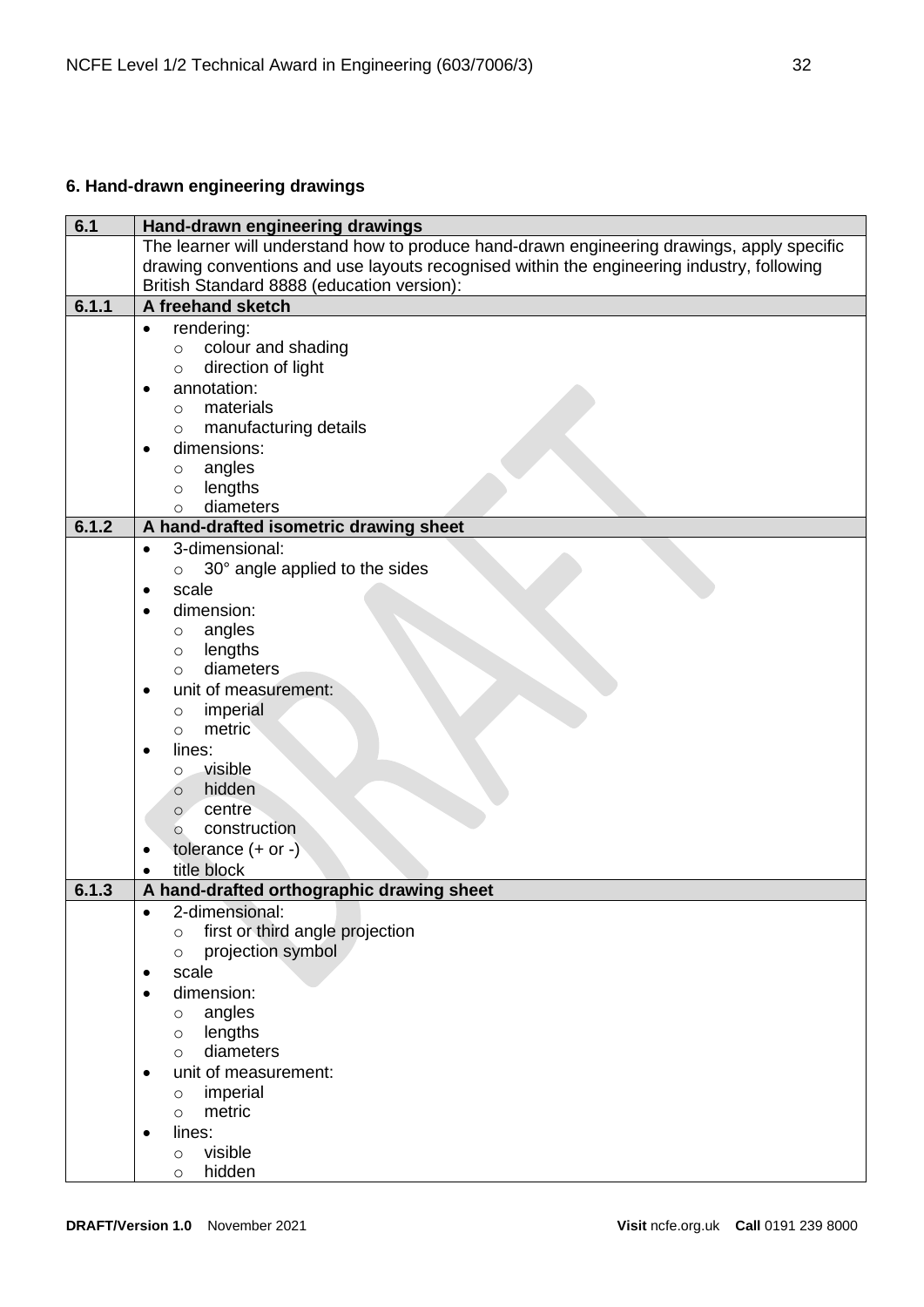|  | centre                  |
|--|-------------------------|
|  | construction<br>$\circ$ |
|  | tolerance $(+ or -)$    |
|  | title block             |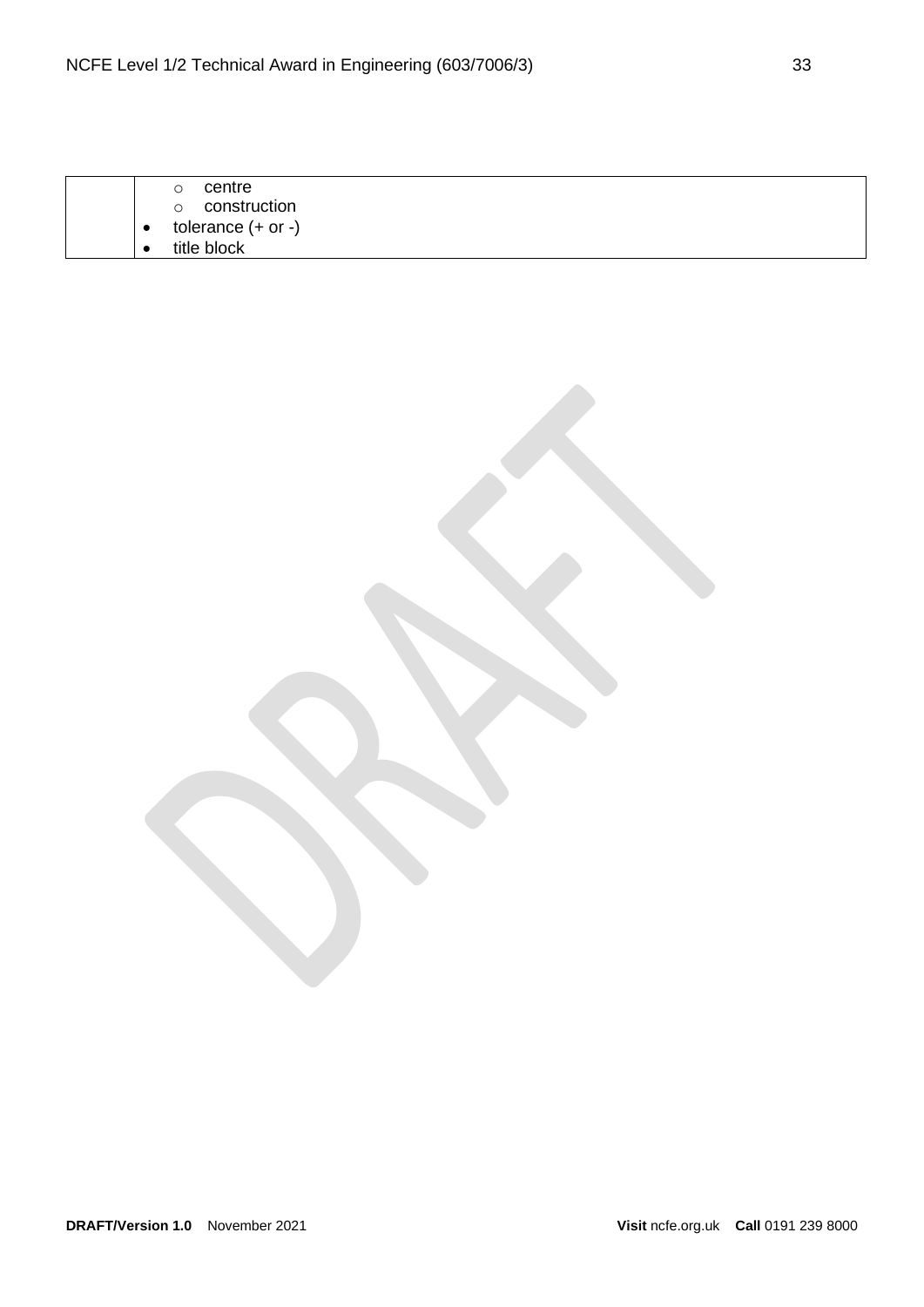# <span id="page-33-0"></span>**7. Computer-aided design (CAD) engineering drawings**

| 7.1   | <b>CAD engineering drawings</b>                                                            |
|-------|--------------------------------------------------------------------------------------------|
|       | The learner will understand CAD software to produce engineering drawings. The learner will |
|       | understand the specific drawing conventions and layouts recognised within the engineering  |
|       | industry, following British Standard 8888 (education version):                             |
| 7.1.1 | A CAD isometric drawing sheet                                                              |
|       | 3-dimensional:<br>$\bullet$                                                                |
|       | 30° angle applied to the sides<br>$\circ$                                                  |
|       | scale<br>$\bullet$                                                                         |
|       | dimension:                                                                                 |
|       | angles<br>$\circ$                                                                          |
|       | lengths<br>$\circ$                                                                         |
|       | diameters<br>$\Omega$                                                                      |
|       | unit of measurement:                                                                       |
|       | imperial<br>$\circ$                                                                        |
|       | metric<br>$\circ$                                                                          |
|       | lines:                                                                                     |
|       | visible                                                                                    |
|       | $\circ$<br>hidden<br>$\circ$                                                               |
|       | centre                                                                                     |
|       | $\circ$<br>construction                                                                    |
|       | $\circ$                                                                                    |
|       | tolerance $(+ or -)$<br>٠                                                                  |
|       | title block                                                                                |
| 7.1.2 | A CAD orthographic drawing sheet                                                           |
|       | 2-dimensional:<br>$\bullet$                                                                |
|       | first or third angle projection<br>$\circ$                                                 |
|       | projection symbol<br>$\circ$                                                               |
|       | scale                                                                                      |
|       | dimension:                                                                                 |
|       | angles<br>$\circ$                                                                          |
|       | lengths<br>$\circ$                                                                         |
|       | diameters<br>$\circ$                                                                       |
|       | unit of measurement:                                                                       |
|       | imperial<br>$\circ$                                                                        |
|       | metric<br>O                                                                                |
|       | lines:                                                                                     |
|       | visible<br>$\circ$                                                                         |
|       | hidden<br>O                                                                                |
|       | centre<br>$\Omega$                                                                         |
|       | construction<br>$\Omega$                                                                   |
|       | tolerance $(+ or -)$                                                                       |
|       | title block                                                                                |
| 7.1.3 | The uses of CAD                                                                            |
|       | finite element modelling (FEM)<br>$\bullet$                                                |
|       | finite element analysis (FEA):<br>$\bullet$                                                |
|       | fluid dynamics<br>$\circ$                                                                  |
|       | computer-aided manufacturing (CAM)                                                         |
|       | 3D printing                                                                                |
|       | computer numerically controlled (CNC) laser cutting                                        |
|       |                                                                                            |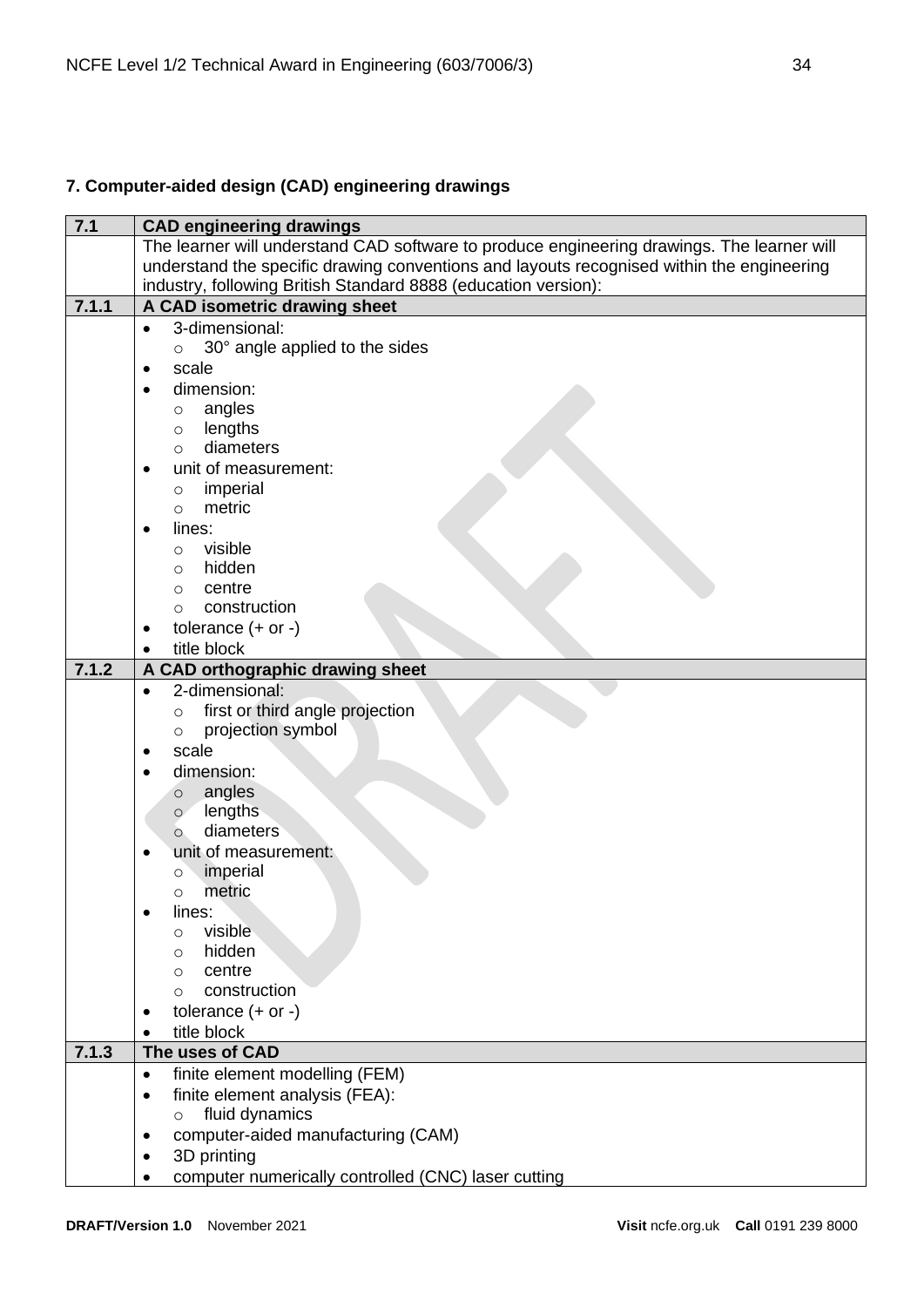|  | computer numerically controlled (CNC) routing |
|--|-----------------------------------------------|
|  | computer numerically controlled (CNC) turning |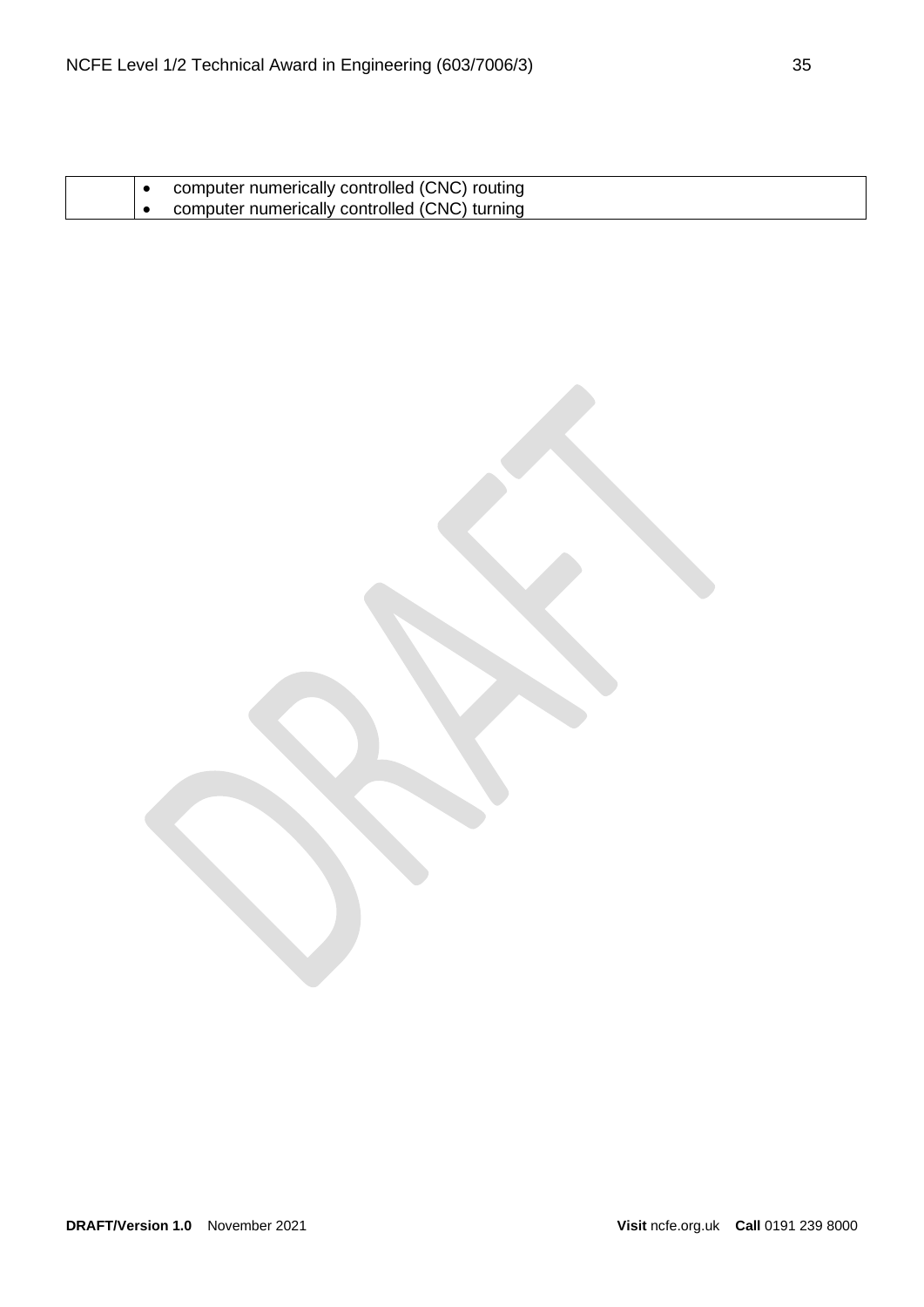# <span id="page-35-0"></span>**8. Production planning techniques**

| 8.1   | <b>Production planning</b>                                                                        |  |
|-------|---------------------------------------------------------------------------------------------------|--|
|       | The learner will understand how to plan a manufacturing task safely and on time:                  |  |
| 8.1.1 | <b>Risk assessment</b>                                                                            |  |
|       | hazards<br>$\bullet$                                                                              |  |
|       | risks<br>$\bullet$                                                                                |  |
|       | control measures:                                                                                 |  |
|       | actions<br>◯                                                                                      |  |
|       | activities<br>◯                                                                                   |  |
|       | equipment that is used to prevent, eliminate or reduce the risk of a hazard occurring<br>$\Omega$ |  |
| 8.1.2 | <b>Production plan</b>                                                                            |  |
|       | tools and equipment requirements<br>$\bullet$                                                     |  |
|       | health and safety measures<br>٠                                                                   |  |
|       | quality control measures<br>٠                                                                     |  |
|       | production plan (use of one of the following):<br>$\bullet$                                       |  |
|       | flow chart<br>$\bigcap$                                                                           |  |
|       | <b>Gantt chart</b><br>$\bigcirc$                                                                  |  |
|       | spreadsheet<br>$\circ$                                                                            |  |
|       | time plan, including timescales and deadlines for completion of tasks                             |  |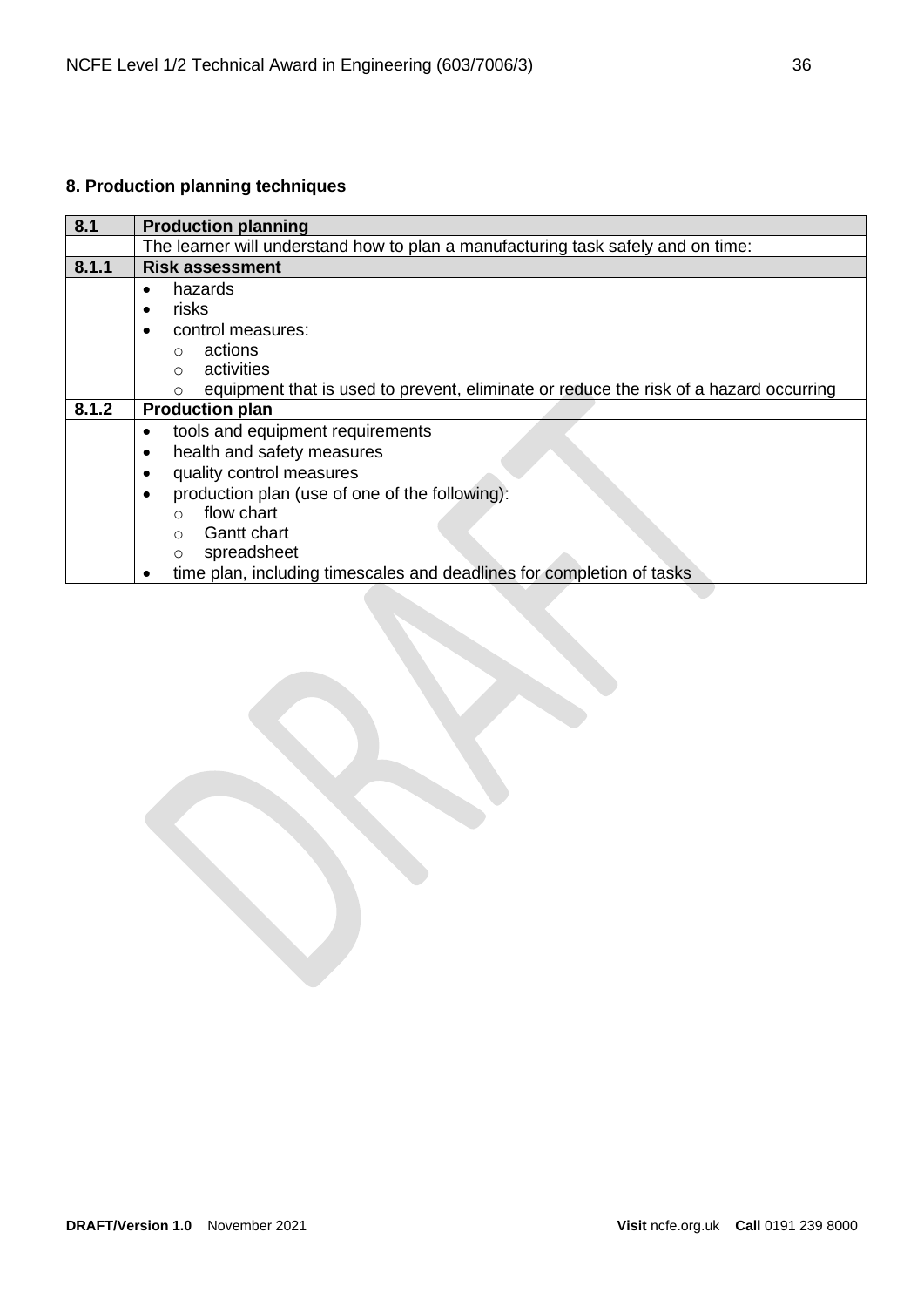# <span id="page-36-0"></span>**9. Applied processing skills and techniques**

| 9.1   | <b>Skills and techniques</b>                                                                    |  |
|-------|-------------------------------------------------------------------------------------------------|--|
|       | The learner will understand a range of processing skills and manufacturing techniques:          |  |
|       | preparing, modifying, joining and finishing techniques applied to materials for a manufacturing |  |
|       | task. The learner will understand the safe and correct use of tools, equipment and machines:    |  |
| 9.1.1 | <b>Prepare materials</b>                                                                        |  |
|       | cleaning<br>$\bullet$                                                                           |  |
|       | marking out<br>$\bullet$                                                                        |  |
| 9.1.2 | Modify shape and size of materials                                                              |  |
|       | cutting<br>$\bullet$                                                                            |  |
|       | drilling                                                                                        |  |
|       | bending                                                                                         |  |
|       | casting                                                                                         |  |
|       | computer-aided manufacture (CAM)                                                                |  |
| 9.1.3 | <b>Join materials</b>                                                                           |  |
|       | riveting<br>$\bullet$                                                                           |  |
|       | gluing                                                                                          |  |
|       | bolting                                                                                         |  |
|       | soldering                                                                                       |  |
| 9.1.4 | <b>Finish materials</b>                                                                         |  |
|       | filing<br>$\bullet$                                                                             |  |
|       | sanding<br>$\bullet$                                                                            |  |
|       | polishing                                                                                       |  |
|       | applying a surface finish                                                                       |  |
| 9.2   | Safe and correct use of tools, equipment and machines                                           |  |
|       | The learner will understand how to maintain safe and correct use of common tools, equipment     |  |
|       | and machines used in the engineering industry for manufacturing techniques:                     |  |
| 9.2.1 | Preparation and use of tools, equipment and machines                                            |  |
|       | handheld tools<br>$\bullet$                                                                     |  |
|       | power tools<br>$\bullet$                                                                        |  |
|       | fixed machines                                                                                  |  |
|       | computer numerical control/computer-aided manufacture machines                                  |  |
| 9.2.2 | <b>Control measures</b>                                                                         |  |
|       | guards and safety zones<br>$\bullet$                                                            |  |
|       | isolation and emergency power cut-off                                                           |  |
|       | extraction and ventilation                                                                      |  |
|       | personal protective equipment (PPE):                                                            |  |
|       | eyes<br>$\circ$                                                                                 |  |
|       | ears<br>$\circ$                                                                                 |  |
|       | head and neck<br>O                                                                              |  |
|       | respiratory system<br>$\circ$<br>hands and arms                                                 |  |
|       | $\circ$<br>feet and legs                                                                        |  |
|       | $\circ$<br>whole body                                                                           |  |
|       | O                                                                                               |  |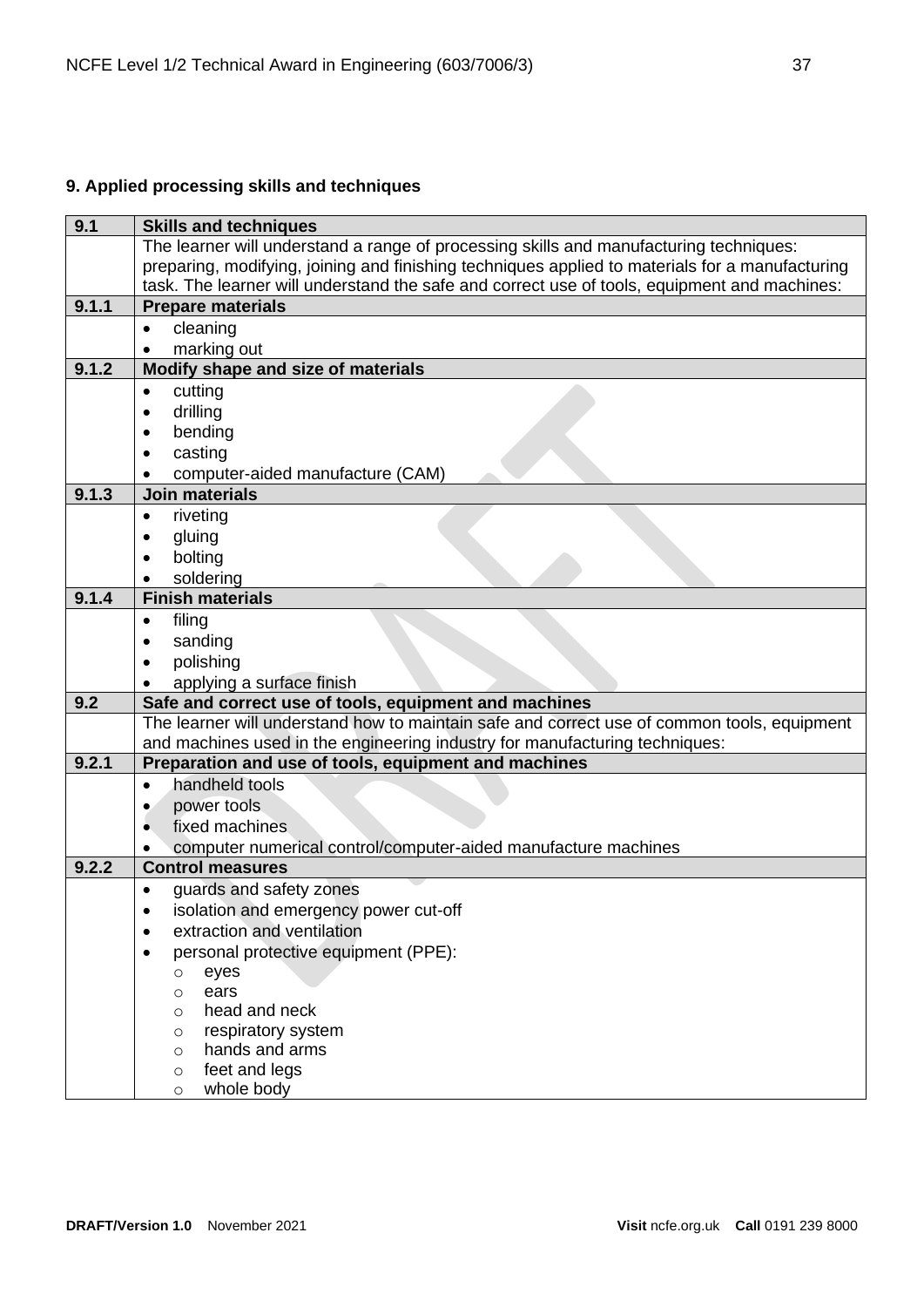# <span id="page-37-0"></span>**Teaching guidance**

In this section, we provide some useful advice and suggested guidance to support the delivery of the teaching content.

Website links are provided as sources of potentially useful information for delivery/learning of this subject area. NCFE does not explicitly endorse any learning resources available on these websites. For official NCFE endorsed learning resources, please see the additional and teaching materials sections on the qualification page on the NCFE website.

# **1. Teaching guidance – engineering disciplines**

Delivery could take place through the study of different engineering disciplines with reference made to the development of products, projects and services which have had a positive influence in the way in which we interact with the modern world around us.

Suitable examples of products and projects should be selected to explore how engineering has developed over time, and teachers should lead discussions on how engineering has developed to encompass a wide range of disciplines and how projects may require a team of engineers from different engineering disciplines to work in collaboration. Discussion must include how engineered products and projects have shaped the modern world. Reference could be made to local, national and international products and projects. This could be delivered through site visits, guest speakers, paper-based or digital presentations and teacher-led class discussion.

Delivery must explore how and why health and safety legislation has developed and how it is applied within different engineering disciplines. The learner should understand how and why legislation has been developed to ensure the safety of employees, employers, visitors to the workplace and the general public. Learners should be able to recall key acronyms and relate these to relevant contextual situations. The learner should be able to carry out and produce a basic risk assessment based on practical tasks and equipment they have been taught.

# **External visits/guest speakers:**

It would be useful for the learner to review a commercial engineering environment, to understand health and safety in a practical setting. This could be undertaken with external site visits or through guest speakers.

# **Resources:**

Classroom teaching pack:

- PowerPoint
- lesson plans
- scheme of work
- worksheets
- revision workbook

- [www.hse.gov.uk/index.htm](http://www.hse.gov.uk/index.htm)
- [www.hse.gov.uk/pubns/indg174.pdf](http://www.hse.gov.uk/pubns/indg174.pdf)
- [www.hse.gov.uk/pubns/books/l23.htm](http://www.hse.gov.uk/pubns/books/l23.htm)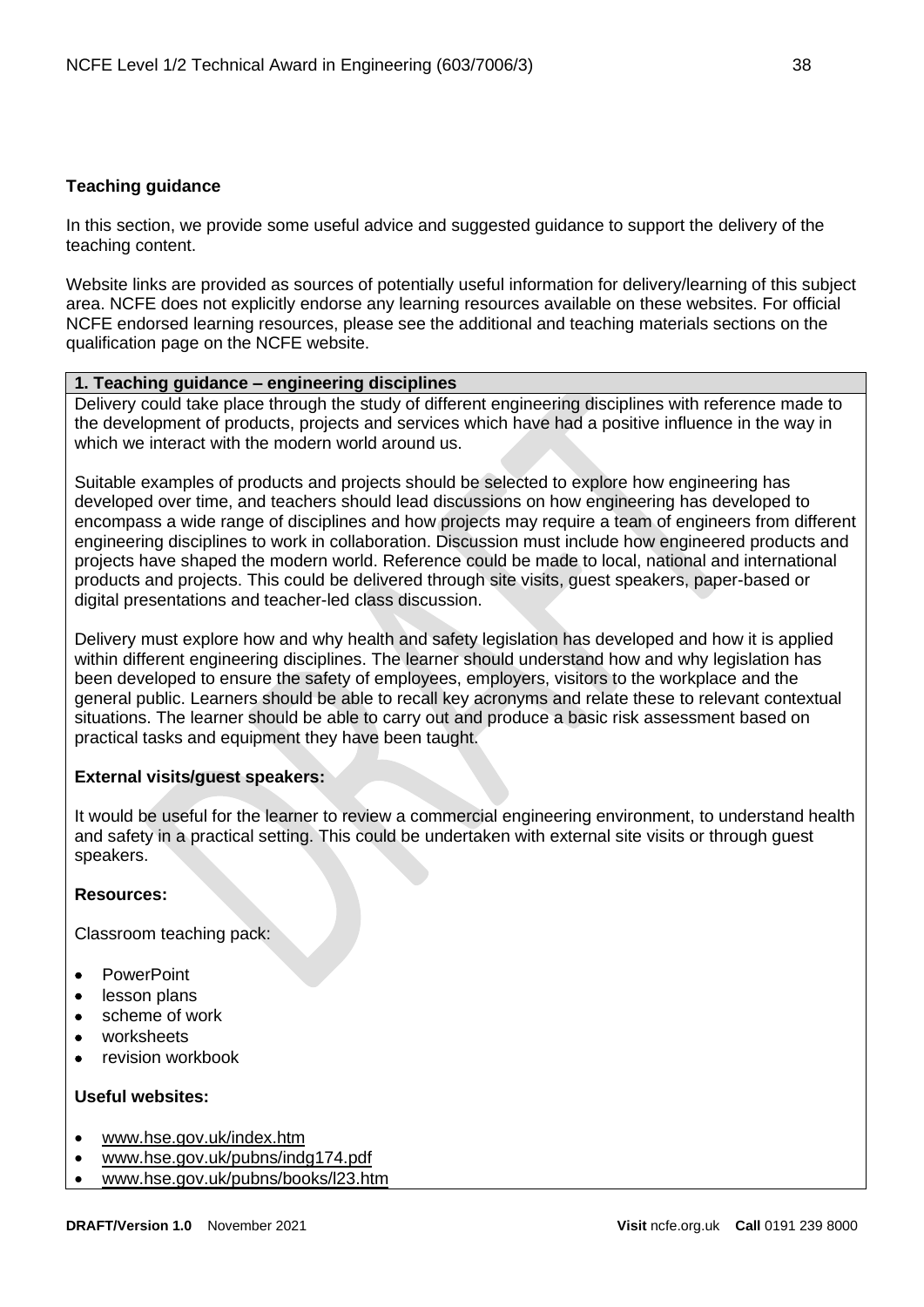# **1. Teaching guidance – engineering disciplines**

- [www.hse.gov.uk/coshh/index.htm](http://www.hse.gov.uk/coshh/)
- [www.hse.gov.uk/riddor](http://www.hse.gov.uk/riddor)
- [www.technologystudent.com](http://www.technologystudent.com/)
- [www.bbc.co.uk/education/subjects/zvg4d2p](http://www.bbc.co.uk/education/subjects/zvg4d2p)
- [www.raeng.org.uk](http://www.raeng.org.uk/)
- [www.theiet.org](http://www.theiet.org/)
- [www.howstuffworks.com](http://www.howstuffworks.com/)
- [www.eng-tips.com](http://www.eng-tips.com/)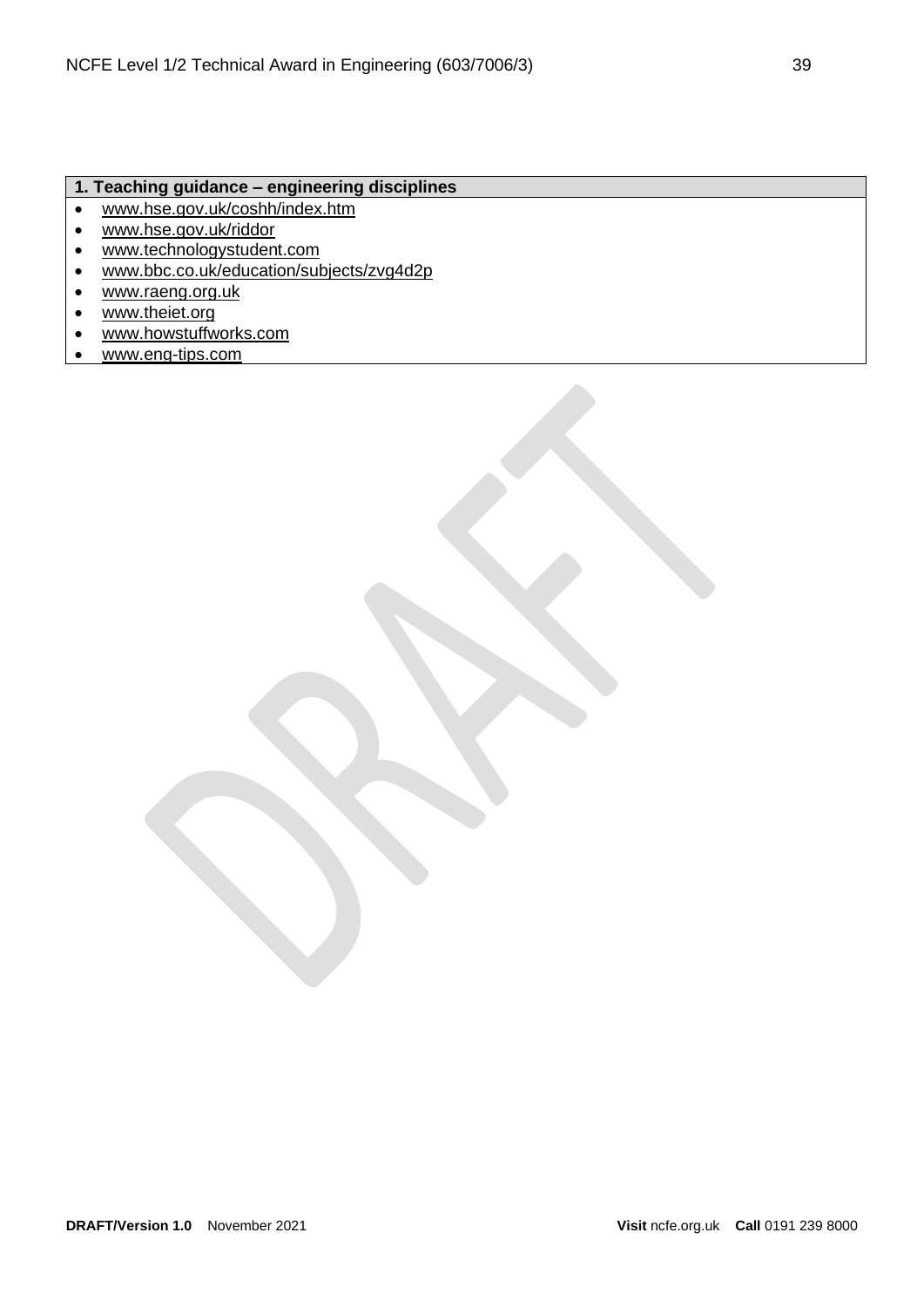# **2. Teaching guidance – applied science and mathematics in engineering**

Delivery must take place through the study of basic SI units (metric units) of measurement and equations, using examples of engineered products and projects to understand how mathematics and science are applied by engineers to develop engineered products and services.

The teacher should talk the learner through each equation in context (for example, how to consider the acceleration that could be achieved when designing a car, force in the building of a bridge, area of a site for a building's foundations, or theoretical available power from a wind turbine). The teacher should provide practical scenarios which the learner can relate and apply equations to. The learner should then consider situations and apply equations to formulate answers. This could be done through a site visit to a bridge, where the learner is given the facts about the bridge: length, height, average traffic volumes, typical weather conditions and speed limits. The learner could then discuss which equations may have been considered in the design and, using the information provided, produce an analysis of the bridge. The same process could be applied to engineered products such as a household kettle. The learner could be given facts on electrical power sources and usage. The learner could then discuss which equations may have to be considered in the design and, using the information provided, produce an analysis and produce some calculations.

When the teacher demonstrates an equation and the SI factors involved, these should use the same methods as the learner receives elsewhere, such as in science or maths. Equally, when teaching the learners about 'transposition of formula', they should be consistently using the same methodology. It is recommended that some engagement and collaboration with other centre teachers is conducted to standardise the delivery to ensure greater understanding and success for the learner.

# **External visits/guest speakers:**

It would be useful for the learner to visit engineered project sites to be able to review products and projects to ascertain which equations may have been applied in the development stages, and also the practical application of these in real-world outcomes.

# **Resources:**

Classroom teaching pack:

- **PowerPoint**
- lesson plans
- scheme of work
- worksheets
- revision workbook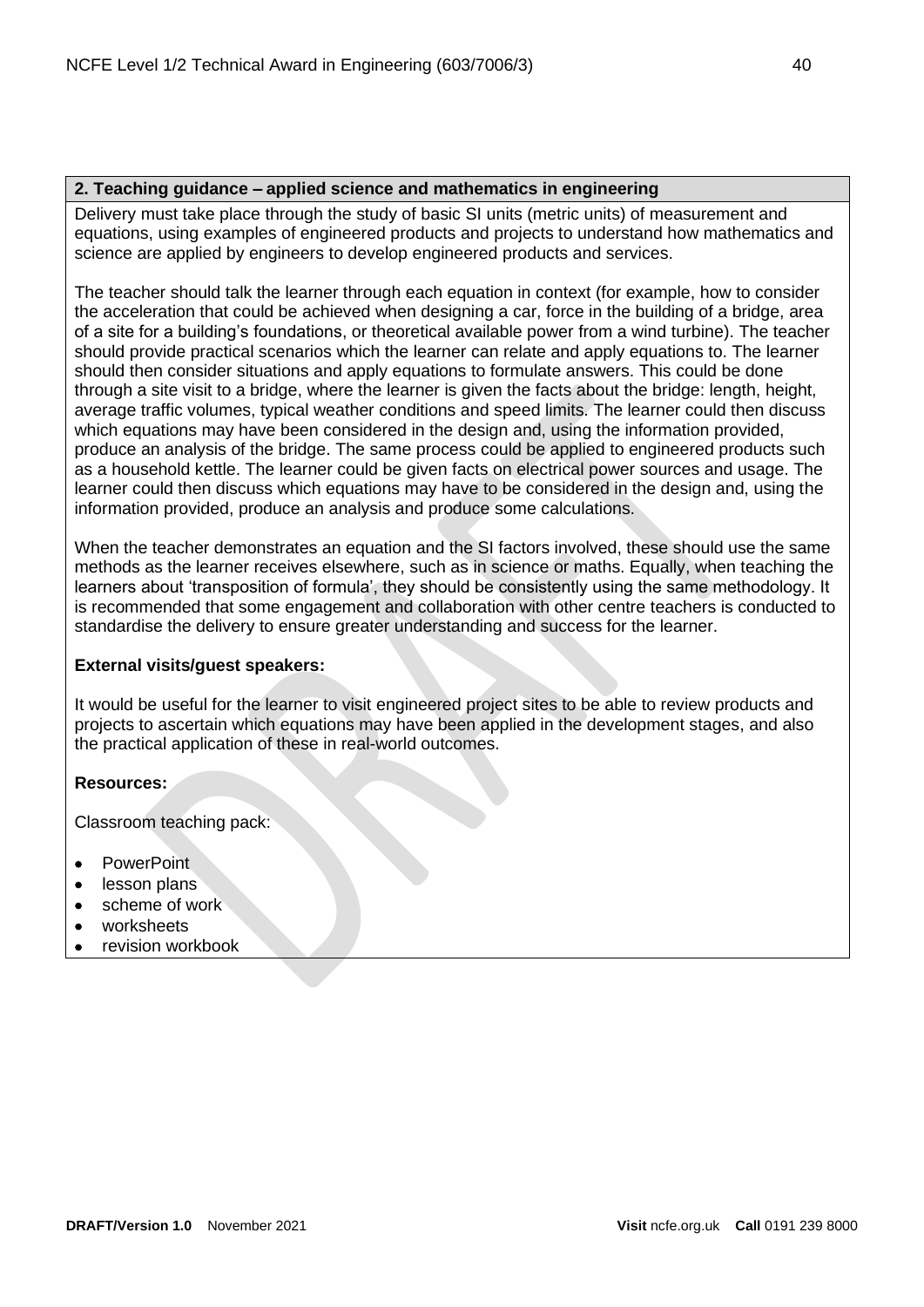## **3. Teaching guidance – reading engineering drawings**

Delivery of this learning outcome must be supported by the use of example drawings of engineering products and projects from a range of engineering disciplines. Delivery must relate to the purpose of BS 8888 for engineering drawings, and the accurate requirements the drawing needs to meet this drawing standard.

The learner should consider how the quality of drawings could have an impact on the manufacturing process of an engineered product. The learner should be encouraged to consider how an engineering drawing is used to communicate information from design to realisation in the most efficient way, and the possible effects inaccuracies or missing information can have on the manufacturing process and the quality of a finished outcome.

The learner should be able to read and understand all elements which are included in an engineering drawing: types of lines, tolerance, content of a title block, scale, system of measurement, drawing, number, materials and projection. The learner should be able to understand the purpose of BS 8888 and the benefits of using a recognised standard for the communication of technical information in a worldwide manufacturing environment.

It would be beneficial for the learner to be given examples of engineering drawings alongside physical products to enable them to visualise and enhance understanding of 2 and 3-dimensional projection of differing styles. Learners could be given inaccurate drawings and prompted to identify what information is missing or required to ensure the manufacture of a high-quality product when engineers may not understand the same language. In preparation for practical tasks, learners could be encouraged to produce BS 8888 standard drawings for practical tasks that they could follow.

# **Resources:**

Classroom teaching pack:

- PowerPoint
- lesson plans
- scheme of work
- worksheets
- revision workbook

- [www.technologystudent.com](http://www.technologystudent.com/)
- [www.raeng.org.uk](http://www.raeng.org.uk/)
- [www.theiet.org](http://www.theiet.org/)
- [www.howstuffworks.com](http://www.howstuffworks.com/)
- [www.eng-tips.com](http://www.eng-tips.com/)
- [www.design-technology.info](http://www.design-technology.info/home.htm)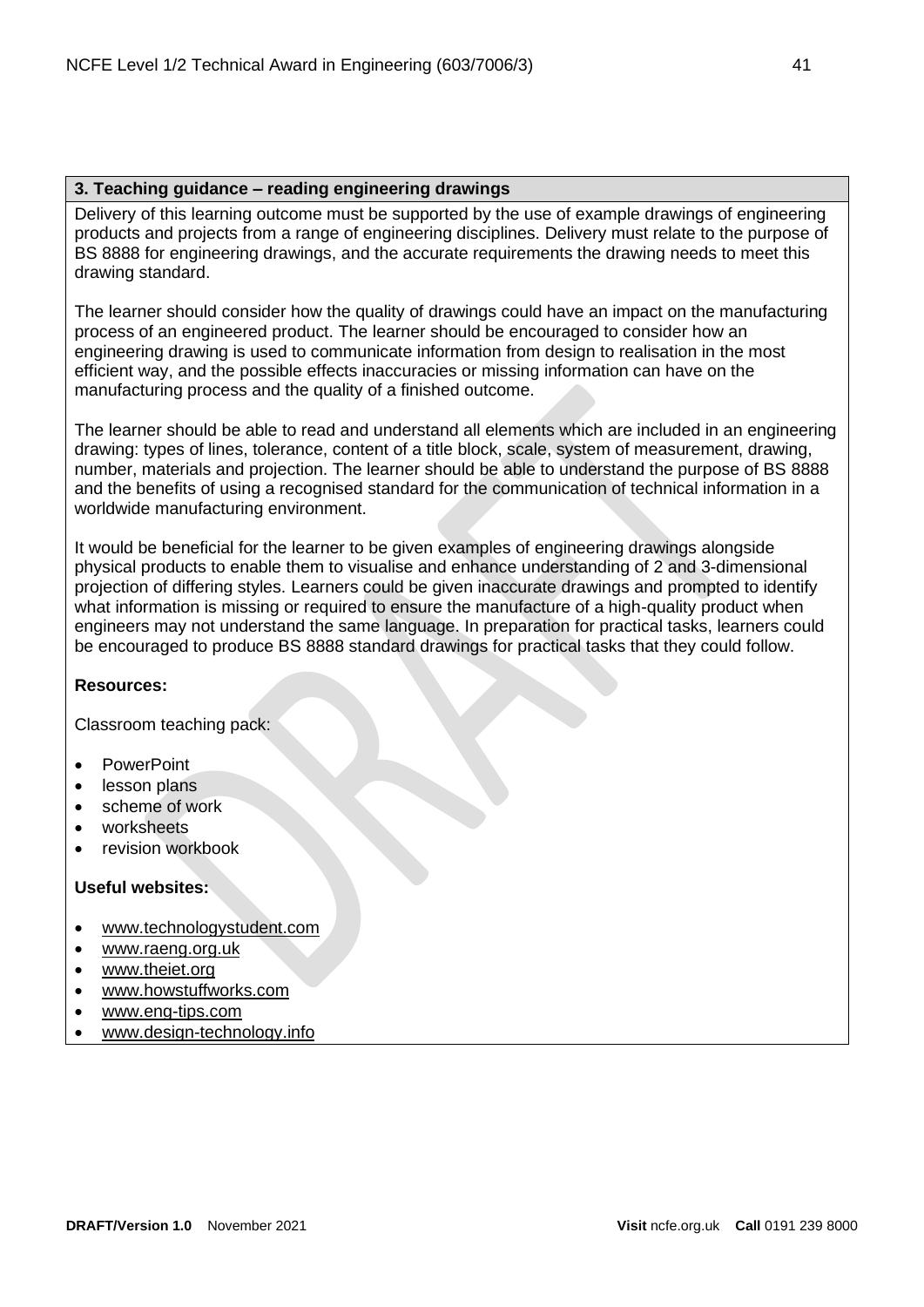## **4. Teaching guidance – properties, characteristics and selection of engineering materials**

Delivery of this learning outcome must take place through the handling and physical testing of common engineering materials, to understand how materials perform when exposed to different demands.

Testing could be carried out by the teacher or an expert, by presentation of testing on video, or by the learner themselves. By handling samples of different engineering materials, the learner should be able to make judgements about their properties and characteristics and the suitability for use in realworld products and scenarios.

Observations and testing should enable the learner to draw conclusions as to why specific materials have been selected, because of how their properties and characteristics allow for different engineering functions.

The learner should research and test a range of engineered products and be able to explain what they are made from, and the properties and characteristics of the materials used in the manufacturing process. The learner should have an ability to draw conclusions about the suitability of the material to perform and why materials have been selected for the manufacture of a range of products. Products could include, for example, a non-stick saucepan, an electrical plug, safety gloves, a pair of spectacles, traditional wooden toy, or a ballpoint pen.

# **Resources:**

Classroom teaching pack:

- PowerPoint
- lesson plans
- scheme of work
- worksheets
- revision workbook
- material testing

- [www.technologystudent.com](http://www.technologystudent.com/)
- [www.bbc.co.uk/education/subjects/zvg4d2p](http://www.bbc.co.uk/education/subjects/zvg4d2p)
- [www.raeng.org.uk](http://www.raeng.org.uk/)
- [www.theiet.org](http://www.theiet.org/)
- [www.howstuffworks.com](http://www.howstuffworks.com/)
- [www.eng-tips.com](http://www.eng-tips.com/)
- [www.design-technology.info/home.htm](http://www.design-technology.info/home.htm)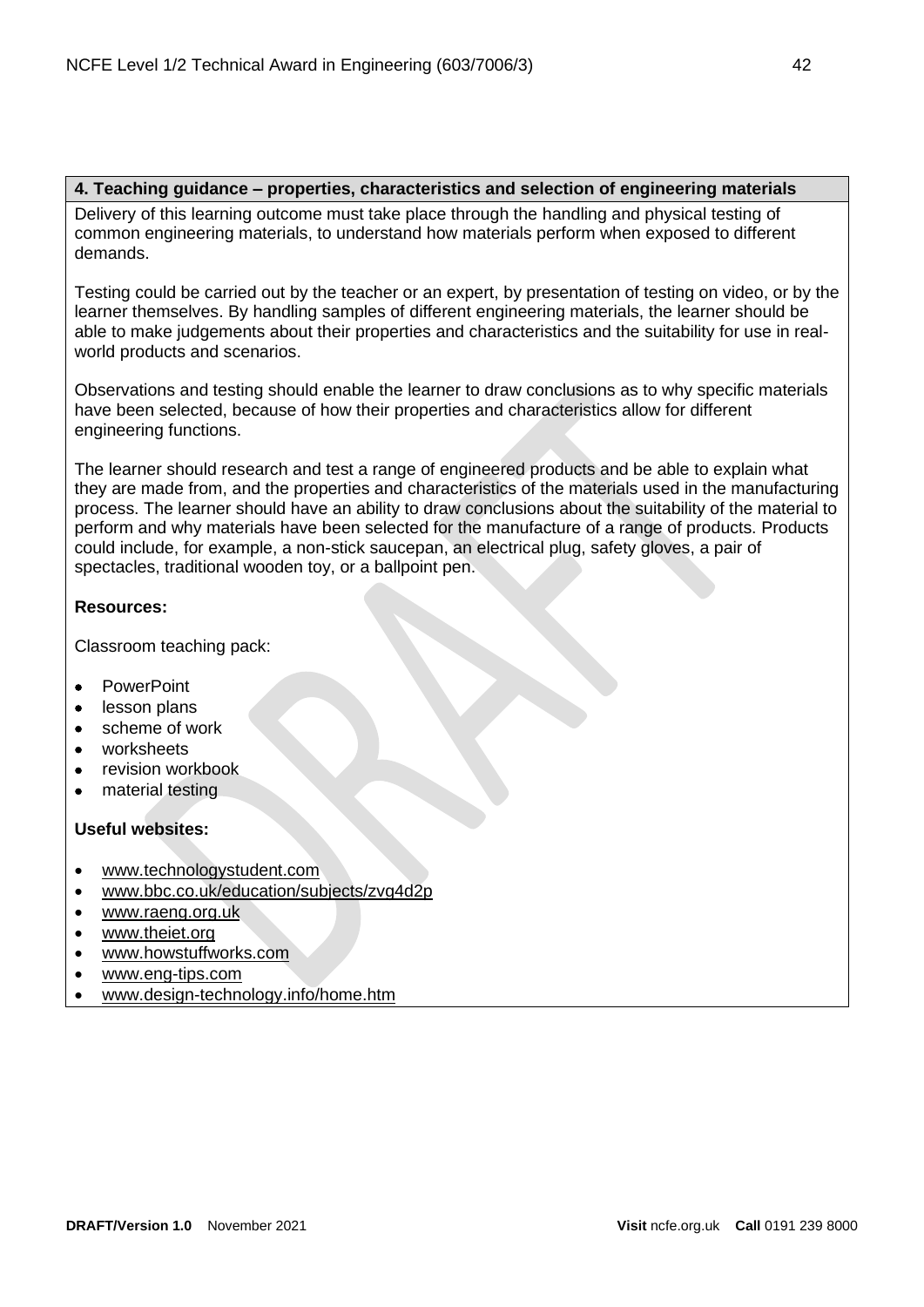## **5. Teaching guidance – engineering tools, equipment and machines**

The learner should understand what each of the tools, equipment and machines are used for and which are the most appropriate for selection. This includes their performance for a series of techniques on various materials for marking out, modifying, joining and finishing.

The learner should understand the safe and correct use of tools, equipment and machines and be able to discuss the different training requirements and control measures that are required for using each piece of equipment to meet health and safety legislation.

Before any practical tasks are undertaken, the learner should demonstrate an ability to maintain a safe working environment. This should include ensuring their own personal safety, the safety of those around them in the workspace and the correct usage, maintenance and storage of tools and equipment, in line with appropriate health and safety legislation.

The learner must maintain a safe working environment while undertaking all practical tasks. This includes selecting the correct personal protective equipment for each task that is being undertaken. Full training must be provided for learners using any tools or equipment to allow the learner to work in a safe manner, adhering to safety rules of the workshop.

## **Resources:**

Classroom teaching pack:

- **PowerPoint**
- lesson plans
- scheme of work
- worksheets
- revision workbook
- focussed practical task

- [www.technologystudent.com](http://www.technologystudent.com/)
- [www.bbc.co.uk/education/subjects/zvg4d2p](http://www.bbc.co.uk/education/subjects/zvg4d2p)
- [www.young-engineers.co.uk](http://www.young-engineers.co.uk/)
- [www.raeng.org.uk](http://www.raeng.org.uk/)
- [www.theiet.org](http://www.theiet.org/)
- [www.howstuffworks.com](http://www.howstuffworks.com/)
- [www.eng-tips.com](http://www.eng-tips.com/)
- [www.design-technology.info](http://www.design-technology.info/home.htm)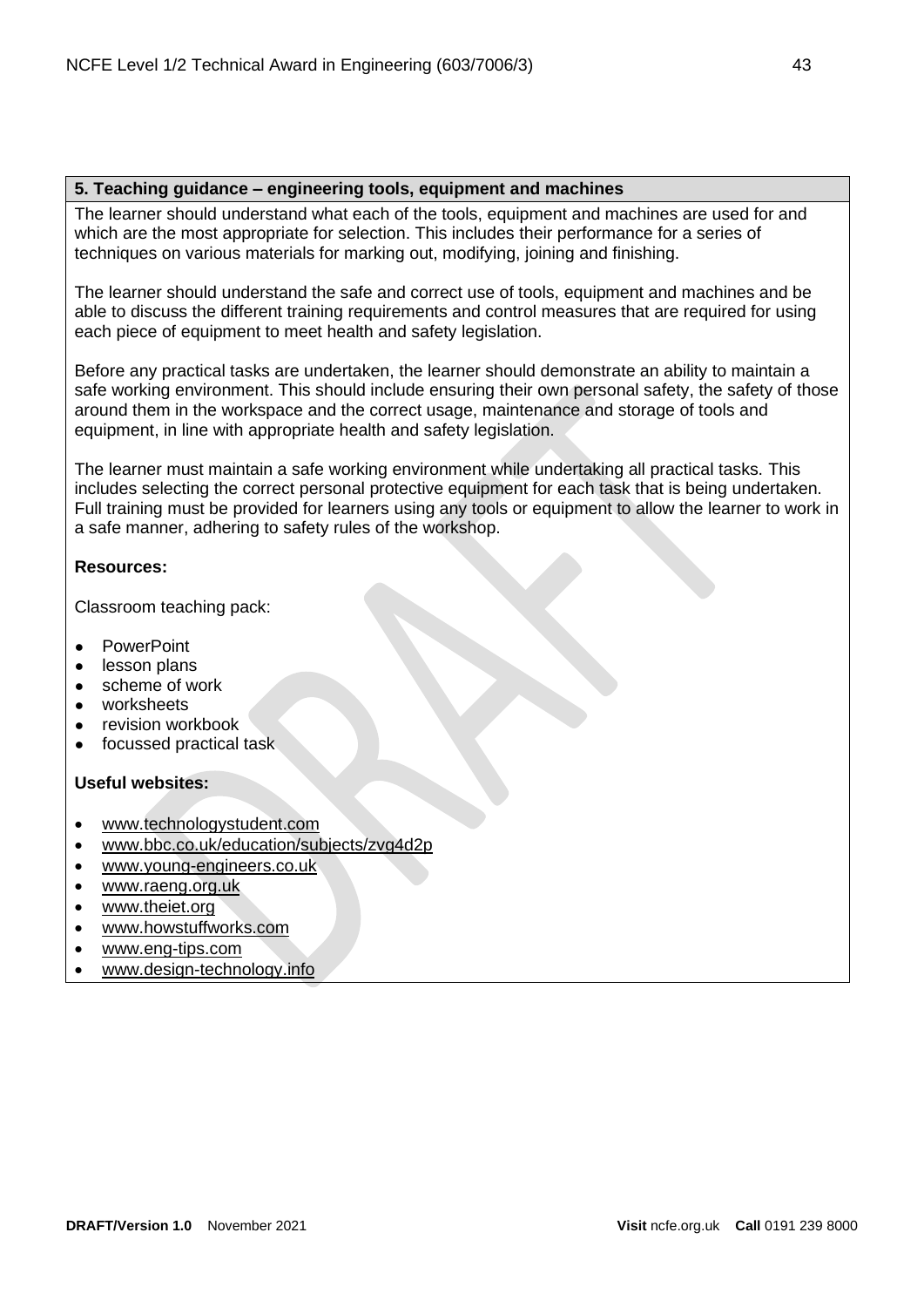#### **6. Teaching guidance – hand-drawn engineering drawings**

Delivery of this learning outcome must give the learner the appropriate skills to produce hand-drawn engineering drawings to a required standard. This learning outcome focuses on the ability to draw, not design, and does not assess the learner's creative ability.

The learner should have the ability to produce a range of freehand sketches without the need for drawing instruments other than pencils, eraser and sharpener. The drawing should make use of rendering techniques to show colour and direction of light. All information required to manufacture the item should be included in the drawing.

The learner should also have the ability to produce formal engineering hand-drafted isometric and orthographic drawing sheets with consideration for BS 8888. The drawing sheets should evidence, through application, the learner's understanding of scale, dimension (angles, lengths and diameters), units of measurement (imperial or metric), construction lines, tolerance and a border and title block containing relevant information.

The drawing in isometric must be drawn in 3 dimensions and with a 30° angle at each side.

The drawing in orthographic could be drawn in either first or third angle; however, it must show the corresponding projection symbol, or the angle of projection should be stated in the title block.

The learner may produce the hand-drafted isometric and/or orthographic drawing sheets by making use of drawing instruments such as a drawing board, T-square, ellipse stencil, flexi-curves, compasses, set square and protractor.

# **Resources:**

Classroom teaching pack:

- PowerPoint
- lesson plans
- scheme of work
- worksheets
- revision workbook

- [www.technologystudent.com](http://www.technologystudent.com/)
- [www.bbc.co.uk/education/subjects/zvg4d2p](http://www.bbc.co.uk/education/subjects/zvg4d2p)
- [www.raeng.org.uk](http://www.raeng.org.uk/)
- [www.theiet.org](http://www.theiet.org/)
- [www.howstuffworks.com](http://www.howstuffworks.com/)
- [www.eng-tips.com](http://www.eng-tips.com/)
- [www.design-technology.info](http://www.design-technology.info/home.htm)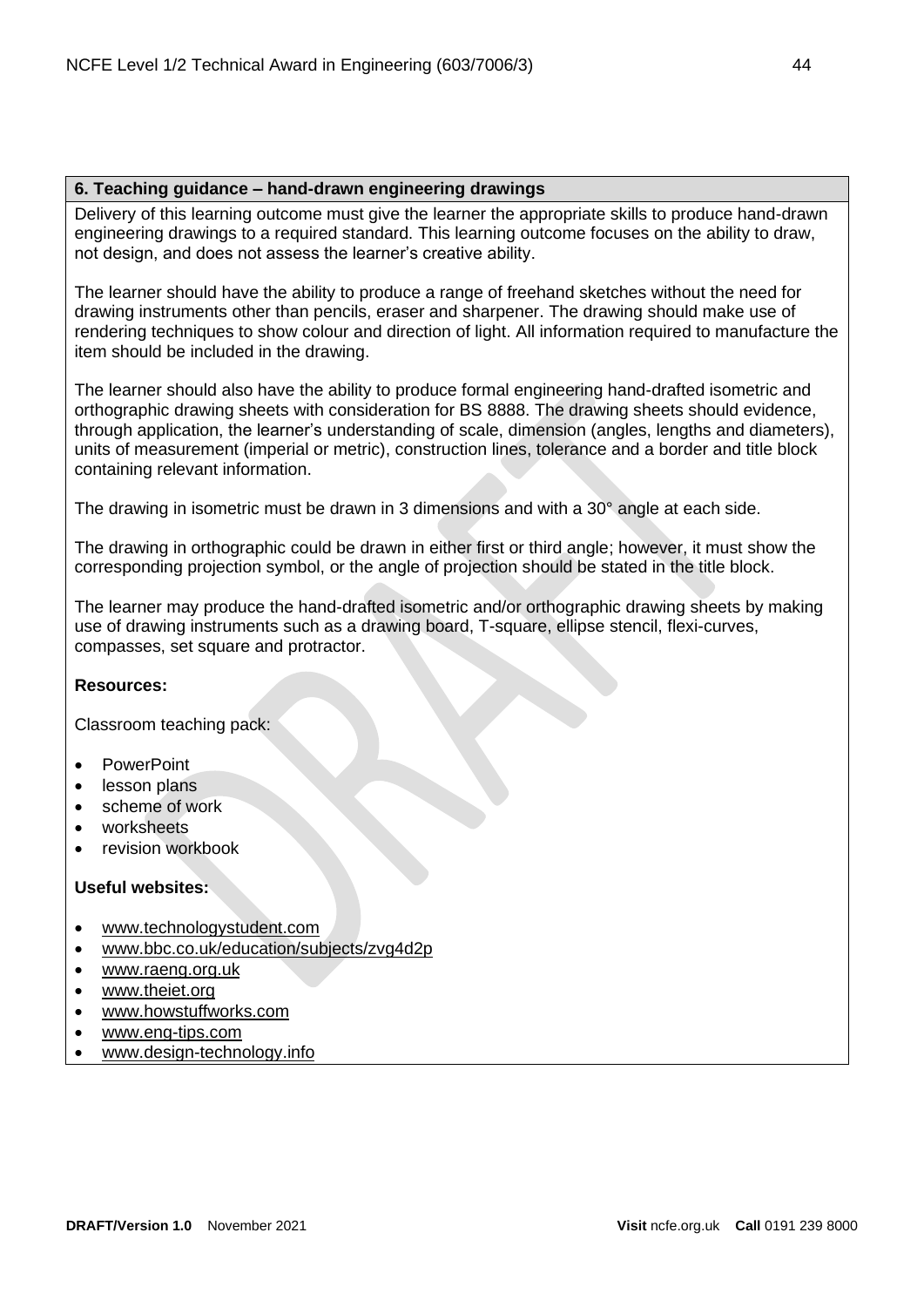# **7. Teaching guidance – computer-aided design (CAD) engineering drawings**

Delivery of this learning outcome must give the learner the appropriate skills to produce computeraided design (CAD) engineering drawings. This learning outcome focuses on the ability to draw and does not take into consideration the learner's design or creative abilities.

The learner should have the ability to produce CAD isometric and orthographic drawing sheets with consideration for BS 8888. The drawing sheets should demonstrate an understanding of scale, dimension (angles, lengths and diameters), units of measurement (imperial or metric), various lines (visible, hidden, centre or construction), tolerance and a completed title block.

The drawing in isometric should be drawn in 3 dimensions and with a 30° angle at each side.

The drawing in orthographic could be drawn in either first or third angle; however, it must show the corresponding projection symbol, or the angle of projection should be stated in the title block.

The learner may produce the CAD isometric and orthographic drawing sheets by making use of any CAD software available to them with the capability of producing both 2-dimensional and 3 dimensional drawings.

The learner should research the uses of CAD following learning about the appropriate skills to produce CAD engineering drawings.

## **Resources:**

Classroom teaching pack:

- PowerPoint
- lesson plans
- scheme of work
- worksheets
- revision workbook
- engineered products that could be measured and drawn

- [www.autodesk.com/education/free-software/all](http://www.autodesk.com/education/free-software/all)
- [www.onshape.com](http://www.onshape.com/)
- [www.freecadweb.org](http://www.freecadweb.org/)
- [www.technologystudent.com](http://www.technologystudent.com/)
- [www.bbc.co.uk/education/subjects/zvg4d2p](http://www.bbc.co.uk/education/subjects/zvg4d2p)
- [www.young-engineers.co.uk](http://www.young-engineers.co.uk/)
- [www.raeng.org.uk](http://www.raeng.org.uk/)
- [www.theiet.org](http://www.theiet.org/?origin=globalBar)
- [www.howstuffworks.com](http://www.howstuffworks.com/)
- [www.eng-tips.com](http://www.eng-tips.com/)
- [www.design-technology.info](http://www.design-technology.info/home.htm)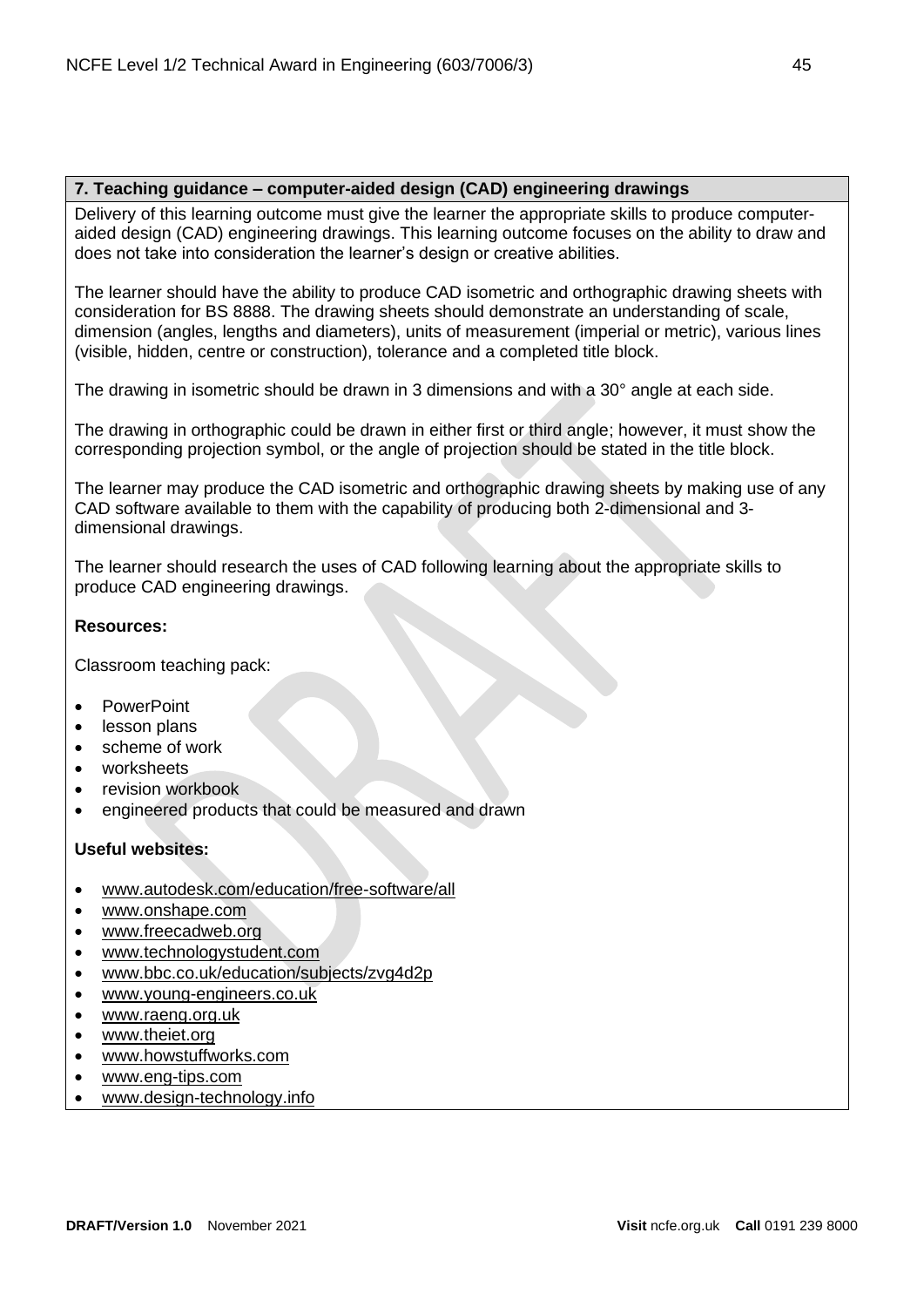## **8. Teaching guidance – production planning techniques**

Throughout the delivery of this learning outcome, the learner must develop skills to plan the manufacture of a product.

Planning should begin with a risk assessment of the workshop environment and the selection of tools and equipment required to undertake the fulfilment of the manufacturing task.

The risk assessment should include the identification of hazards, the level of risk of each hazard occurring, and control measures which need to be considered to ensure a safe working environment.

Control measures that could be introduced to the learner through the delivery of the learning outcome are PPE, guards, safety zones, extraction and ventilation, isolation and emergency cut-off.

The learner should be able to demonstrate the ability to complete a thorough production plan which should provide information about all the stages to manufacture the outcome.

The production plan should:

- include details of the selected tools and equipment with explanation for why they have been selected
- break down the manufacture into separate stages which detail the tasks which must be undertaken, and these tasks should also include timings to incorporate a time plan and ensure the task can be completed within a given time frame
- include what quality control checks must be undertaken throughout the manufacture to check that a product meets the requirements set out in the given brief, and is completed to a high standard; this should be documented with a flow diagram using, as appropriate, flowcharts, Gantt charts or a spreadsheet

# **Resources:**

Classroom teaching pack:

- **PowerPoint**
- lesson plans
- scheme of work
- worksheets
- revision workbook
- focused practical task

- [www.technologystudent.com](http://www.technologystudent.com/)
- [www.bbc.co.uk/education/subjects/zvg4d2p](http://www.bbc.co.uk/education/subjects/zvg4d2p)
- [www.raeng.org.uk](http://www.raeng.org.uk/)
- [www.theiet.org](http://www.theiet.org/?origin=globalBar)
- [www.howstuffworks.com](http://www.howstuffworks.com/)
- [www.eng-tips.com](http://www.eng-tips.com/)
- [www.design-technology.info](http://www.design-technology.info/)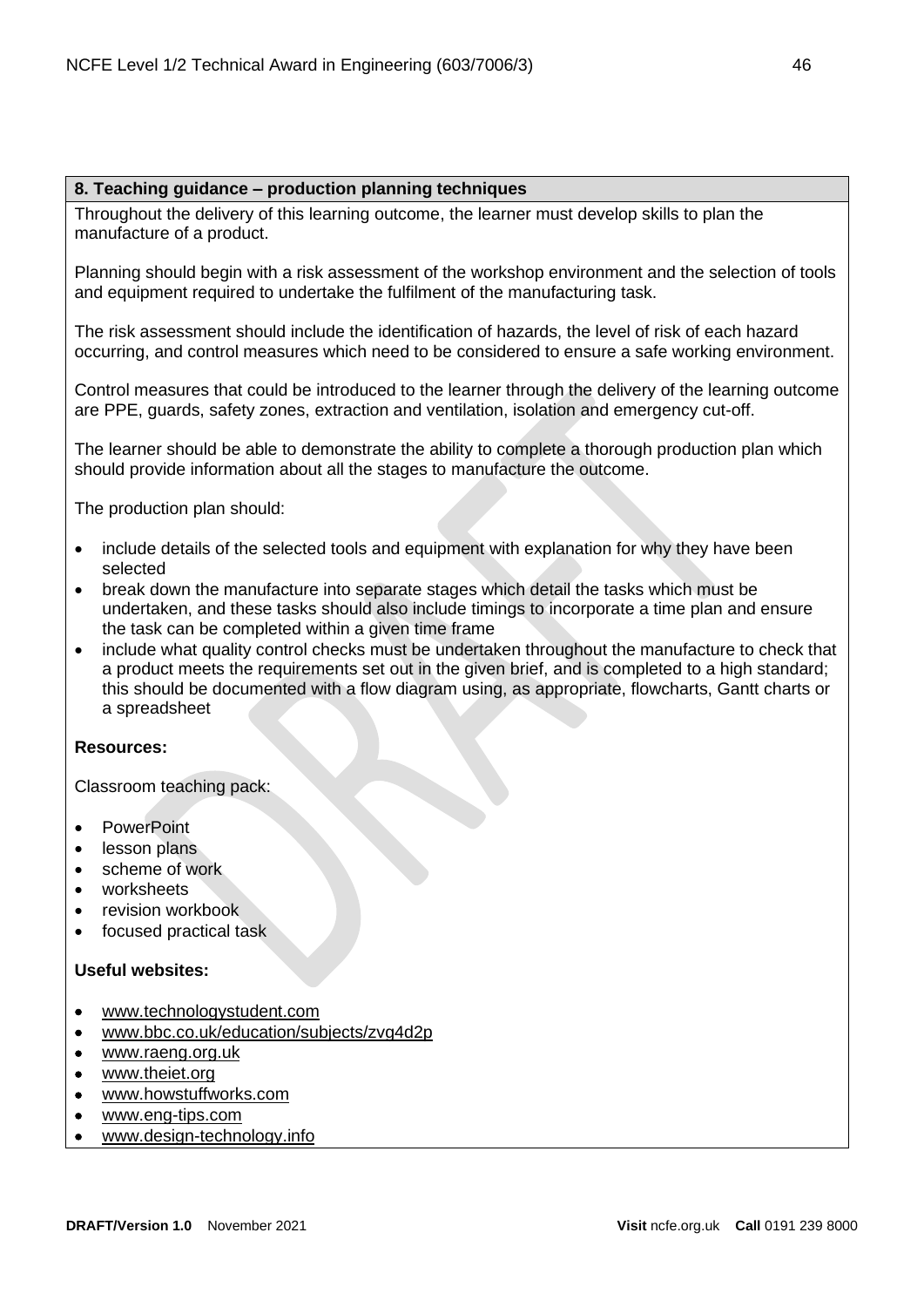## **9. Teaching guidance – applied processing skills and techniques**

The learner should be able to select appropriate tools and equipment and apply the correct skills and techniques. The selected tools and equipment should be used on different materials to prepare, mark out, modify shape to size, join and finish materials correctly, maintaining safety at all times.

Delivery should allow the learner to develop skills in using techniques within a workshop environment.

The learner should be able to apply techniques for preparation, marking out, modifying shape and size, joining and finishing for a variety of engineering materials to manufacture an item.

The processing of the different materials should not be manufactured entirely with the use of computer-aided manufacture (CAM); however, the learner should have the ability to apply CAM in some aspects of a manufacturing task. This is to ensure the learner can demonstrate their ability to undertake traditional manufacturing techniques alongside more modern practices. The selection of tools, equipment and machines should demonstrate the learner's knowledge of working properties to enable them to select the most appropriate technique for a given task.

The learner should demonstrate an ability to maintain a safe working environment before any practical tasks are undertaken. This should include ensuring their own personal safety, the safety of those in the same workspace and the correct usage and storage of tools and equipment, in line with appropriate health and safety legislation.

# **Resources:**

Classroom teaching pack:

- PowerPoint
- lesson plans
- scheme of work
- worksheets
- revision workbook
- focused practical tasks

- [www.technologystudent.com](http://www.technologystudent.com/)
- [www.bbc.co.uk/education/subjects/zvg4d2p](http://www.bbc.co.uk/education/subjects/zvg4d2p)
- [www.raeng.org.uk](http://www.raeng.org.uk/)
- [www.theiet.org](http://www.theiet.org/)
- [www.howstuffworks.com](http://www.howstuffworks.com/)
- [www.eng-tips.com](http://www.eng-tips.com/)
- [www.design-technology.info](http://www.design-technology.info/home.htm)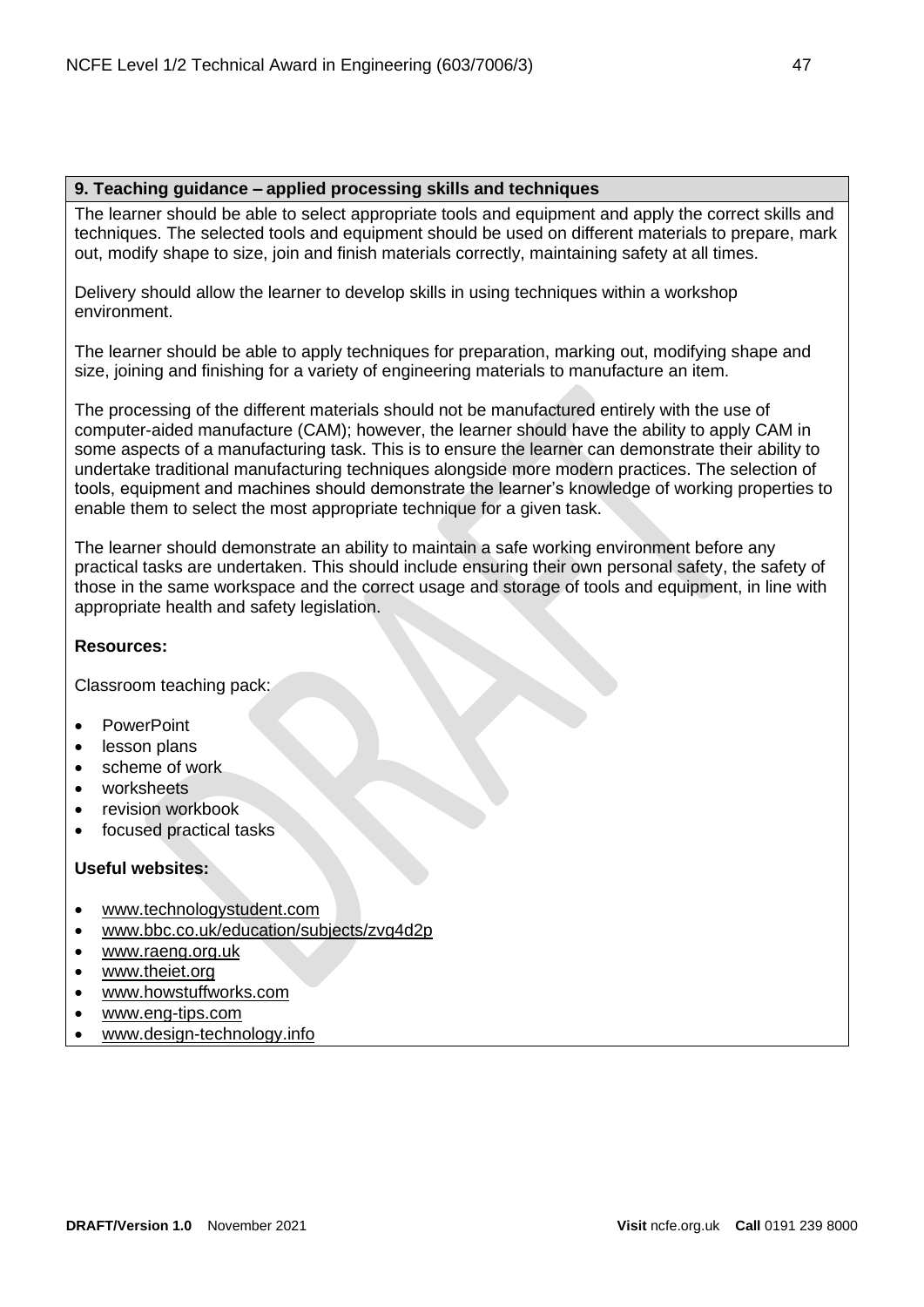## <span id="page-47-0"></span>**Synoptic connections**

Synoptic assessment requires learners to combine elements of their learning and show accumulated knowledge and understanding across the qualification content. It enables learners to evidence their capability to integrate and apply knowledge, understanding and skills gained with breadth and depth in context.

It is therefore essential when planning for teaching and throughout delivery that the interdependencies and links build across the content of the qualification and are highlighted and reinforced.

The qualification comprises 9 content areas in a single unit model. All content is mandatory and must be taught.

The teaching content does not have to be delivered in a linear way; the unit contents are interdependent in knowledge, skills and concepts.

Teachers may take a synoptic approach across the qualification. This will enable learners to be able to apply theories and concepts from across the qualification specification in context to skills-based situations. Through combining content and developing holistic connections, learners will be able to demonstrate and evidence their full knowledge and understanding of the subject area and the engineering industry.

Learners will have the opportunity to identify relevant study skills and reflect upon their preferred learning style throughout the qualification.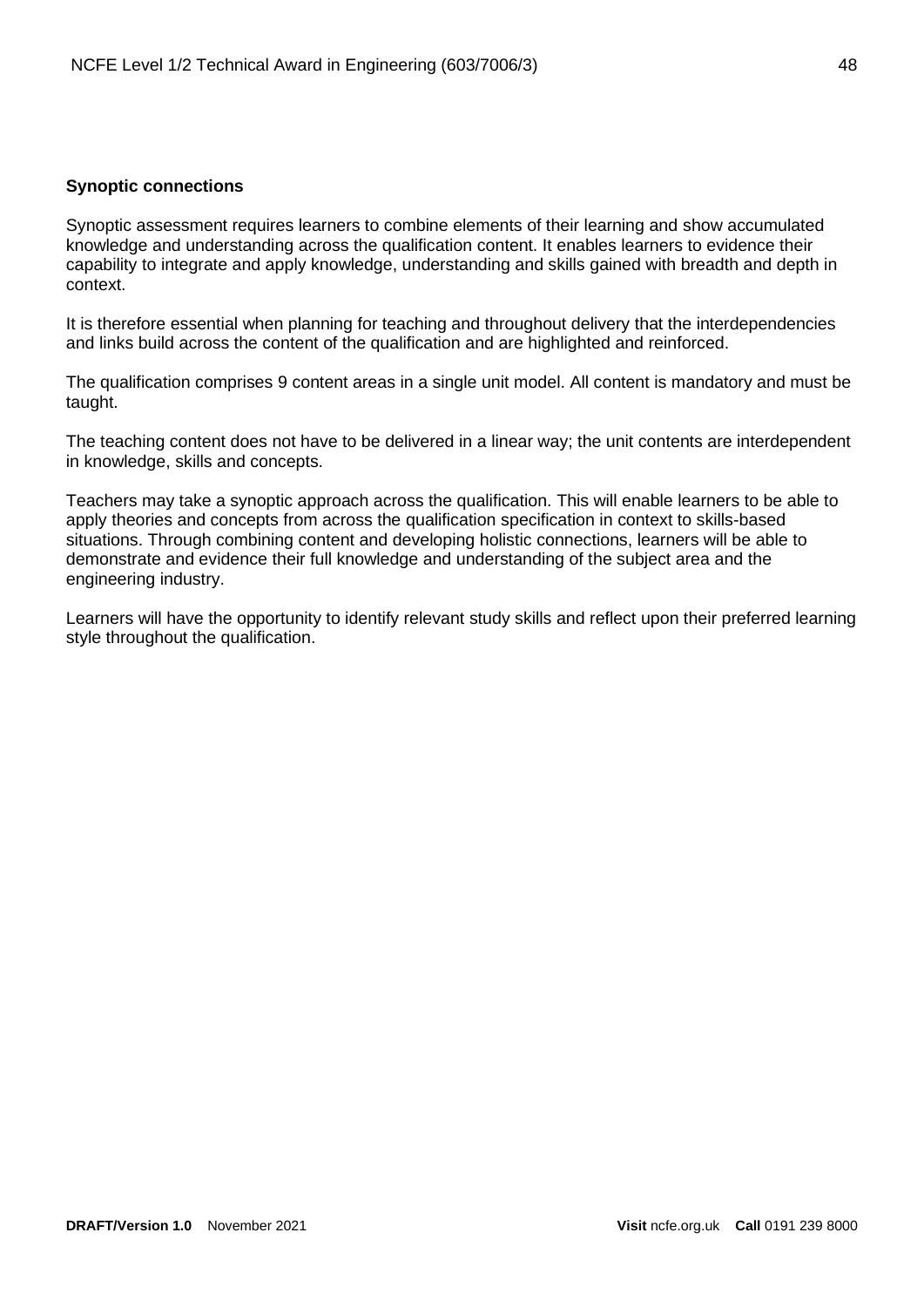#### <span id="page-48-0"></span>**Section 3: additional information**

#### <span id="page-48-1"></span>**School accountability measures (performance points)**

This V Cert qualification has been developed to meet the criteria set by the Department for Education (DfE) to be included in the key stage 4 performance tables. Each grade has been assigned a points value. Please check the Register of Regulated Qualifications website [register.ofqual.gov.uk](http://register.ofqual.gov.uk/) for further information.

#### <span id="page-48-2"></span>**Discounting**

If a learner is taking a GCSE and V Cert in the same year with the same discount code, such as GCSE Physical Education and an NCFE V Cert in health and fitness, the first entry will count. However, because we do not upload V Cert data to the DfE until August, the exam entry for V Certs is classed as the date the centre claims certification.

- if the centre delivers the GCSE Physical Education exam first and then claims the V Cert afterwards, the GCSE will count
- if the centre delivers the V Cert first and claims the certificate before the GCSE Physical Education exam is sat, the V Cert will count
- if the centre delivers the GCSE and the exam is sat on the same day the V Cert certificate is claimed, then it is the best result that counts

Discount codes for V Cert qualifications can be found on the NCFE website. We advise centres to refer to the [Discounting and Early Entry Guidance](https://www.gov.uk/government/uploads/system/uploads/attachment_data/file/651207/Key_stage_4_discounting_and_early_entry_guidance_2017.pdf) document provided by the DfE. For more information on discounting please contact the DfE directly.

#### <span id="page-48-3"></span>**Qualification dates**

Regulated qualifications have operational end dates and certification end dates.

We review qualifications regularly, working with sector representatives, vocational experts and stakeholders to make any changes necessary to meet sector needs and to reflect recent developments.

If a decision is made to withdraw a qualification, we will set an operational end date and provide reasonable notice to our centres. We will also take all reasonable steps to protect the interest of learners.

An operational end date will only show on the Ofqual Register of Regulated Qualifications [register.ofqual.gov.uk](https://register.ofqual.gov.uk/) if a decision has been made to withdraw a qualification. After this date we can no longer accept learner registrations. However, certification is allowed until the certification end date so that learners have time to complete any programmes of study. The certification end date will only show on the Ofqual Register once an operational end date has been set. After this date we can no longer process certification claims.

Where a qualification has an external assessment, this can only be taken up to the last assessment date set by us. No external assessments will be permitted after this date so learners will need to be entered in sufficient time.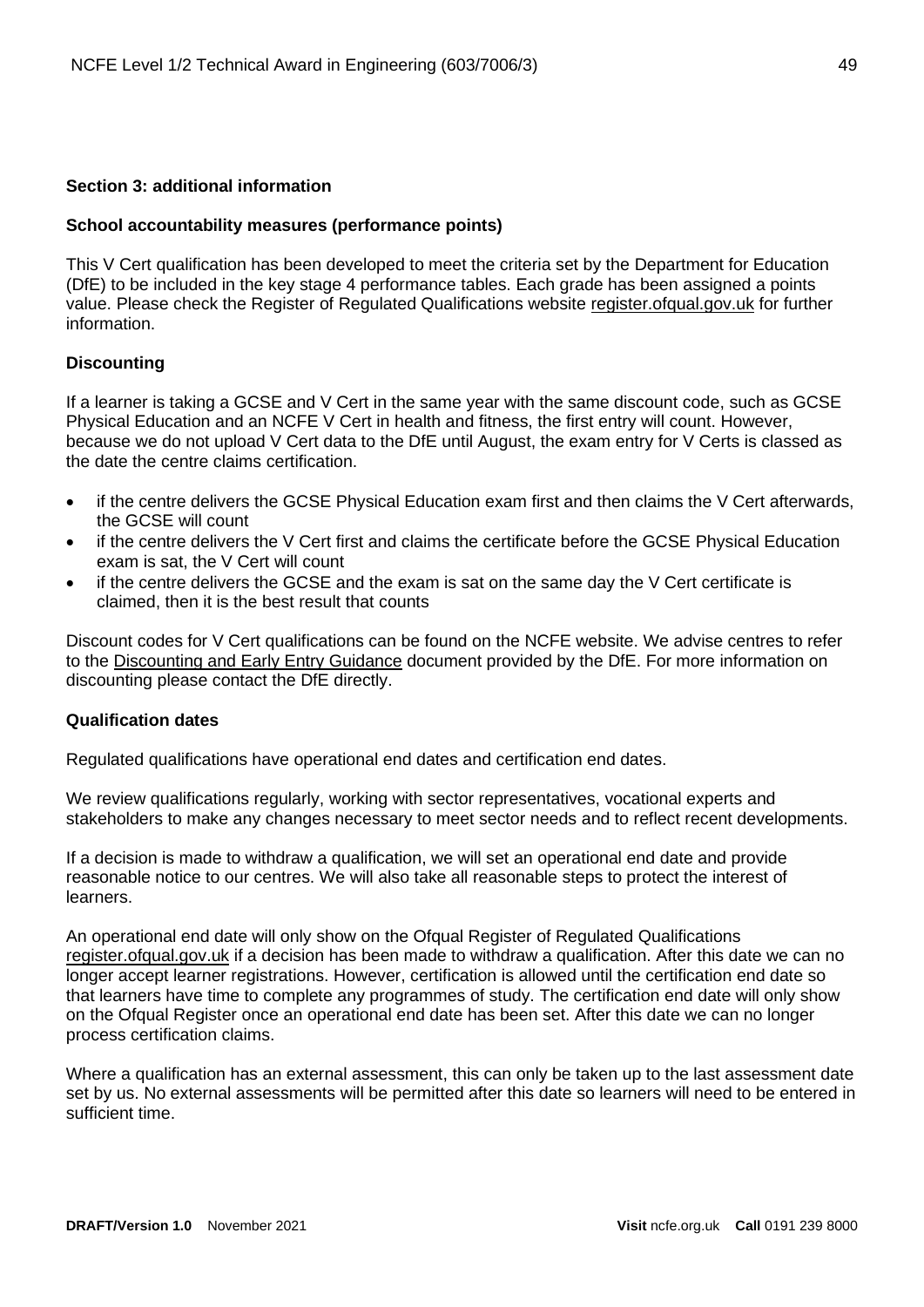## <span id="page-49-0"></span>**Support materials**

The following support materials are available to assist with the delivery of this qualification and are available on the NCFE website:

- learning resources
- qualification factsheet

## **Other support materials**

The resources and materials used in the delivery of this qualification must be age-appropriate and due consideration should be given to the wellbeing and safeguarding of learners in line with your centre's safeguarding policy when developing or selecting delivery materials.

## <span id="page-49-1"></span>**Reproduction of this document**

Reproduction by approved centres is permissible for internal use under the following conditions:

- you may copy and paste any material from this document; however, we do not accept any liability for any incomplete or inaccurate copying and subsequent use of this information
- the use of PDF versions of our support materials on the NCFE website will ensure that correct and up-to-date information is provided to learners
- any photographs in this publication are either our exclusive property or used under licence from a third-party:
	- $\circ$  they are protected under copyright law and cannot be reproduced, copied or manipulated in any form
	- $\circ$  this includes the use of any image or part of an image in individual or group projects and assessment materials
	- o all images have a signed model release